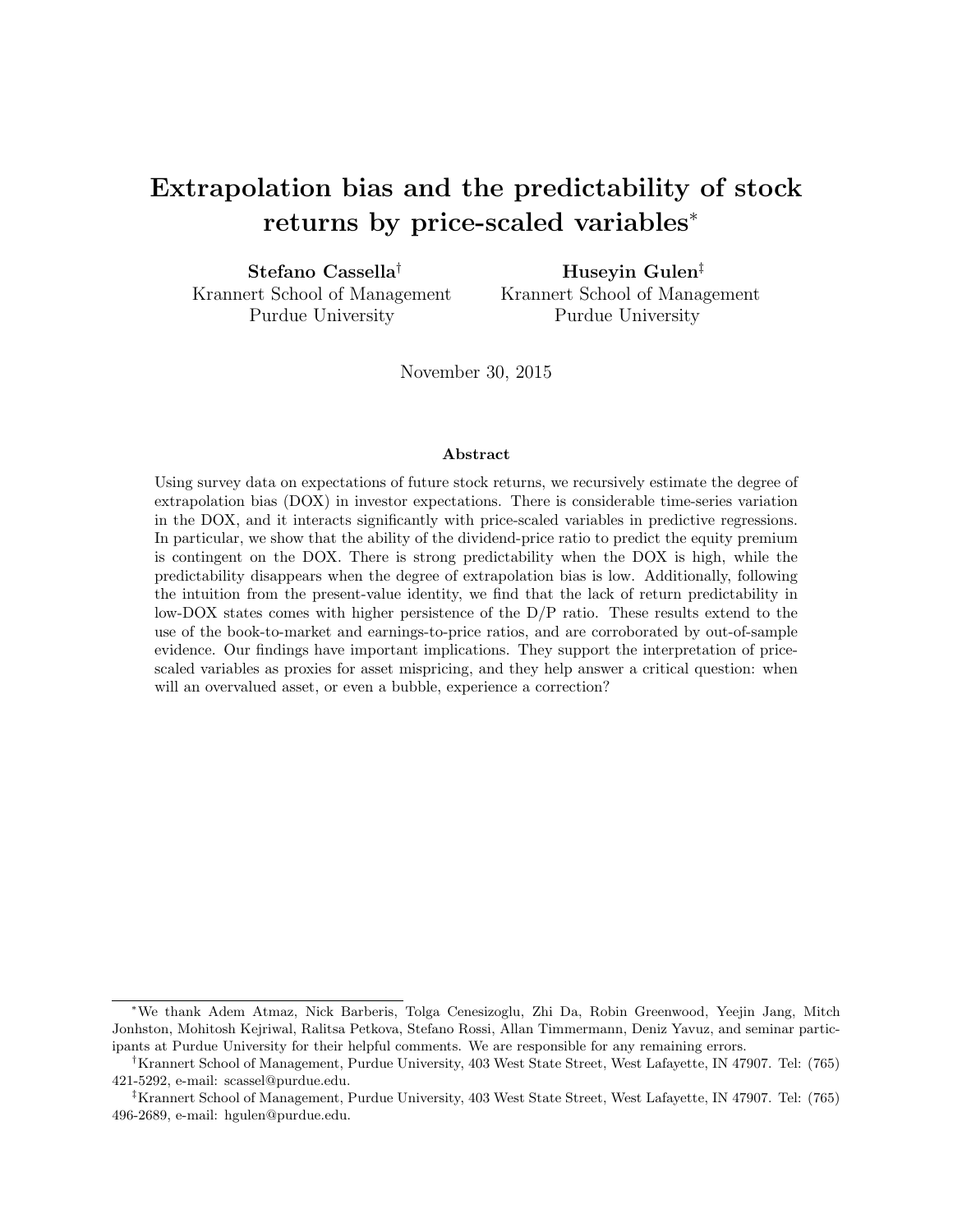### 1 Introduction

Ample evidence suggests that aggregate stock returns are predictable. The work of Fama and French (1988), Campbell and Shiller (1988), Cochrane (1991, 2007, 2011), and Lewellen (2004), among others, documents that the dividend-price  $(D/P)$ , the book-to-market  $(B/M)$ , and the earnings-to-price (E/P) ratios can predict future returns. Time-series predictability of stock market returns by price-scaled variables is often attributed to time-series variation in investors' required returns, suggesting a risk-based explanation.<sup>[1](#page-1-0)</sup> Yet, behavioral theorists propose that predictability may arise because prices temporarily deviate from the level warranted by fundamentals due to the existence of irrational traders who hold biased beliefs.<sup>[2](#page-1-1)</sup> Motivated by the arguments in these behavioral models, we investigate the extent to which time series variation in biased beliefs can account for the observed predictability relation between price-scaled variables and future stock returns.

Determining the role behavioral biases play in the extant evidence of return predictability is no easy task because a researcher must assess both the existence and the extent of bias in investors' expectations. Recent work by Greenwood and Shleifer (2014) fills this gap by providing evidence of one such bias in investors' beliefs: *overextrapolation*.<sup>[3](#page-1-2)</sup> The authors show that surveys of investors' expectations of future stock market returns are a direct and reliable measure of beliefs, and that survey data provides evidence of a significant degree of extrapolation bias in investor expectations. In a related work, Barberis, Greenwood, Jin, and Shleifer (2015) present an equilibrium model of financial markets with heterogeneous investors and biased beliefs in which an increasing degree of extrapolation bias leads to stronger stock return predictability by the dividend-price ratio.<sup>[4](#page-1-3)</sup>

In our study, we use survey data on stock market expectations to quantify the extrapolation bias in investors' beliefs and document considerable variation in aggregate extrapolation bias over time. We then test the implications of such variation for the predictability of the equity premium by price-scaled variables. In conditional forecasting regressions of excess returns on horizons up to a year, we find that price-scaled variables predict future stock returns only when the degree of overextrapolation is high, while these variables hold no predictive ability when the degree of overextrapolation is low. This result is confirmed by out-of-sample tests and applies to stock

<span id="page-1-0"></span><sup>&</sup>lt;sup>1</sup>Literature has shown that time-series variation in required compensation for risk may arise due to variation in i) risk aversion (Campbell and Cochrane 1999), ii) aggregate consumption risk (Bansal and Yaron 2004; Bansal, Kiku, and Yaron 2012), iii) rare-disaster risk (Gabaix 2008), iv) risk-sharing opportunities among heterogeneous agents (Lustig and Van Nieuwerburgh 2005), and v) beliefs (Timmermann 1993; Detemple and Murthy 1994).

<span id="page-1-1"></span><sup>&</sup>lt;sup>2</sup>Mispricing as an equilibrium outcome may arise if rational investors find it optimal not to offset irrational investors' trades (De Long, Shleifer, Summers, and Waldmann 1990; Shleifer and Vishny 1997; Barberis, Greenwood, Jin, and Shleifer 2015), or if they may profit from *riding a bubble* (Abreu and Brunnermeier 2003).

<span id="page-1-2"></span><sup>&</sup>lt;sup>3</sup>Throughout the paper, we use the terms extrapolative expectations, overextrapolation, and extrapolation bias interchangeably. An extrapolative investor believes that recent high returns are more likely to be followed by high returns, and similarly, recent low returns are more likely to be followed by low returns. This is consistent with the law of small numbers of Kahneman and Tversky (1971) and with the hot-hands fallacy of Gilovich, Tversky, and Vallone (1985) in which "people expect the essential characteristics of a chance process to be represented not only globally in the entire sequence, but also locally." As a consequence, they draw general conclusions about the underlying data generating process by relying too heavily on relatively small sequences of data.

<span id="page-1-3"></span><sup>4</sup>Other studies that examine the role of extrapolation in financial markets are Lansing (2006), Hirshleifer and Yu (2011), and Choi and Mertens (2015).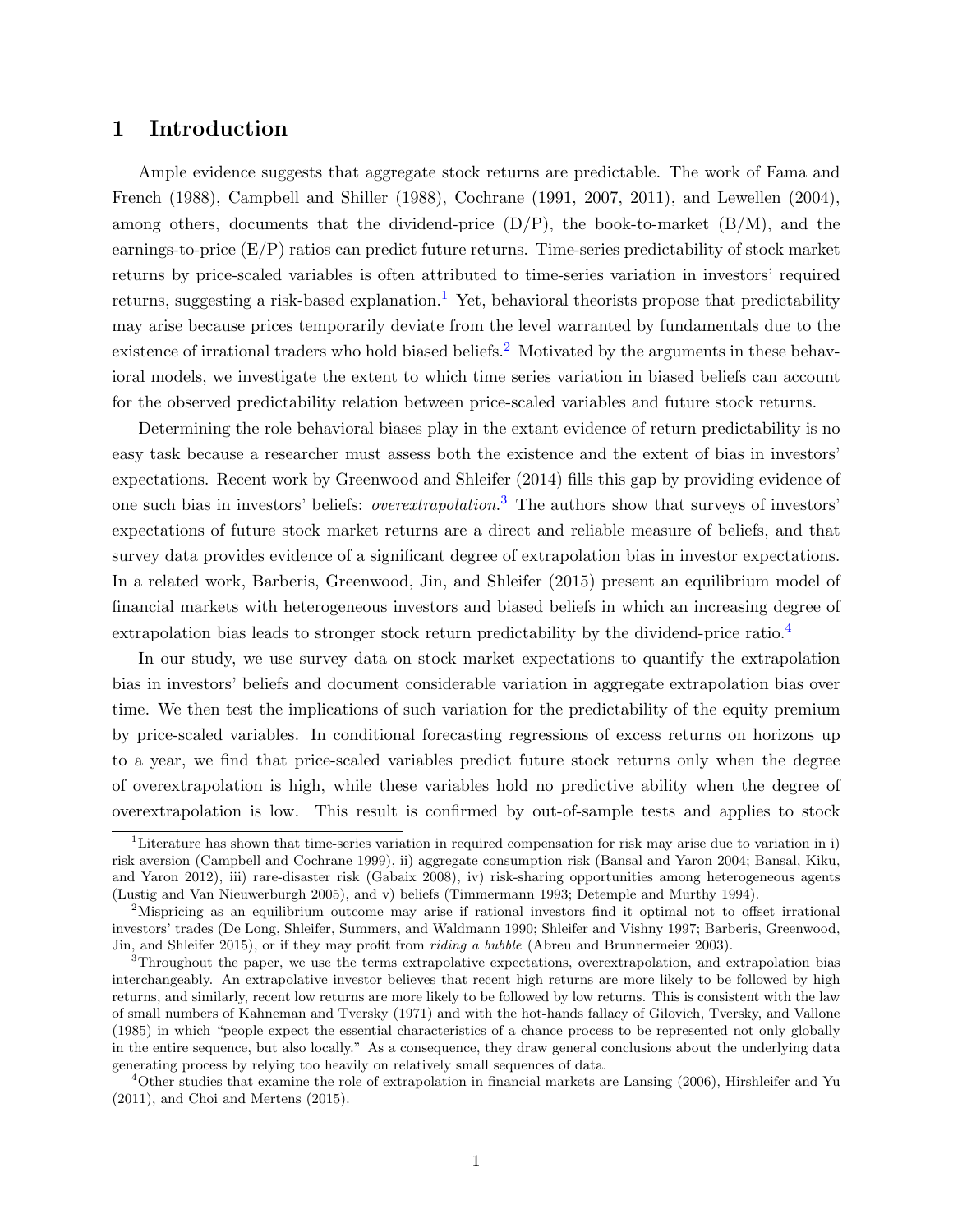return predictability by the dividend-price, book-to-market, and earnings-to-price ratios.

This study makes several contributions. First, it provides evidence in favor of the economic and statistical strength of return predictability. In particular, instead of offering a new predictor, we show that if we reexamine the common predictors of future returns through the behavioral lens of extrapolation bias, the dynamics of aggregate stock returns are better understood. Second, the results support the insight of the model of Barberis, Greenwood, Jin, and Shleifer (2015; hereafter BGJS), who established a theoretical link between the predictive power of the D/P ratio and the degree of extrapolation bias in investors' beliefs. Third, the evidence presented in this paper calls into question the prior interpretation of price-scaled variables, such as the D/P or B/M ratios as proxies for time-varying risk premia, as well as the consensus knowledge that time variation in risk-reward tradeoff is solely responsible for stock return predictability. Fourth, we show that time-series variation in investors' degree of extrapolation bias reconciles recent evidence of instability in the predictive relation between price-scaled variables and future returns. Fifth, by documenting that a survey-based state variable allows us to better understand the relationship between aggregate quantities set in equilibrium, such as returns and price-ratios, we reinforce the message in Greenwood and Shleifer (2014): survey expectations contain useful information on widely held economic beliefs.

To estimate the degree of extrapolation bias, we use a nonlinear least squares regression in which survey expectations of future stock market returns are regressed on quarterly stock returns lagged up to 60 quarters. The degree of extrapolation bias (DOX) is measured as the relative loading of expectations on the returns in the most recent quarter compared to returns in more distant ones. If future index returns are only weakly correlated with recent returns, an excessive reliance of expectations on recent stock market performance (a high DOX) suggests that investors overextrapolate recent returns too much into the future. Our full sample estimates of DOX and serial correlation in index returns confirm this is indeed the case. Our DOX estimates extracted from survey data point to a significant degree of overextrapolation in investor expectations. For example, in the period 1992:06–2014:12, our full sample DOX estimate obtained using the Investor Intelligence Survey implies that the loading of survey expectations on the returns over the most recent quarter is 16 times higher than the loading only four quarters earlier.<sup>[5](#page-2-0)</sup> During the same period, serial correlation in consecutive quarterly stock market returns is only 7%, and serial correlation between consecutive yearly returns is actually a negative 5%, thus lending support to the interpretation that investors on average overextrapolate recent market returns into the future.

The mechanism that links the degree of overextrapolation to stock return predictability by price-scaled variables is straightforward. If the degree of extrapolation bias is high, investors easily overreact to recent stock performance, since a short streak of good (bad) news makes them too bullish (bearish) about future returns. Irrationally high (low) expectations induce an irrational

<span id="page-2-0"></span> $5$ This means that, when forming expectations, investors view returns four quarters earlier as only  $6\%$  as important as those in the most recent quarter. Using a similar specification, Greenwood and Shleifer (2014) find that across a large number of independent surveys of investors' expectations, the average weight attributed to current quarterly returns is approximately 10 times the average weight assigned to returns four quarters earlier.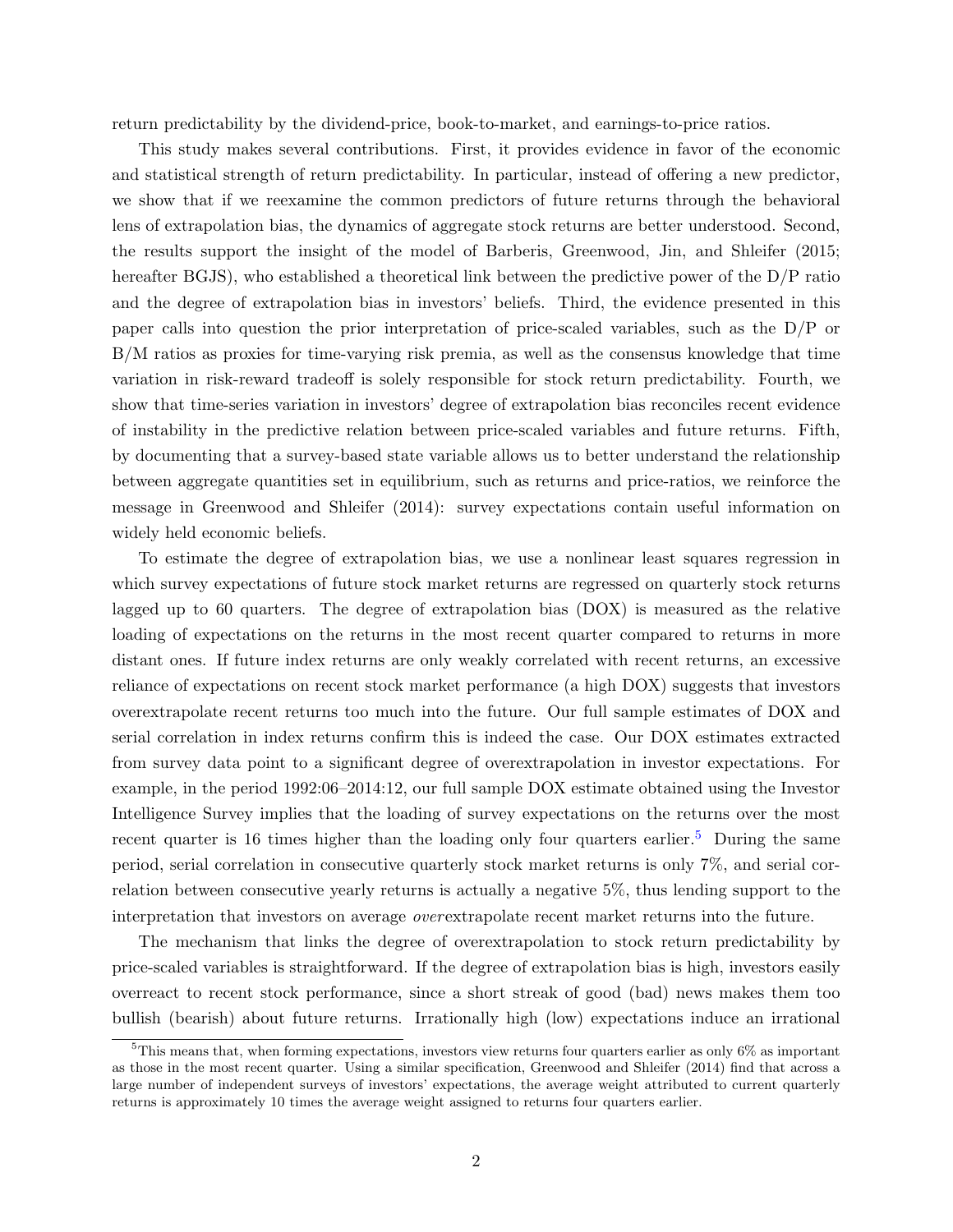demand for stocks, which pushes prices too high (low) relative to fundamentals. As a result, the D/P ratio declines (increases). This conjecture is in line with the negative correlation between survey expectations and price-scaled variables observed in the data. On average, this overvaluation (undervaluation) is not sustained in the future, as extrapolators observe new returns which do not support their initial optimism (pessimism). As extrapolators' expectations are corrected, the initial shock to the D/P ratio reverts to the mean in the future, and a low (high) dividend-price ratio today is on average followed by low (high) prices in the future. This is consistent with the positive association between D/P ratio and future stock returns that is documented empirically. As suggested by the present-value model of Campbell and Shiller (1988), as well as the arguments in Cochrane (2005, 2007), mean-reversion in the D/P ratio is a central feature of stock return predictability. In the framework of BGJS, when extrapolators exhibit a higher degree of extrapolation bias (i.e. a higher DOX), they form expectations by relying heavily on recent stock return realizations. Consequently, few new return observations can quickly lead to significant changes in expectations. For this reason, a high degree of extrapolation bias implies stronger mean reversion in the dividend-price ratio, and hence stronger stock return predictability. Therefore, we claim that the predictive power of the  $D/P$  ratio is related to the degree of extrapolation bias: a higher DOX (along with a large deviation of the D/P ratio from its long-run mean) signals misvaluation. This leads to eventual price correction, mean-reversion in the D/P ratio, and stronger stock return predictability. Similar arguments can be made for other widely used price-scaled predictors of the equity premium.

To test the implications of the proposed mechanism empirically, one needs time series variation in the degree of the extrapolation bias. We argue that there are reasons to believe, ex-ante, that the DOX is time-varying. First, stock market participation rates by different groups of investors (e.g. young versus old) may be time-varying and result in changes of "consensus" extrapolation through time. Second, investors' perception of the relative informativeness of recent stock market returns may change over time, as a function of the features exhibited by new return realizations. To capture this time series variation, we recursively estimate DOX using survey expectations of future returns.<sup>[6](#page-3-0)</sup> This provides a measure, in real time, of extrapolators' tendency to overweigh more recent return realizations when forming their beliefs. After estimating the DOX time-series, we conduct formal tests to understand why the degree of extrapolation bias changes over time. Consistent with our hypothesis above, we show that the DOX is significantly linked to the relative participation rates of young versus old investors in the stock market.

In our main tests, we run conditional stock return predictability regressions in which the DOX acts as a state variable and is interacted with the dividend-price ratio. We show that stock return predictability by price-ratios is conditional on the DOX. For example, in the period 1992:06–2013:12, we find that when the degree of overextrapolation is 0.71 (one standard deviation higher than its median value), a one standard deviation rise in  $D/P$  ratio is followed by a statistically significant 26% increase in the expected equity premium the following year. When instead the DOX is 0.31

<span id="page-3-0"></span> ${}^{6}$ By using only lagged returns in our recursive estimation, we avoid look-ahead bias in our predictability tests.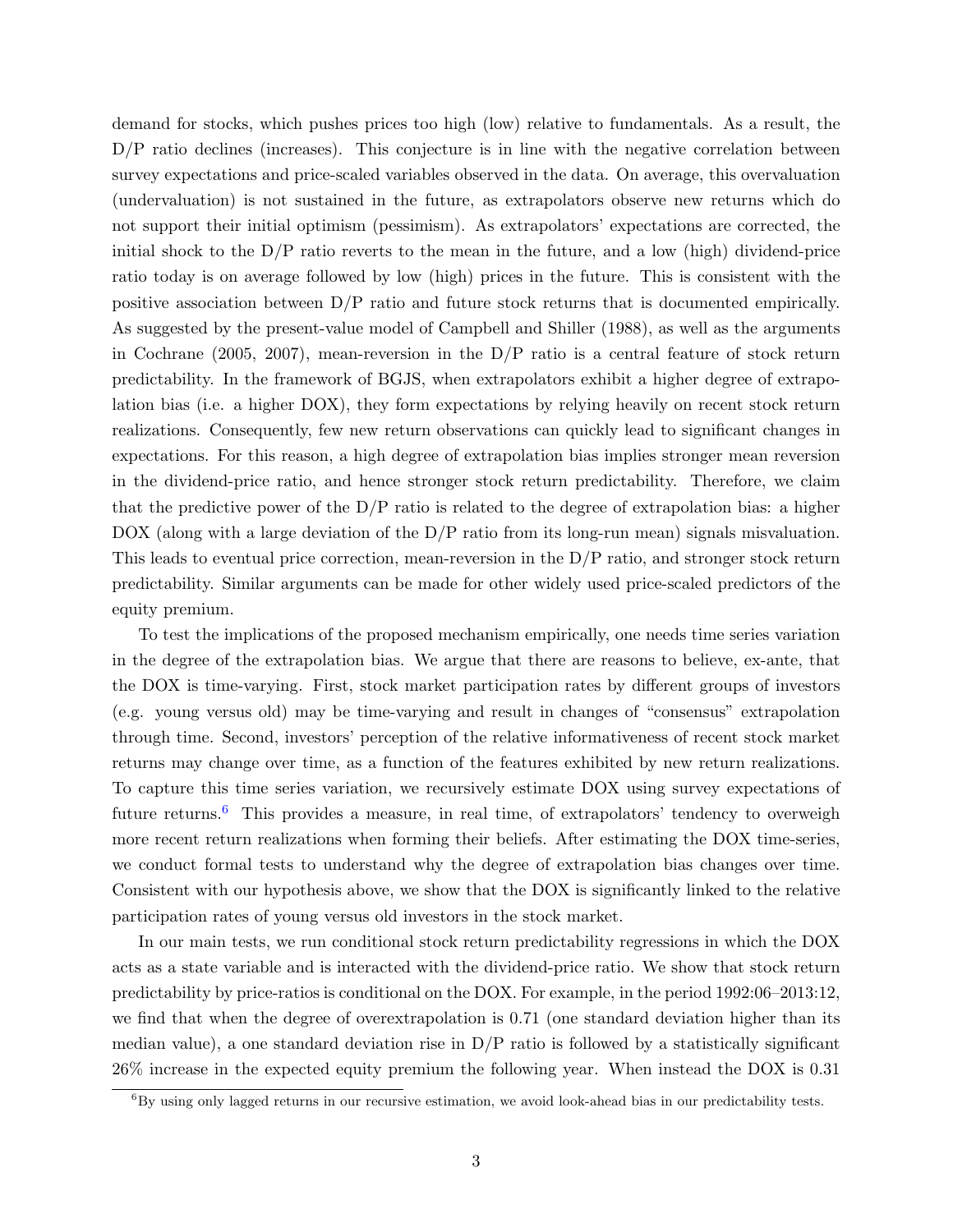(one standard deviation lower than its median value), the same increase in the dividend-price ratio is negatively, but insignificantly, related to future returns, and predicts a  $2\%$  lower equity premium in the upcoming year.<sup>[7](#page-4-0)</sup> Interestingly, approximately 15% of our monthly forecasts of year-ahead excess returns are negative and directionally accurate. A negative equity premium prediction arises when market overvaluation (i.e. a low  $D/P$ ) is accompanied with a high DOX (i.e. a high likelihood of correction in expectations). This evidence that our model can accurately predict a negative risk premium can hardly be reconciled with rational models of risk. We obtain similar results for other price-scaled predictors, such as  $B/M$  and the  $E/P$  ratio.<sup>[8](#page-4-1)</sup>

This main finding, documenting the significant conditional role of DOX in predictive regressions involving price-scaled variables, has important implications. Our findings suggest that simply observing overvaluation in the marketplace as measured by high  $P/D$  ratios does not necessarily mean that the market will soon experience a correction. The market may instead become even more overvalued. It is critical to understand when such mispricing will correct. Our study helps answer this age-old question, namely, when will an overvalued asset correct back to fair value? We show that when an asset is overvalued and investor beliefs load on distant past returns (low DOX), the overvaluation is unlikely to correct soon. This is because when investors put considerable weight on distant past returns when forming expectations, they are unlikely to shift their expectations quickly and cause a correction. On the other hand, when an asset is overvalued and investor beliefs load heavily on recent returns (high DOX), there is a high chance of correction. In this case, even one period of bad news can quickly result in a significant change in expectations. Similar arguments can be made when an asset is undervalued. Given that we are using aggregate pricescaled variables to predict the equity premium, these arguments can be generalized to aggregate stock market correction. To the extent that aggregate stock market overvaluation is the main source of an impending stock market crash, as in the dot-com bubble, our methodology helps us understand when a market overvaluation or even a bubble will experience a correction.

In our second test, we find that when the DOX is low, price-scaled variables are more persistent and hence predict themselves. This is consistent with Cochrane's (2007) conjecture that if the dividend-price ratio does not predict returns, it must predict either dividend-growth or a future D/P ratio. In particular, at a year horizon when the DOX is one standard deviation below (above) its median value, the  $D/P$  ratio has an autoregressive coefficient of approximately 0.88 (0.43). In other words, in periods of relatively low DOX, the half-life of a shock to the D/P ratio is approximately five years, while it is only 10 months when the DOX is relatively high.

In our third test, we assess the extent to which the extrapolation bias can explain the evidence in prior literature that the relationship between price-scaled predictors and future returns varies over

<span id="page-4-0"></span><sup>7</sup>Unless otherwise stated, all the results discussed in the introduction refer to the use of the DOX extracted from the principal component of the Investor Intelligence and the American Association of Individual Investors surveys.

<span id="page-4-1"></span><sup>&</sup>lt;sup>8</sup>It is important to note that the conditioning role of the DOX does not simply reflect return continuation or reversal, nor does it simply capture changes in investor sentiment or business cycle variation. When we augment our conditional predictive regressions with the Baker and Wurgler (2006) market-based measure of sentiment, or with business cycle variables such as growth in industrial production or recession indicators, our results are confirmed and those variables our subsumed by the DOX.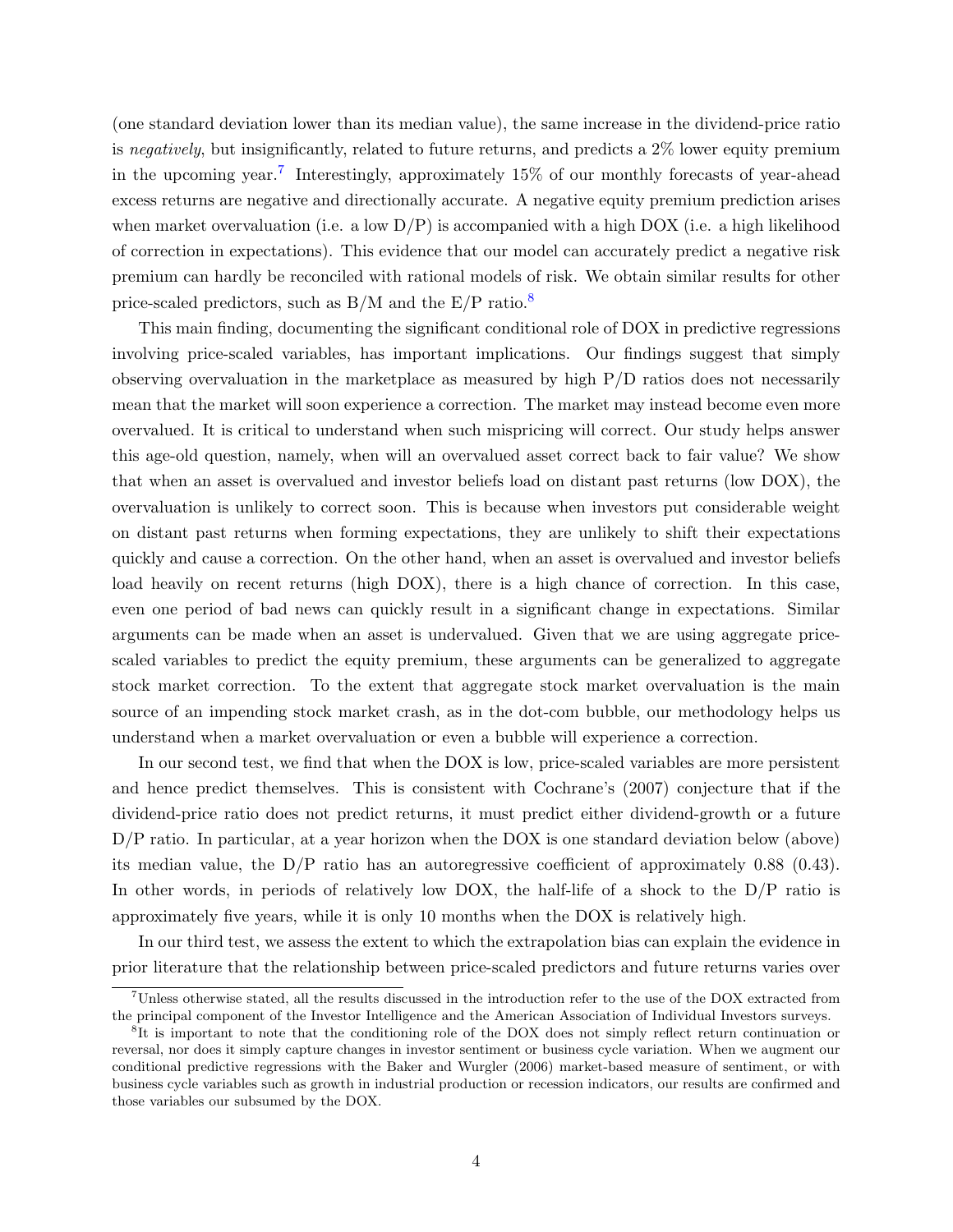time (Viceira 1996; Paye and Timmermann 2006; Lettau and Van Nieuwerburgh 2008; Henkel, Martin, and Nardari 2011). We argue that variation in the extent of time series predictability of stock returns may arise because investors' expectations are on average more extrapolative in some periods, and less extrapolative in others. When the average DOX in the sample window is large, expectations are less persistent and corrected more quickly, with a consequent increase in the estimated predictability coefficient in those periods. Lower average DOX corresponds to more persistent expectations and an accompanying decline in predictability. By recursively estimating both the univariate predictive regressions of one-year ahead excess returns on current dividend-price ratio, and the average DOX over a 20-year moving window, we not only confirm prior evidence of parameter instability, but we also find that better predictability is indeed obtained in periods characterized by higher average DOX. Furthermore, variation in average DOX across sample periods can explain  $70\%$  of the documented instability in the univariate predictability relation.<sup>[9](#page-5-0)</sup>

In order to provide additional support for our in-sample findings, we conduct out-of-sample tests in the spirit of Goyal and Welch (2008). First, we perform statistical tests of improvement in forecasting accuracy when migrating from the traditional univariate predictive regression to the conditional model (Clark and West 2007; Rapach, Strauss, and Zhou 2010). Then we assess the expost average utility gains reaped by an expected utility maximizer with mean-variance preferences when she uses the conditional instead of the traditional model (Campbell and Thompson  $(2008)$ ). Our results speak to the superiority of the conditional specification and support our in-sample results. More specifically, the univariate model, as well as the naive forecasting methodology, always exhibit a statistically higher mean-squared-forecast-error (MSFE) compared to the conditional model. The univariate model, however, is rarely an improvement over a simple forecast based on the historical average return on the market. Furthermore, considerable economic benefits arise from using our new model. At a yearly rebalancing frequency, we document that portfolio mean returns improve by 30% to 50% when moving from a univariate model to its conditional counterpart. We also find larger Sharpe ratios for the conditional model across price-scaled variables and horizons. For example, when using the  $D/P$  ratio as a predictor of future one-year ahead excess returns, the Sharpe ratio obtained using the conditional model is 0.43, versus 0.16 of the univariate model, and  $0.12$  of the historical average model. The difference is greater when the  $D/P$  is replaced with the B/M and E/P ratios, and the finding is common across surveys.

This study shares its general topic of inquiry with Bacchetta, Mertens, and Wincoop (2009), Amromin and Sharpe (2013), and Koijen, Schmeling, and Vrugt (2015). These studies all provide evidence of an irrational component in investors' expectations. Our study is motivated by the work of Greenwood and Shleifer (2014) and BGJS. We differ by capturing the time-series variation in extrapolation bias and interacting our DOX measure with the price-scaled variables to shed light on the time-varying return predictability by these variables. In our study, DOX reflects the transitory nature of extrapolators' expectations, and it also indicates if the level of price-scaled

<span id="page-5-0"></span><sup>&</sup>lt;sup>9</sup>As we show later in the robustness section, a proxy for countercyclical risk premia such as the NBER recession indicator can only match 2% of the witnessed variation in stock return predictability.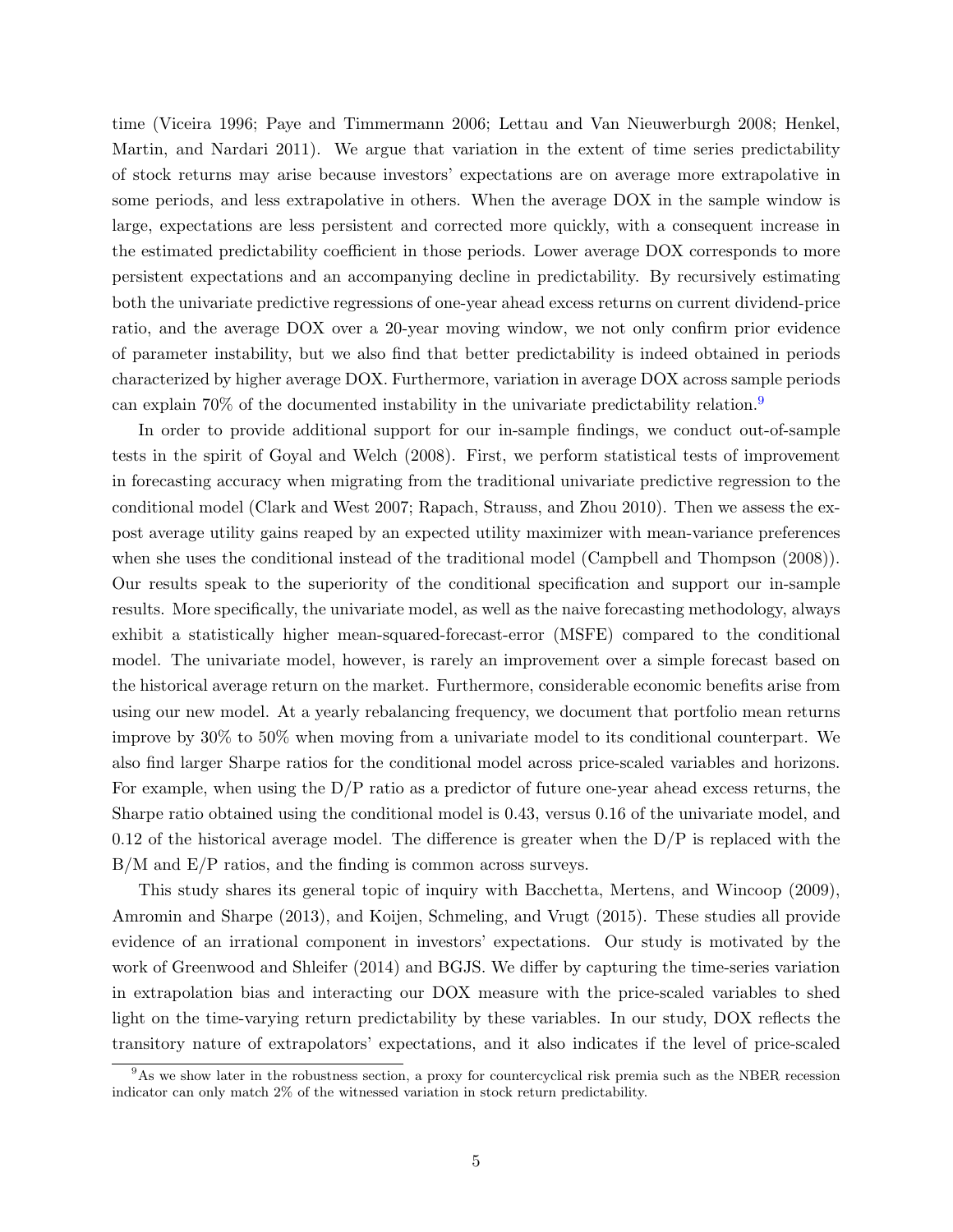variables signals misvaluation due to extrapolative beliefs. Neither the D/P ratio nor the DOX necessarily carries predictive ability by itself; however stock return predictability becomes stronger when a high level of mispricing is coupled with highly transitory irrational beliefs (i.e. a high or low D/P ratio is observed in a high-DOX state).

Our study also joins other literature which argues that behavioral biases can lead to time-series predictability of stock returns. For example, Nelson (1995) and Baker and Wurgler (2000) show that the equity share of new issues is a powerful predictor of future returns. This is consistent with the hypothesis that corporations may reduce their cost of capital by issuing equity in periods of high sentiment and equity overpricing. Yu and Yuan (2012) document that the nearness to the Dow 52-week high predicts future stock returns, which is consistent with limited investor attention and anchoring bias. Baker, Wurgler, and Yuan (2012) show that the investor sentiment measure of Baker and Wurgler (2006) predicts future stock returns. Like these studies, our work presents evidence of a behavioral explanation for return predictability. Yet, we refrain from proposing new predictors. We instead focus on price-scaled variables, and show that (i) their ability to predict future returns, traditionally linked to time-varying discount rates, is conditional on the degree of extrapolation bias in investors' expectations, and (ii) the significance of DOX in interacting with price-scaled variables is not affected by controlling for the investor sentiment measure or business cycle variables.

The remainder of the paper is organized as follows. Section [2](#page-6-0) develops the main empirical hypothesis. Section [3](#page-9-0) presents the econometric framework. Section [4](#page-10-0) briefly describes the data, while Section [5](#page-12-0) discusses the in-sample and out-of-sample results. Section [6](#page-22-0) includes robustness tests, and Section [7](#page-26-0) concludes with final remarks and ideas for future research.

### <span id="page-6-0"></span>2 Hypothesis Development

### 2.1 Present-value model

To motivate our study, we rely on the present-value model of Campbell and Shiller (1988):

<span id="page-6-1"></span>
$$
r_{t,t+1} = \Delta d_{t,t+1} + [dp_t - \rho dp_{t+1}] \tag{1}
$$

where r is log raw return, dp is log dividend-price ratio,  $\Delta d$  is the log dividend-growth, and  $\rho$  is a constant whose historical value is 0.96. All quantities are demeaned. Equation [1](#page-6-1) states that the future return on a risky security is higher because the security will pay higher dividends in the future, or because the equilibrium price per unit of dividend will increase. Focusing on the conditioning information I= $\{dp, \Delta d, r\}$  one can posit that:

<span id="page-6-2"></span>
$$
\Delta d_{t,t+1} = \epsilon_{t+1}^{\Delta d} \tag{2}
$$

and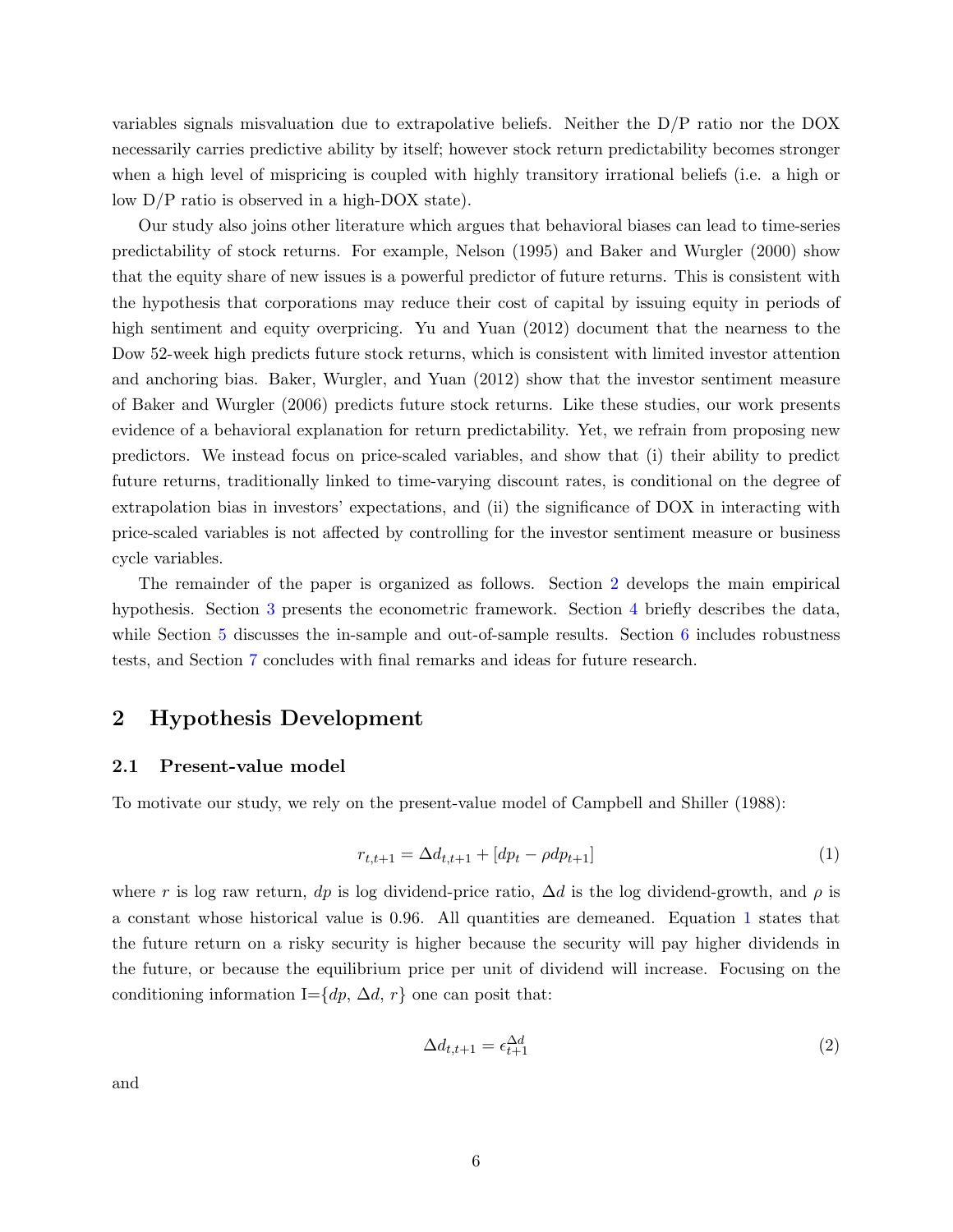<span id="page-7-0"></span>
$$
dp_{t+1} = \Psi dp_t + \epsilon_{t+1}^{dp} \tag{3}
$$

Equation [2](#page-6-2) states that consistent with evidence in Cochrane (2005, 2007), the best estimate of the future level of dividends is the current dividend level. Equation [3](#page-7-0) models the  $dp$  as an AR(1) process with persistence coefficient  $\Psi$ . Substituting Equations [2](#page-6-2) and [3](#page-7-0) into Equation [1,](#page-6-1) we obtain:

<span id="page-7-1"></span>
$$
r_{t,t+1} = dp_t (1 - \rho \Psi) + \epsilon_{t+1}^{\Delta d} - \rho \epsilon_{t+1}^{dp}
$$
\n(4)

Equation [4](#page-7-1) suggests that if one runs a univariate linear predictive regression of future returns on current dp, the predictability coefficient is  $(1-\rho\Psi)$ . This coefficient is a function of the mean-reverting behavior exhibited by the dp ratio. If the dividend-price ratio is persistent, i.e.  $\Psi$  is high, an increase (decline) in prices today is less indicative of lower (higher) prices tomorrow. Consequently, a univariate predictive regression shows little marginal predictive power of the dividend-price ratio, and the best forecast of the future return is the unconditional mean. When instead the dividendprice ratio mean-reverts more quickly, i.e.  $\Psi$  is low, a shock to prices will quickly mean revert, and the predictability coefficient is large.

On one hand, Equation [4](#page-7-1) suggests that the extent to which a price-scaled variable such as the D/P ratio can predict future returns depends on how quickly the dividend-price ratio mean reverts. On the other hand, the simple equation above is silent on the economic forces behind such meanreversion. Below we argue that the presence of the extrapolation bias in investors' expectations may result in the aforementioned mean-reversion, and hence may explain stock return predictability.

### 2.2 Extrapolation and return predictability

The investigation of a potential link between extrapolation of past returns by market participants and aggregate stock return predictability rests on a few assumptions. The first is that individuals have extrapolative expectations. DeBondt (1993), Clarke and Statman (1998), Amromin and Sharpe (2014), and Greenwood and Shleifer (2014) find evidence of extrapolation bias in surveybased forecasts of future returns. Similarly, Tversky and Kahneman (1974) and Andreassen and Kraus (1990) offer evidence of extrapolation bias in experimental settings.

The second assumption is that individuals act in accordance with their extrapolative beliefs. Given that most evidence of overextrapolation is based either on surveys or on experimental results, and in both environments there may be lack of sufficient incentive to elicit true expectations, a discrepancy between individuals' beliefs and their subsequent actions is possible. Gennaioli, Yueran, and Shleifer (2015) use individual-level responses to the Graham and Harvey survey of CFOs' expectations to provide evidence of consistency of CFOs' extrapolative forecast of future firm growth, and their subsequent planned and realized investments. Similarly, Greenwood and Shleifer (2014) show that aggregate survey expectations of future market returns, which display an extrapolative nature, correlate positively with aggregate mutual fund inflows. This again suggests that survey responses and subsequent actions are aligned.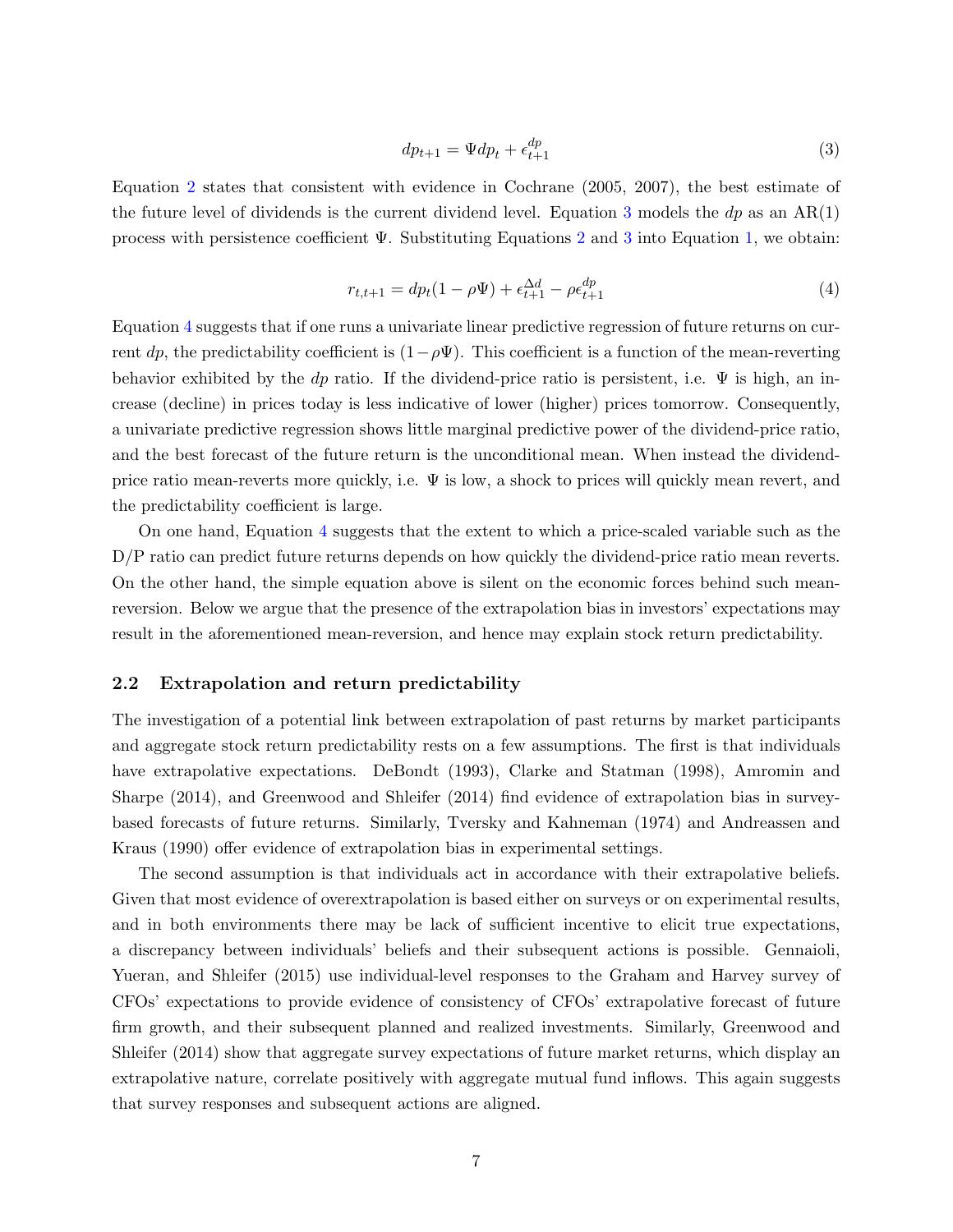The last assumption is that rational investors fail to instantly correct the mispricing caused by extrapolative investors, and therefore extrapolation matters in equilibrium. Individual-level biased beliefs may affect individual-level decisions and still not matter in equilibrium, since a rational investor may act immediately to correct the mispricing caused by an extrapolator. This argument critically relies on rational investors' willingness and ability to correct such mispricing. In this respect, a vast theoretical literature that includes De Long, Shleifer, Summers, and Waldmann (1990), Cutler, Poterba, and Summers (1990), Shleifer and Vishny (1997), and Abreu and Brunnermeier (2003) among others, calls into question the notion that it is always in a rational investor's best interest to bet against her irrational counterpart.

Building on this evidence of the pervasiveness of extrapolation in the economy, and on its likely effect on equilibrium prices, the theoretical model of BGJS (2015) is the first to provide an extrapolation-based explanation for the extant evidence of predictability. In the model, if the extrapolative investors in the economy form expectations of future returns by relying more heavily on recent stock returns (i.e. the DOX is high), the dividend-price ratio mean-reverts more quickly (lower  $\Psi$ ). Therefore we take expectations on both sides of Equation [4](#page-7-1) and rewrite it as follows:<sup>[10](#page-8-0)</sup>

<span id="page-8-1"></span>
$$
E_t[r_{t,t+1}] \simeq (DOX)dp_t \tag{5}
$$

While BGJS (2015) provide a novel comparative statics result, an empirical test of the implications of their model requires variation (either in the time-series or in the cross-section) in the degree of overextrapolation. Below we provide arguments for the ex-ante assertion that the degree of extrapolation bias is time-varying. We then measure the extent of such variation, and test its implications for stock return predictability.

### 2.3 Time-varying degree of extrapolation bias

The aggregate degree of overextrapolation may change over time as per the experience-based learning evidence of Malmendier and Nagel (2011). Young individuals, who base their forecast of future returns on a shorter macroeconomic history, intrinsically extrapolate using a higher DOX. Older investors, who have instead witnessed a longer return time-series, implicitly adopt a lower DOX. Over time, stock market participation rates by the two groups change as a reflection of their own experience of the stock market (Nagel, 2012). This causes an alteration to the mix of active investors, which may cause the *consensus* DOX to change over time.

There is also a second potential channel that causes time-series variation in DOX. Griffin and Tversky (1992) document that when making predictions based on new information, individuals are sensitive to its perceived strength (expressed in terms of salience and extremeness) and may overreact relative to a rational forecaster. Salience and extremeness are context-dependent and hardly quantifiable. Here we focus on features of the returns themselves that might make them more salient

<span id="page-8-0"></span><sup>&</sup>lt;sup>10</sup>Equation [5](#page-8-1) is only an approximation, because  $\rho$  is set to one (rather than its historical value of 0.96,) and we assume a specific relationship between  $\Psi$  and the DOX. Instead, a monotonic decreasing relation between  $\Psi$  and DOX suffices to link a rise in DOX to a rise in stock return predictability by the D/P ratio.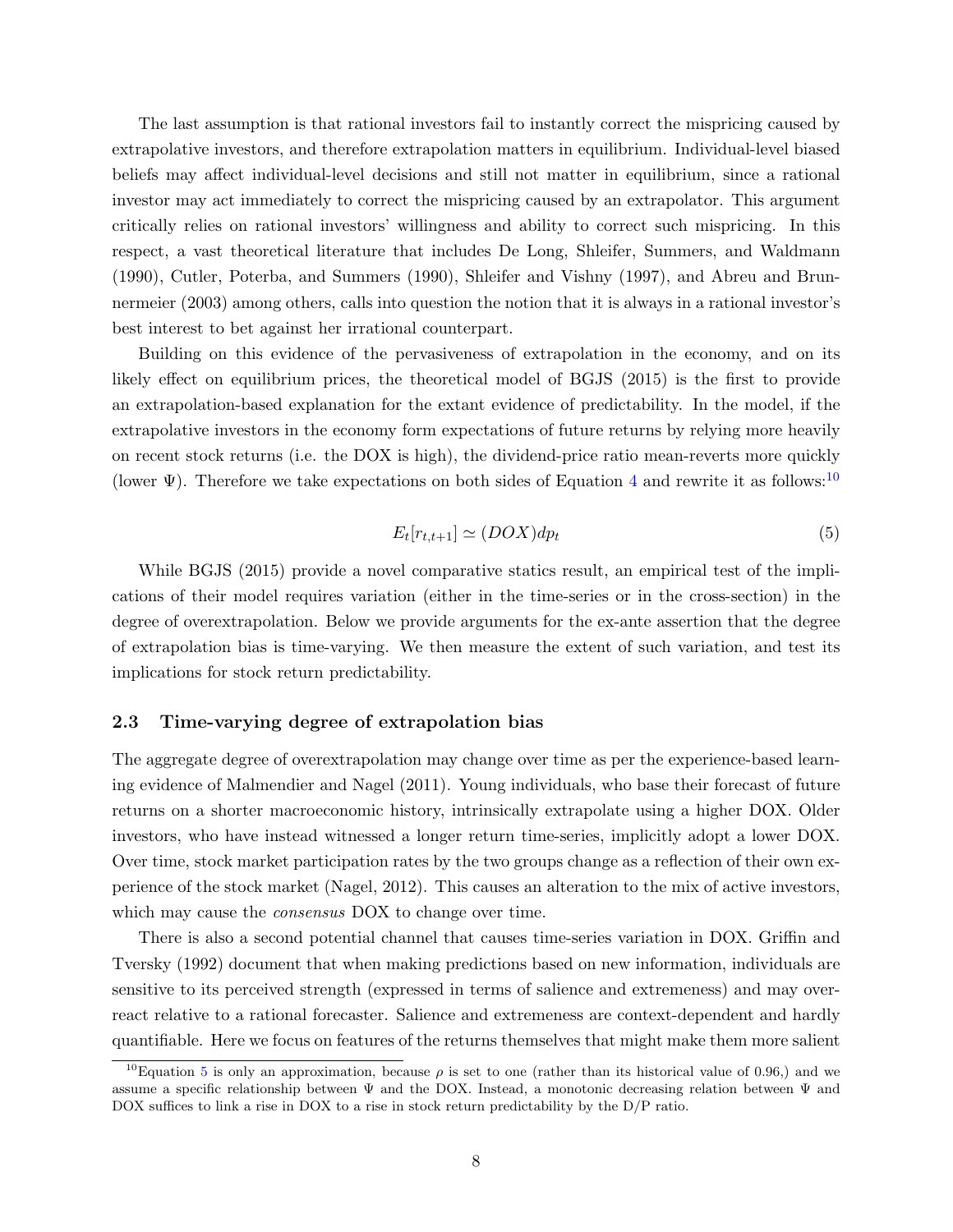to investors. For example, the extremeness of a return realization might be positively correlated with its perceived strength. This is consistent with Yuan  $(2015)$ , who finds that attention-grabbing events may deeply affect investor trading patterns. Similarly, the informativeness attributed by an investor to a return realization may depend on the pattern that generated that return, as in Da, Gurun, and Warachka (2014). Later, in Section [5](#page-12-1).1 we document times-series variation in the DOX empirically. In Section [5](#page-13-0).2 we show that, consistent with the intuitions above, time-series variation in DOX is indeed associated with time-series variation in the relative participation of young versus old investors to the stock market. The salience-based explanations of variation in DOX explain only a small percentage of the documented variation in the degree of overextrapolation.

### <span id="page-9-0"></span>3 Econometric approach

Motivated by the above arguments and following Greenwood and Shleifer (2014), we model extrapolative expectations as follows:

$$
Exp_t = a + b \sum_{i=0}^{\infty} w_i R_{t-(i+1)\Delta t, t-i\Delta t}
$$
  

$$
w_i = \frac{\lambda^i}{\sum_{k=0}^{\infty} \lambda^k}, \quad 0 \le \lambda < 1
$$
 (6)

<span id="page-9-1"></span>where  $Exp_t$  refers to extrapolators' expectations as of time t (obtained from survey data), and  $R_{i,j}$ is the return realized between time i and time j. Equation [6](#page-9-1) states that expectations are a function of past return realizations in which the weights placed on historical returns feature a geometric decay. ∆t determines the frequency of return observations. Following prior literature, we choose  $\Delta t = 1/4$  and use quarterly returns. A lower  $\lambda$  implies that investors place higher weight on more recent observations, while earlier observations contribute less to an extrapolator's expectations. For example, when  $\lambda = 0.85$ , investors place twice as much weight on the most recent return realization compared to returns only four quarters earlier. The relative weight is 10 times higher compared to the weight four quarters earlier when  $\lambda = 0.55$ . The smoothness coefficient,  $\lambda$ , plays a significant role in this framework, since a lower  $\lambda$  is associated with both possible overreaction and with lower persistence in the beliefs of extrapolators. Figure [1](#page-33-0) shows simulation results that illustrate these aspects of  $\lambda$ . In the figure, that fixes the coefficient b to 1, we assume that at time  $t = -1$  extrapolators' expectations of annual returns are at their long-run mean value of approximately 10%. At time  $t = 0$ , a quarterly return of 5% is realized and incorporated into expectations. We then report the average value of subsequent extrapolators' expectations obtained by simulating 5000 time-series of subsequent returns.<sup>[11](#page-9-2)</sup> Figure [1](#page-33-0) presents results for four different

<span id="page-9-2"></span><sup>&</sup>lt;sup>11</sup> Simulated quarterly returns are generated by matching mean and variance of the historical quarterly returns of the CRSP value-weighted portfolio in the period 1990–2014. Serial correlation in quarterly returns could potentially change the shape of investors' expectations reported in Figure [1.](#page-33-0) Nevertheless, as reported above, the historical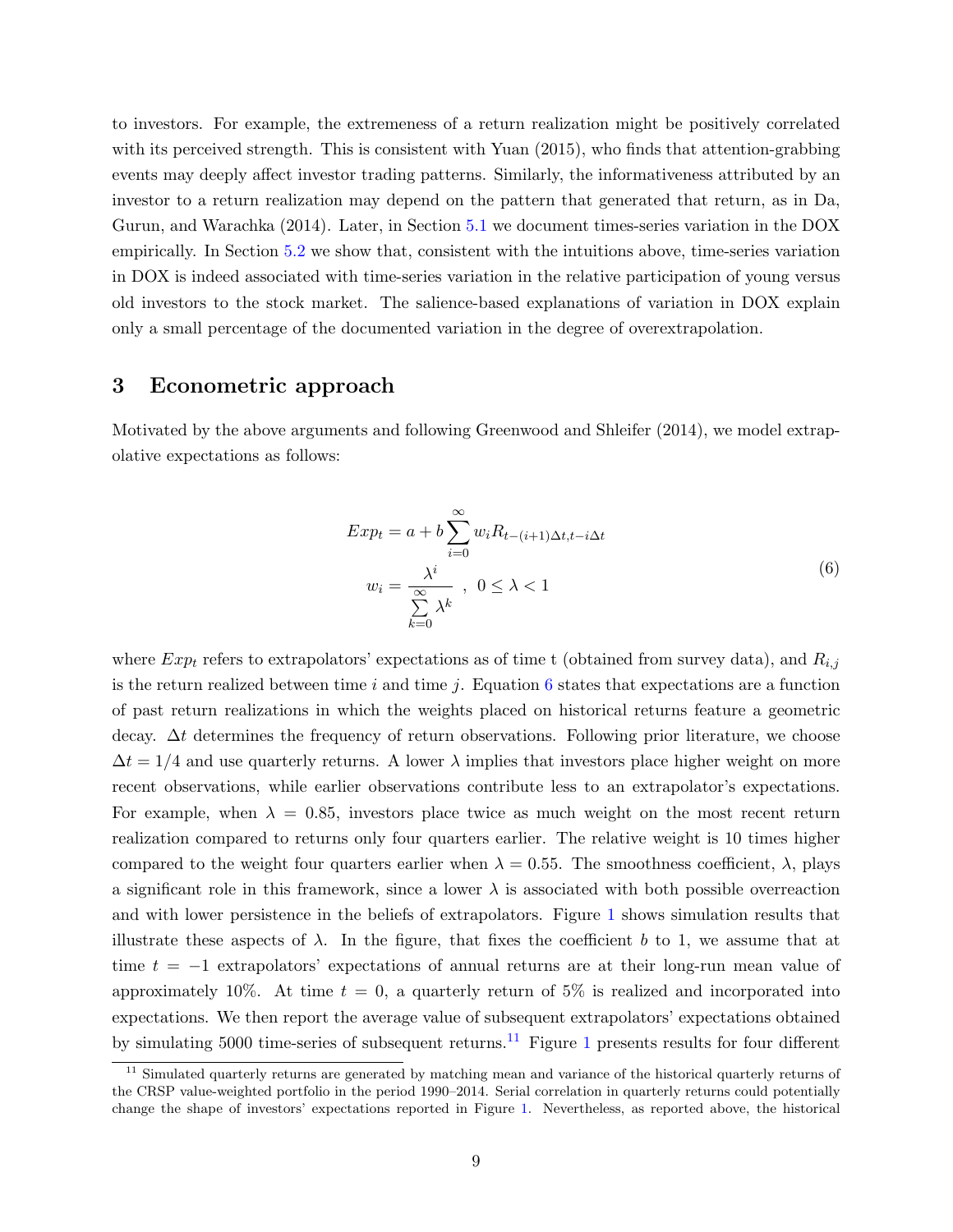values of  $\lambda$ , and shows that while extrapolators always revise their expectations following a new return realization, the extent of their reaction as well as the speed of subsequent mean reversion in beliefs are larger when  $\lambda$  is low.

To assess how time series variation in extrapolation bias interacts with price-scaled variables in predicting stock returns, we first estimate Equation [6](#page-9-1) by nonlinear least squares and extract the DOX, measured as  $1 - \lambda$ . Time series variation in DOX is captured by estimating the equa-tion recursively over time.<sup>[12](#page-10-1)</sup> One key parameter in the recursive estimation is the length of the estimation window. Instead of arbitrarily choosing a fixed window length, we follow Pesaran and Timmermann (2007) and Capistran and Timmermann (2009) and endogenize window selection by combining estimates obtained using different window sizes.<sup>[13](#page-10-2)</sup> Specifically, every month,  $m$ , we estimate Equation [6](#page-9-1) using three alternative window sizes of 24, 36, 48 months, and an expanding window whose starting length is 36 months.<sup>[14](#page-10-3)</sup> We use month  $m-12$  to  $m-1$  as a cross-validation period, in which we assess the one-step ahead MSFE of our model for each alternative window size. We then calculate a weighted average of the DOX estimates obtained from each window size for month m, where the weights assigned are proportional to the inverse of the MSFE obtained in the cross-validation period.

Once we estimate the DOX time-series, we use it as a conditioning variable in traditional predictive regressions of *l*-months ahead cumulative excess return  $R_{t,t+l}$  on the lagged dividendprice ratio (and other price-scaled variables such as  $B/M$  and the  $E/P$  ratios). Specifically, we estimate the following linear model:

<span id="page-10-4"></span>
$$
R_{t,t+l} = (a_0 + a_1 DOX_t) + D/P_t(b_0 + b_1 DOX_t) + \epsilon_{t,t+l}^R
$$
\n(7)

The null hypothesis of no or negative effect of extrapolation on stock return predictability by the D/P ratio and the alternative one-sided hypothesis of an increase in predictability as the DOX increases, are:

$$
H_0: b_1 \le 0 \t H_a: b_1 > 0 \t\t(8)
$$

Later, we explore two other implications of the alternative hypothesis. The first concerns the autoregressive behavior of price-scaled predictors of the equity premium, and posits that such predictors should revert to the mean more quickly when DOX is high. The second explores the link between parameter instability in the predictability relation and time-series variation in the DOX, and argues that periods of stronger predictability are those in which average DOX is higher.

<span id="page-10-0"></span>autocorrelation of quarterly returns is low, and we choose to not consider it in our simulations.

<span id="page-10-1"></span> $12$ Recursive estimations only use historical data to avoid look-ahead bias in the measurement of the DOX estimation and in predictive regressions.

<span id="page-10-3"></span><span id="page-10-2"></span><sup>&</sup>lt;sup>13</sup>Later, for robustness, we repeat our tests with a fixed window of 36 months, and show that results are similar. <sup>14</sup>The inclusion of the expanding window serves the purpose of explicitly allowing for a constant DOX. If the DOX doesn't change over time, it is efficient to use all available observations, and the MSFE-based method should consistently place higher weight on the expanding window estimate than on the competing rolling-window estimates. Empirically, we find that this is rarely the case.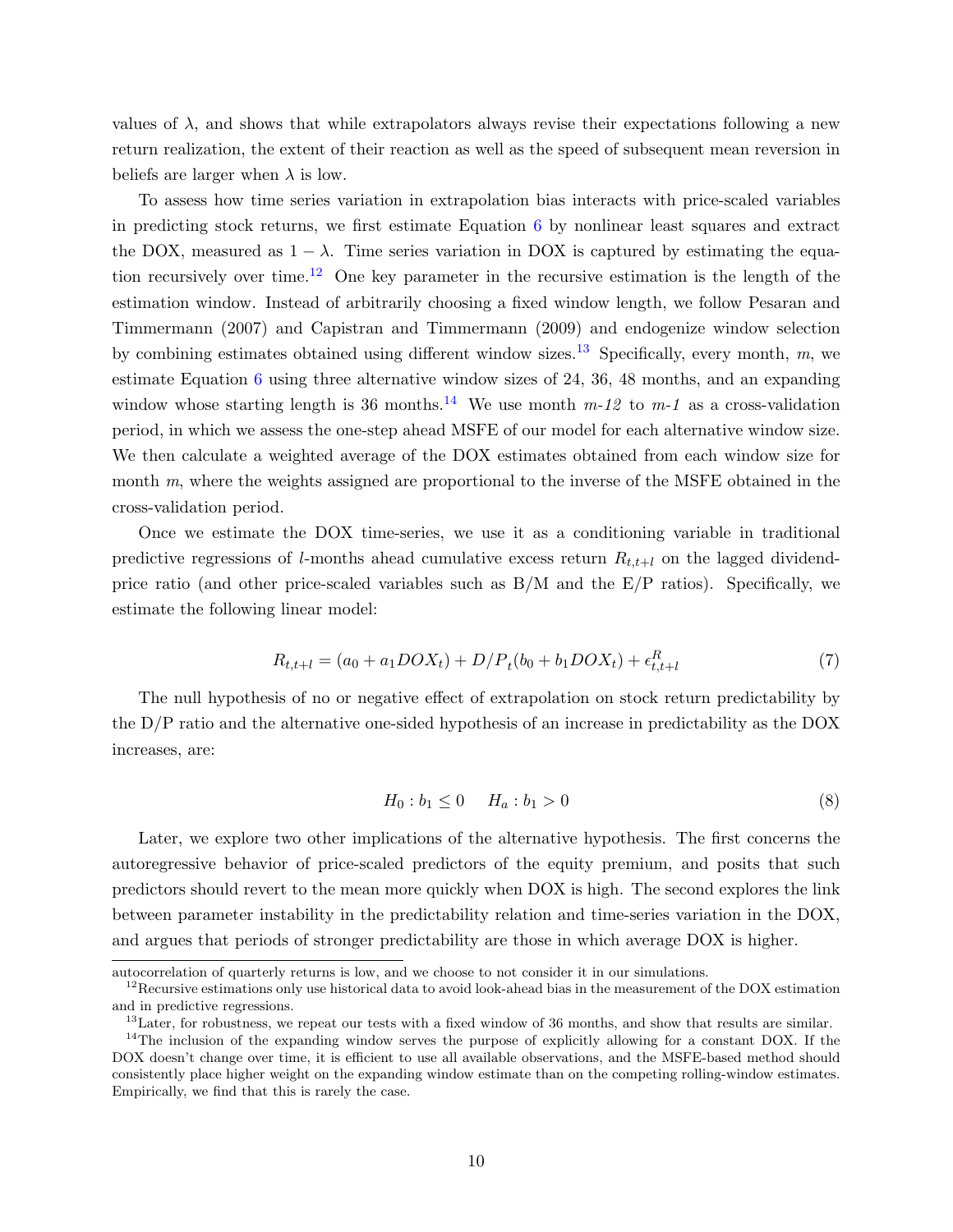### 4 Data

In our study, we rely on surveys of expectations of future stock market returns in the US. For statistical power and comparability with prior studies, we focus solely on the two longest available surveys.<sup>[15](#page-11-0)</sup> The Investor Intelligence Survey (II) collects forecasts of stock market performance since 1963 from newsletters of financial advisors in the United States. AA is the survey of retail investors from the American Association of Individual Investors, which started in 1987. In Table [1,](#page-38-0) we report general information about survey data as well as summary statistics.

Both II and AA collect qualitative data and report the difference between the percentage of polled investors who are bullish and the percentage of polled investors who are bearish about future stock market performance. While qualitative and quantitative expectations may be different, like Greenwood and Shleifer (2014) we argue that qualitative survey data is a good proxy for quantitative expectations. To support this claim, we include in Table [1](#page-38-0) data on a UBS/Gallup survey ( $Gallup$ ER) that was conducted for a short period of time between 1998 and 2004, and elicited quantitative forecasts. As the pairwise correlation statistics in panel C show, Gallup ER is highly correlated with both II  $(46\%)$  and AA  $(53\%)$ . For this reason, we consider qualitative expectations data as a close substitute for quantitative data. Table [1](#page-38-0) also presents summary statistics for the principal component of II and AA,  $(PC)$ , which spans the period 1987:06–2014:12. Later, in our main tests, we focus on the period 1987:07–2014:12, in which both surveys and their principal component are available.

Panel B of Table [1](#page-38-0) provides summary statistics on price-scaled variables and excess returns. The dividend-price  $(D/P)$  ratio is a 12-month moving sum of dividends paid on the S&P 500 index, normalized by the most recent price. Fama and French (1988) find that a high D/P ratio is associated with higher returns on horizons that range from one to five years. Campbell and Shiller (1988) complement this finding by showing that the positive association between  $D/P$  and subsequent total return can be justified in the context of the simple present-value relation in Equation [1.](#page-6-1) The book-to-market  $(B/M)$  ratio, whose predictive ability has been studied by Pontiff and Schall (1998), Kothari and Shanken (1999), and Lewellen (1999), is the ratio of book value to market value for the Dow Jones Industrial Average. Finally, the cyclically adjusted earningsto-price (E/P) ratio, considered as a predictor of aggregate stock returns by Campbell and Shiller (1988, 2001), is a 10-year moving average of earnings on the S&P 500 index, normalized by the current price.<sup>[16](#page-11-1)</sup> The equity premium is defined as the difference between the return on the CRSP value-weighted portfolio, and the risk-free rate of return.<sup>[17](#page-11-2)</sup> Panel B of Table [1](#page-38-0) confirms the evidence in prior literature that price-scaled variables are persistent. Additionally, the monthly nature of our data causes yearly excess returns to be serially correlated at a quarter lag, while the correlation

<span id="page-11-0"></span><sup>&</sup>lt;sup>15</sup>Golez (2014) and Da, Jagannathan, and Shen (2015) are two recent papers whose sample period is almost identical to ours.

<span id="page-11-1"></span> $^{16}D/P$  and B/M are from Amit Goyal's website [\(http://www.hec.unil.ch/agoyal\)](#page-0-0), while E/P is from Robert Shiller's website [\(http://www.econ.yale.edu/ shiller/data.htm\)](#page-0-0).

<span id="page-11-2"></span><sup>&</sup>lt;sup>17</sup>The latter is from Ken French's website

[<sup>\(</sup>http://www.mba.tuck.dartmouth.edu/pages/faculty/ken.french/data](#page-0-0) library.html).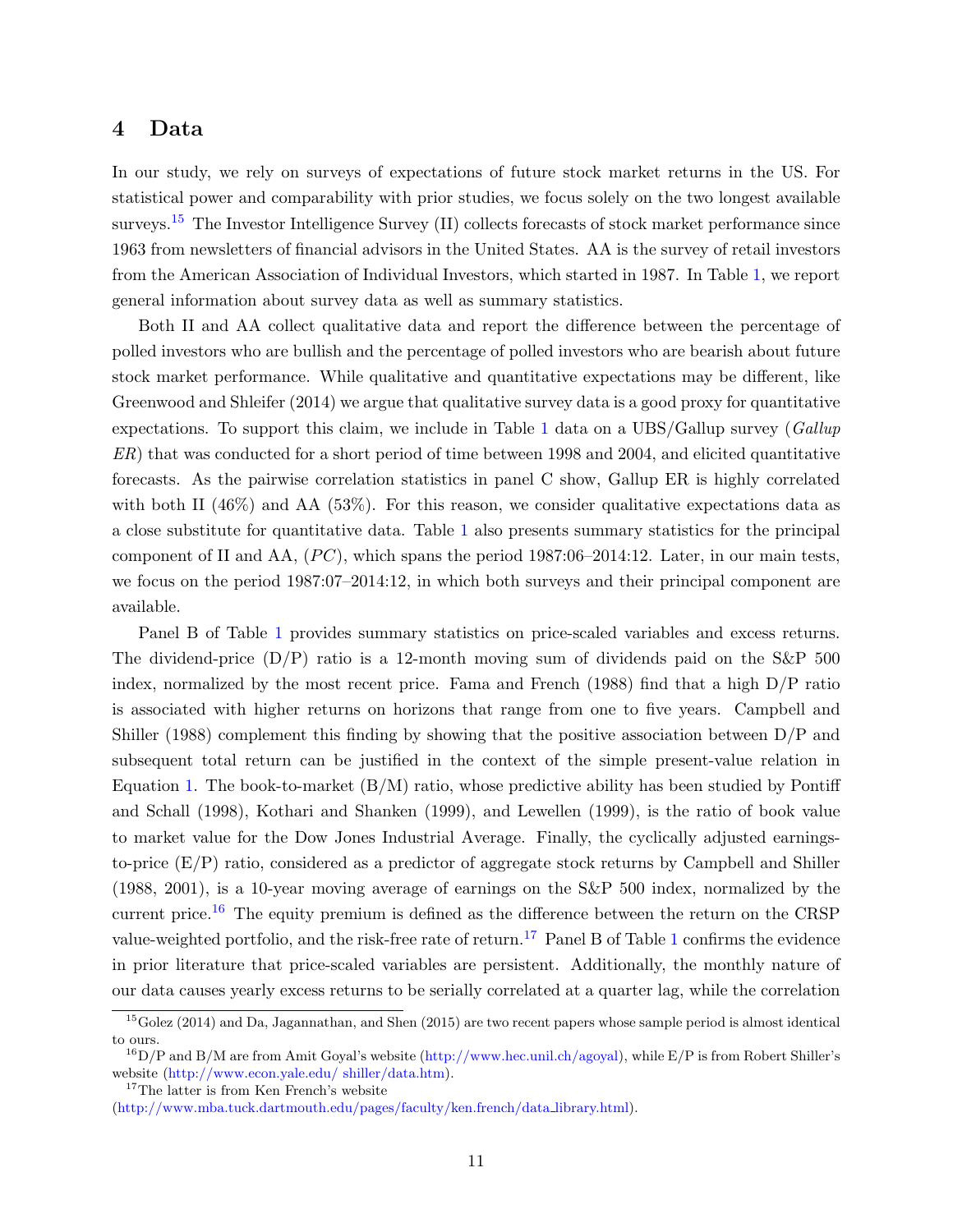between non-overlapping returns is close to zero.

Panel C of Table [1](#page-38-0) shows high correlation among surveys, which suggests that independently collected data on investors' expectations tell a consistent story. Furthermore, the PC is approximately 90% correlated with both II and AA. This high correlation justifies its use as a representative series. The panel also shows that expectations of future returns are negatively correlated with price-scaled variables, which is consistent with the notion that improving expectations are associated with a growth in prices relative to fundamentals. Lastly, the extrapolative nature of survey-based expectations is reflected in the high correlation between survey forecasts of future returns, and the returns accumulated over the course of the year.

### <span id="page-12-0"></span>5 Results

### <span id="page-12-1"></span>5.1 Degree of overextrapolation

For each survey, we first estimate Equation [6](#page-9-1) in the full sample using nonlinear least squares. The infinite summation in Equation [6](#page-9-1) is not amenable to estimation. Following Greenwood and Shleifer (2014) and BGJS, we choose a number of lags equal to 60. The estimated  $\lambda$  coefficient is then mapped onto the corresponding  $DOX = 1 - \lambda$ , which is reported in Table [2.](#page-39-0)

The full sample DOX extracted from II is 0.5, which corresponds to a weight on the most recent quarterly return that is 16 times larger than the weight assigned to the return four quarters earlier. In the case of the DOX measured from AA, there is even greater evidence of overextrapolation, since recent quarterly returns are given 55 times more weight compared to quarterly returns realized a year earlier. As expected, the principal component series exhibits a full-sample DOX of 0.6 that lies between the II and AA estimates.

Next, we use a dynamic-window combination methodology to capture time-series variation in the DOX. In Table [3,](#page-40-0) we present summary statistics for the individual surveys as well as for their principal component PC. The recursive methodology generates DOX estimates for the period 1992:06–2014:12, since five years are needed to initialize the window-selection algorithm. There is considerable variation in DOX over time. Figure [2](#page-34-0) plots the estimated DOX time-series for the principal component of II and AA. The graph shows that the DOX estimates span the entire range of the coefficient, which can only lie between 0 and 1. Additionally, the DOX time-series appears to move in lockstep with salient events in the recent history of the stock market. For instance, the DOX progressively increases in the decade leading up to the dot-com bubble burst, reaches a peak during the first half of 2000, and later declines back to its pre-bubble levels by the end of 2004. The investors' degree of extrapolation bias reaches a peak again in 2007, right before the great recession, and it declines again by mid-2010. Table [3](#page-40-0) also presents summary statistics for an additional DOX time-series, which we henceforth refer to as  $PC_{ext}$ . It is constructed using the DOX extracted from II during the period 1967:12–1992:05, and the DOX extracted from the principal component timeseries for the subsequent period 1992:06–2014:12. Later, in Section [5.5,](#page-17-0) we use this extended DOX time-series to show that time-variation in the DOX can explain a large portion of the witnessed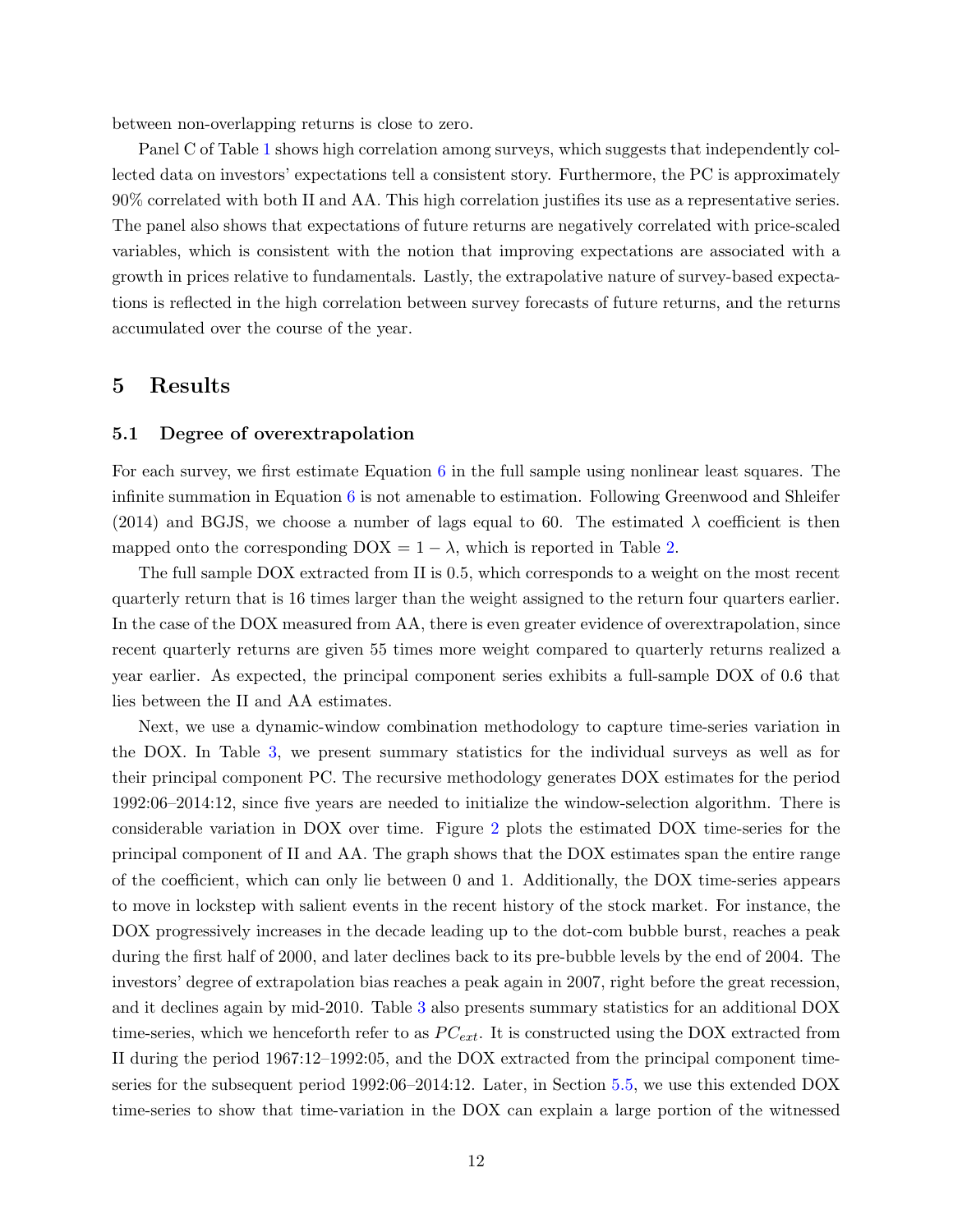<span id="page-13-0"></span>variation in the predictive relationship between stock returns and price-scaled variables.

### 5.2 Potential determinants of the DOX

In this section, we follow up on our discussion above on the possible determinants of time-series variation in DOX. We test two possible explanations of such variation, namely changes in the population of active stock market investors, and changes in salience of observed stock market returns. A time-varying composition of the pool of stock market investors may cause the consensus DOX to change over time, if different types of investors rely on recent versus older stock market return realizations differently. Recent literature suggests that age and lifetime experiences may play a key role in expectations formation (Nagel 2012, Malmendier and Nagel 2015), and in portfolio allocation decisions (Malmendier and Nagel 2011). An application of the findings in that literature to the return extrapolation framework in Equation [6](#page-9-1) suggests that young individuals, who have experienced a shorter return history, place more weight on recent returns, relative to the weight assigned to such returns by older individuals. A higher reliance on recent returns makes the expectations of the Young more prone to shocks, and more likely to undergo a reversal in the future. On the other hand, old investors present more persistent expectations. As new returns are realized, young and old investors adjust their expectations of future returns, and make the decision whether or not to enter the stock market. When the participation rate of younger individuals increases, and their presence in the market relative to the older investors grows, the average DOX increases as well. Salience may also play a role in time-series variation in DOX, to the extent that different features of any given return realization may prompt higher or lower adjustment to investor expectations, and induce quicker or slower reversal in expectations.

We measure time-series variation in the participation of different age-groups to the equity market by using triennial data from the Survey of Consumer Finances (SCF).[18](#page-13-1) We construct a ratio of the number of young (50 years of age or below) to old (above 50 years of age) investors with direct holdings of stocks by complementing SCF data with demographic data from the U.S. Census.<sup>[19](#page-13-2)</sup> When measuring return salience, we concentrate on return volatility (DeBondt (1993)) and return extremeness (Yu and Yuan  $(2012)$  $(2012)$  $(2012)$ ).<sup>20</sup> We work with detrended data as in Nagel  $(2012)$ .

The results of our analysis are reported in Table [4.](#page-41-0) In univariate regressions, we find support for the hypothesis that the variation in DOX is related to the variation in the stock market participation rate of young versus old investors. In regression (1), we document that when the number of young investors in the stock market increases relative to the number of older investors, the DOX increases. Figure [3](#page-35-0) illustrates this high degree of comovement between DOX and the relative stock market participation measure. We then decompose this overall effect by regressing DOX on the

<span id="page-13-1"></span><sup>18</sup>[http://www.federalreserve.gov/econresdata/scf/scfindex.htm](#page-0-0) The data are converted to monthly frequency by spline interpolation.

<span id="page-13-3"></span><span id="page-13-2"></span><sup>19</sup>[https://www.census.gov/hhes/families/data/households.html.](#page-0-0)

 $20$ Volatility is estimated from daily data, as in French, Schwert, and Stambaugh (1986). Return extremeness is measured by means of a dummy variable which is equal to one when a quarterly return is more than 2 standard deviations away from its unconditional mean, and zero otherwise.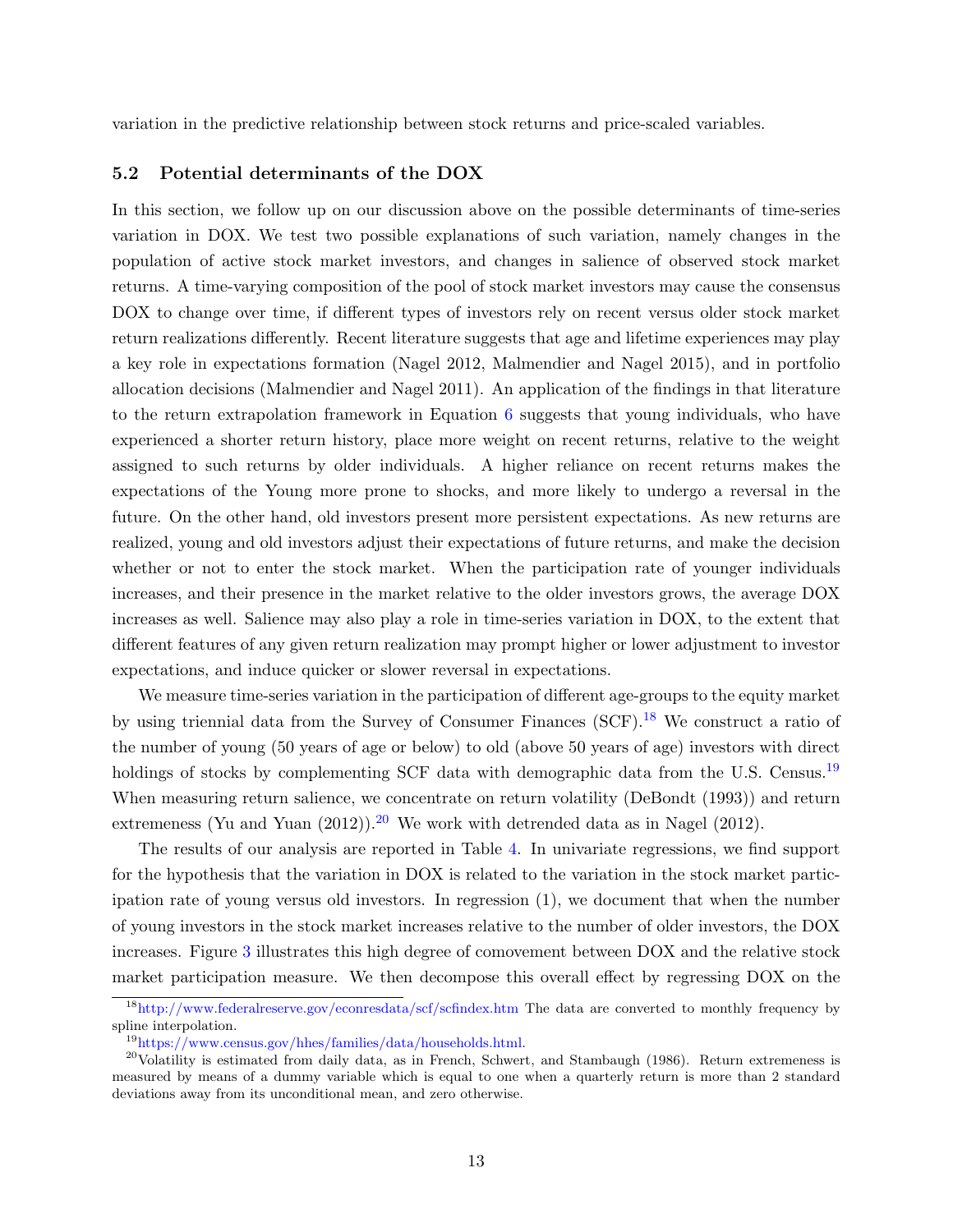participation rates of the Young and the Old. In regression (2), we show that when controlling for the participation rate of the Young, an increase in the participation of the Old corresponds to a decline in DOX. On the contrary, holding the participation rate of the Old constant, an increase in the participation of the Young is associated to higher DOX. We then turn to the role of return salience. We find, in regression (3), that an increase in intra-quarter volatility is associated to an increase in DOX, consistent with the intuitive notion that volatility may caution investors against using older return data to forecast the market when it appears to be volatile. We also find that the realization of an extreme quarterly return usually prompts investors to react comparatively less, and hold on to the expectations held before. Finally, when we horse-race the market participation variables with the salience proxies, in regressions (4) and (5), we provide additional ground for a participation-based explanation of time-series variation in DOX, while the marginal effect of our proxies for salience weakens in statistical terms. In conclusion, it appears that the variation in DOX that we capture recursively using survey data may be a consequence of changes in the participation of different groups of investors in the stock market across time.

### 5.3 Conditional stock return predictability

Once the time-series variation in the degree of overextrapolation is unveiled, we can run a formal test of the hypothesis that the extrapolation bias may be a determinant of stock return predictability by price-scaled variables. To this end, we estimate the conditional model in Equation [7.](#page-10-4) We focus on excess return predictability, and Table  $5$  presents the main results.<sup>[21](#page-14-0)</sup> Our sample period is 1992:06–2013:12. Panel A refers to the use of the D/P ratio, while in Panels B and C, we replace it with the  $B/M$  and the  $E/P$  ratio, respectively. We report results for prediction horizons of three and 12 months. Since we use monthly observations, one concern is serial correlation in the errorterms due to the overlapping nature of our return observations. We address this issue by adopting Newey-West (1987) standard errors with three and 12 lags. Finally, Table [5](#page-44-0) reports the result of a baseline univariate predictability regression for each sample period. This replicates prior findings of stock return predictability, and hence is the natural benchmark for our new model.

Panels A through C of Table [5](#page-44-0) present four significant findings. First, the coefficient estimate on the interaction term,  $b_1$ , is always positive and statistically significant, which is consistent with our hypothesis that stock return predictability by price-scaled variables increases with investors' degree of extrapolation bias, and with the model of BGJS. Second, when moving from the standard univariate regression to the conditioning predictability model, there is a considerable improvement in goodness of fit, as captured by the adjusted- $R^2$ . For example, at the year horizon, a predictive regression that features the dividend-price ratio alone has an adjusted- $R<sup>2</sup>$  of 16%, while the conditional specification that uses the DOX data from the II series brings the goodness of fit to 23%. The improvement is even stronger when the AA or the PC DOX is used as a conditioning

<span id="page-14-0"></span><sup>&</sup>lt;sup>21</sup>Later, we show that our results extend to raw returns, capital gains, and the use predictability of log excess returns.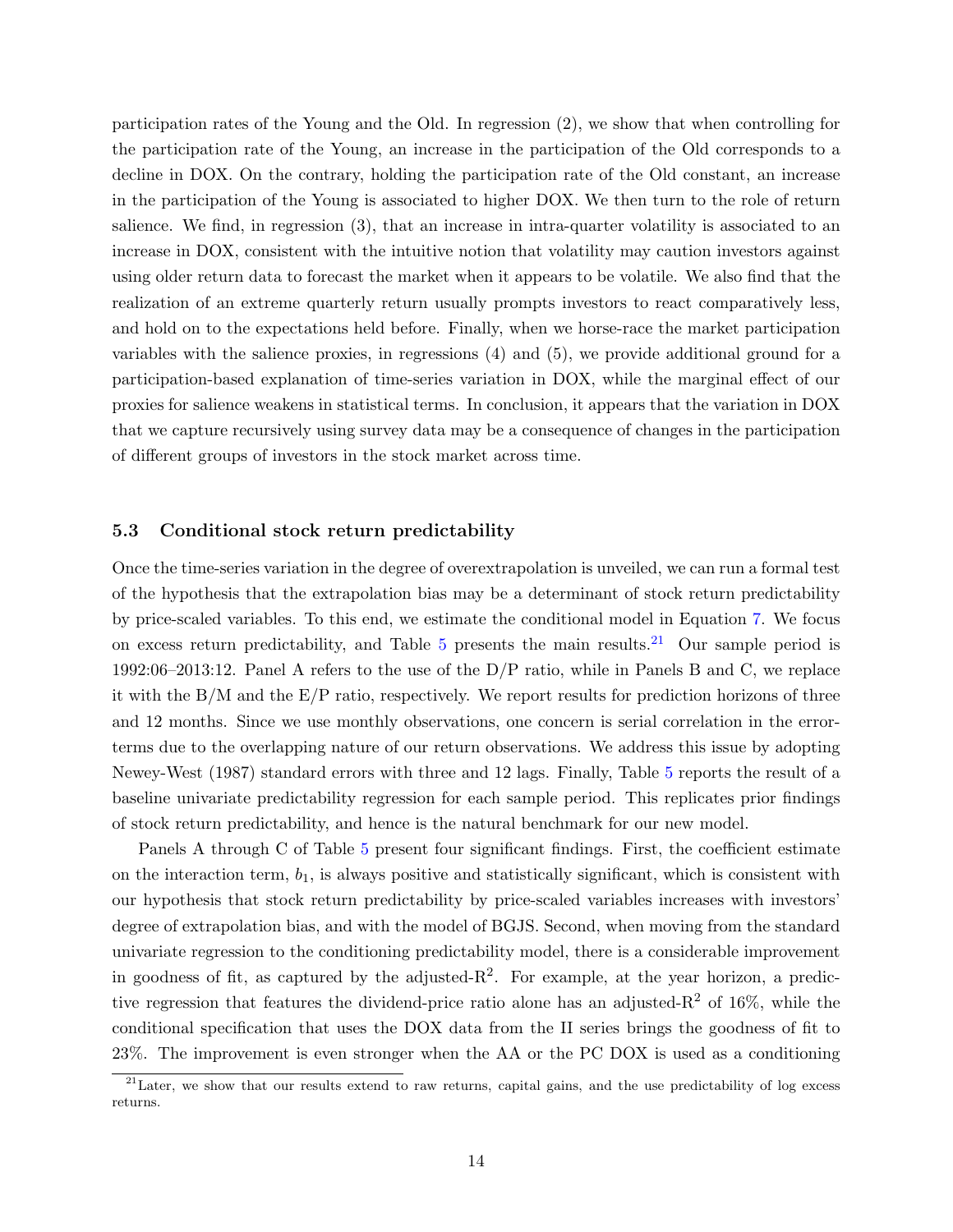variable. In these cases, the adjusted- $R^2$  increases to 50%. The improvement in the model's ability to match variation in future aggregate stock returns does not simply come from the addition of DOX as an explanatory variable. As the last column of each panel shows, a bivariate regression of future returns on current price-scaled predictor and current DOX delivers slight improvements to the adjusted- $R<sup>2</sup>$  over the baseline univariate case, and in some cases the marginal impact of the DOX is not statistically significant. Similar conclusions can be drawn for different horizons. Third, when return predictability is assessed in the traditional univariate regression framework, the resulting predictability coefficient always lies somewhere between the minimum  $(b_0)$  and maximum  $(b_0 + b_1)$  values of the conditional predictability coefficient $(b_t = b_0 + b_1 DOX_t)$ . Intuitively, given a theory that posits different degrees of stock return predictability across DOX states, a univariate regression measures an average relationship that includes episodes of high and low DOX. In so doing, the use of the univariate predictive regression framework may understate or overstate the extent of predictability at any given time. Fourth, in 15% of our monthly predictions of year-ahead aggregate excess returns, our conditional model predicts, correctly, a subsequent negative equity premium. The negative equity premium prediction arises in cases of high DOX and low D/P ratio (i.e. in an overvalued market with highly transitory beliefs). In these instances, we test the null hypothesis that the model prediction is positive or zero, and we reject it at the 1% level in 70% of the cases.[22](#page-15-0) The finding of a statistically significant negative equity premium prediction matched by subsequent realized negative excess returns is strong evidence that stock return predictability by D/P ratio in high DOX states can hardly be reconciled with rational models of risk in which the ex-ante equity premium is positive. Similar results are obtained using other price-scaled predictors.

In Panel D of Table [5,](#page-44-0) we follow Aiken and West (1991), and present the conditional coefficient of predictability  $b_t = [b_0 + b_1 DOX_t]$ , and its related t-statistic for a set of representative values of the DOX state-variable. In what follows, we refer to high DOX as a value of the degree-ofoverextrapolation coefficient that is one standard deviation above the DOX sample median, and we refer to a low DOX as a value of the degree-of-extrapolation bias that is one standard deviation below the DOX sample median. For brevity, Panel D only focuses on the DOX extracted from the principal-component series, and similar results are obtained when the DOX from II or AA is used.

The results are striking, and confirm that the predictive ability of price-scaled variables is contingent on investors' degree of overextrapolation. When the degree of overextrapolation is high, a one standard deviation  $(0.01)$  increase in the D/P ratio is followed by a statistically significant 26% increase in the expected equity premium the following year. When instead the DOX is low, a onestandard deviation increase in the  $D/P$  is *negatively*, but insignificantly related to future returns, and predicts a 2% lower equity premium in the upcoming year. Similar results are obtained using other price-ratios. For instance, when we replace the D/P ratio with the B/M ratio, a one-standard deviation (0.27) rise in B/M predicts a 47% higher excess return the next year when the DOX is high, while the same rise corresponds to a  $16\%$  decline in future returns if the DOX is low.<sup>[23](#page-15-1)</sup> In

<span id="page-15-1"></span><span id="page-15-0"></span><sup>&</sup>lt;sup>22</sup>See Baker and Wurgler  $(2000)$  for a similar test.

 $^{23}$ In the model of BGJS, even when DOX is low, D/P should still have predictive power for returns in the long-term. In unreported tests, we find that this is indeed the case. The predictive power of  $D/P$  for low-DOX states increases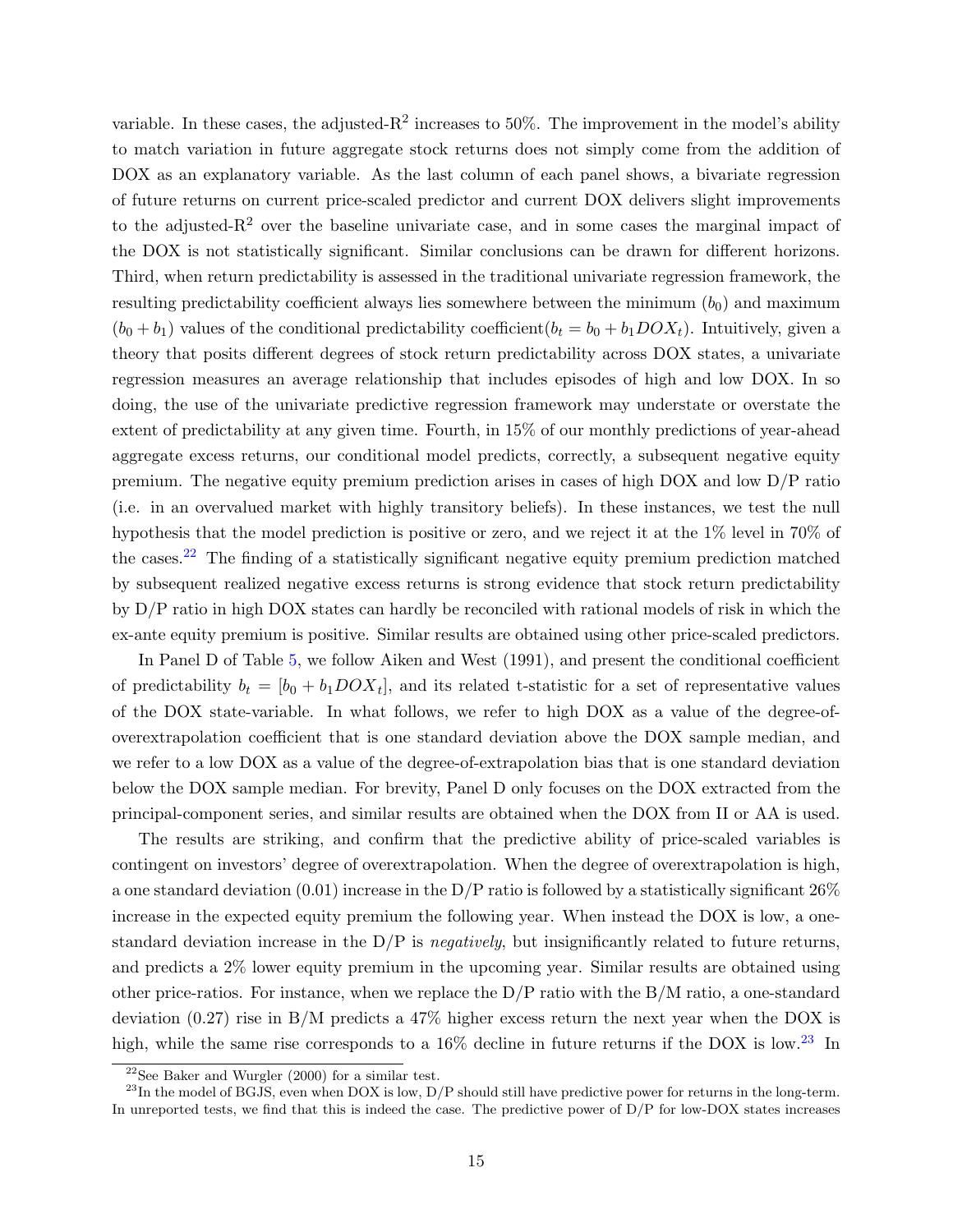conclusion, Table [5](#page-44-0) shows that the the  $D/P$  ratio, as well as other price-scaled predictors, forecasts future returns differently across DOX-states, and in a statistically significant way only when the DOX is high.

To complement our discussion of the results in Table [5,](#page-44-0) Figure [4](#page-36-0) presents evidence of conditional one-year predictability. In the figure, we provide scatter plots of the relationship between  $D/P$ , B/M, or E/P and future 12-month excess returns, conditioned on values of the DOX parameter that are either below (left panel) or above (right panel) the median DOX. We focus on the  $PC$ DOX time-series. The figure shows a large wedge between stock return predictability in states of high and low degree of extrapolation bias. For instance, there is a strong and positive association between current D/P ratio and future aggregate returns in high DOX states, in which variation in dividend-price accounts for 35% (Panel A) of variation in the subsequent equity premium. On the other hand, there is little or no predictability in states of low DOX, where the  $\mathbb{R}^2$  is only 0.7%. Similar results can be inferred for the other price-ratios considered. Therefore, the figure supports the findings in Table [5.](#page-44-0)

While the results presented here are consistent with a behavioral interpretation of the evidence of stock return predictability, one needs to interpret them with caution. The combination of a short sample period, persistent regressors, high contemporaneous correlation between price-scaled predictors and future returns, as well as overlapping observations, may justify concerns of small sample bias and size distortions in our inference. In Section [6](#page-22-0) we address these issues via bootstrapping techniques and show that, while the aforementioned concerns are valid, correcting for small sample bias alters neither the sign nor the magnitude of our coefficient of interest on the interaction of DOX and a given price-scaled predictor. In particular, we find that under the null of no conditioning role of DOX for stock return predictability, the bootstrapped interaction coefficient is on average only 5% as large as the in-sample estimated coefficient. Furthermore, our in-sample estimated interaction coefficient places on average at the  $94<sup>th</sup>$  percentile of its bootstrapped distribution obtained under the null of no conditional predictability. The highest degree of rejection of the null is obtained when DOX is interacted with B/M or E/P. This is evidence that while bias and size distortions exist in coefficient estimation, our basic results in Table [5](#page-44-0) carry over after correcting for these issues.

In conclusion, our results suggest that the time-series predictability of stock returns by pricescaled variable is a phenomenon contingent on the degree of extrapolation bias and on the timevarying tendency of extrapolators to predominantly rely on too few recent return realizations. Furthermore, the traditional univariate approach to time-series predictability of stock returns only measures an average relationship between the coefficients, and the strength of this relation improves when we condition on a high degree of overextrapolation.

with the horizon. The  $D/P$  coefficient eventually becomes positive for a return horizon beyond 30 months.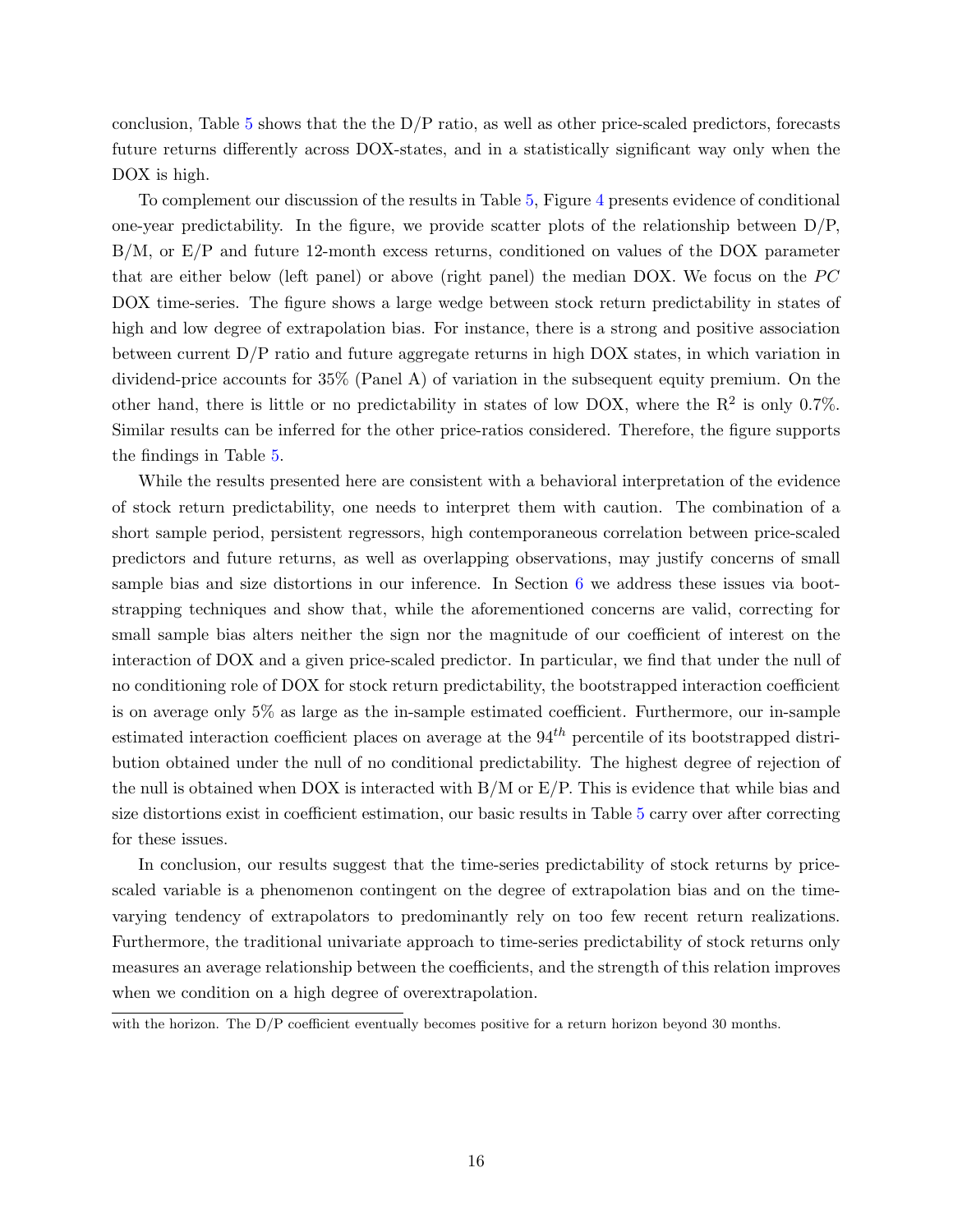### 5.4 Mean reversion in price-scaled predictors

In Section [3](#page-9-0) we argue, based on the Campbell and Shiller (1988) decomposition, that the predictability of aggregate excess stock returns by the dividend-price ratio should decline as  $D/P$ becomes more persistent. The results of our conditional predictability regressions suggest that the predictive ability of the  $D/P$  ratio is apparent only in states of high DOX. Therefore the  $D/P$  ratio should exhibit different persistence across DOX-states. It is expected to be more (less) persistent in low (high) DOX states. $24$ 

<span id="page-17-2"></span>
$$
D/P_{t+l} = (a_0 + a_1 DOX_t) + D/P_t(b_0 + b_1 DOX_t) + \epsilon_{t,t+l}^{dp}
$$
\n(9)

In particular, the null and alternative hypotheses are:

$$
H_0: b_1 \ge 0 \t H_a: b_1 < 0 \t (10)
$$

Under the null hypothesis, the coefficient  $b_1$  on the interaction term in Equation [9](#page-17-2) is positive or zero. The alternative hypothesis postulates that as the DOX increases, the dividend-price ratio reverts to the mean more quickly, and is hence a negative sign of the coefficient  $b_1$ .

Panel A of Table [6](#page-45-0) presents the results at a yearly forecast horizon for the sample period 1992:06–2013:12. In Panel B we provide further evidence by reporting the half life of a shock to a price-scaled variable in states of high versus low DOX. As in prior tables, we refer to high DOX as the degree of overextrapolation that is one standard-deviation above its sample median, and similarly we define a low DOX as one-standard deviation below its sample mean.

The table results warrant a rejection of the null hypothesis, since in all cases the coefficient on the interaction term is negative, and in all but one case, the coefficient is statistically significant at the 5% level. Panel B reveals that shocks to price-scaled variables under a low DOX are persistent, and their half-life has a median value of five years. When in states of high DOX, shocks to price-scaled variables appear to be reabsorbed much more quickly, since their half-life decreases to approximately 10 months.[25](#page-17-3)

Based on the results in Tables [5](#page-44-0) and [6,](#page-45-0) and consistent with the intuition from the Campbell and Shiller (1988) model, we can establish a parallel between the autoregressive behavior of price-scaled predictors and their ability to forecast future returns: an increase in investors' degree of overextrapolation bias is associated with both better predictability and quicker mean reversion in predictor variables. Conversely, if the DOX is low, price-scaled predictors exhibit a high autocorrelation, which reduces their ability to predict future equity premium.

<span id="page-17-1"></span><span id="page-17-0"></span><sup>&</sup>lt;sup>24</sup>The D/P ratio does not have to be persistent in low DOX states. The mean-reversion of the dividend-price ratio might still occur in low-DOX states, provided that there is dividend-growth predictability in such states.

<span id="page-17-3"></span> $^{25}$ In unreported results, we also bootstrap the regression in Equation [9](#page-17-2) to correct for the Kendall (1954) small sample attenuation bias of the autoregressive coefficient  $b_0$ . As expected, correcting for the bias increases the AR(1) coefficient estimate further, while it has little to no effect on the interaction coefficient  $b_1$ , thus lending even further support to our findings.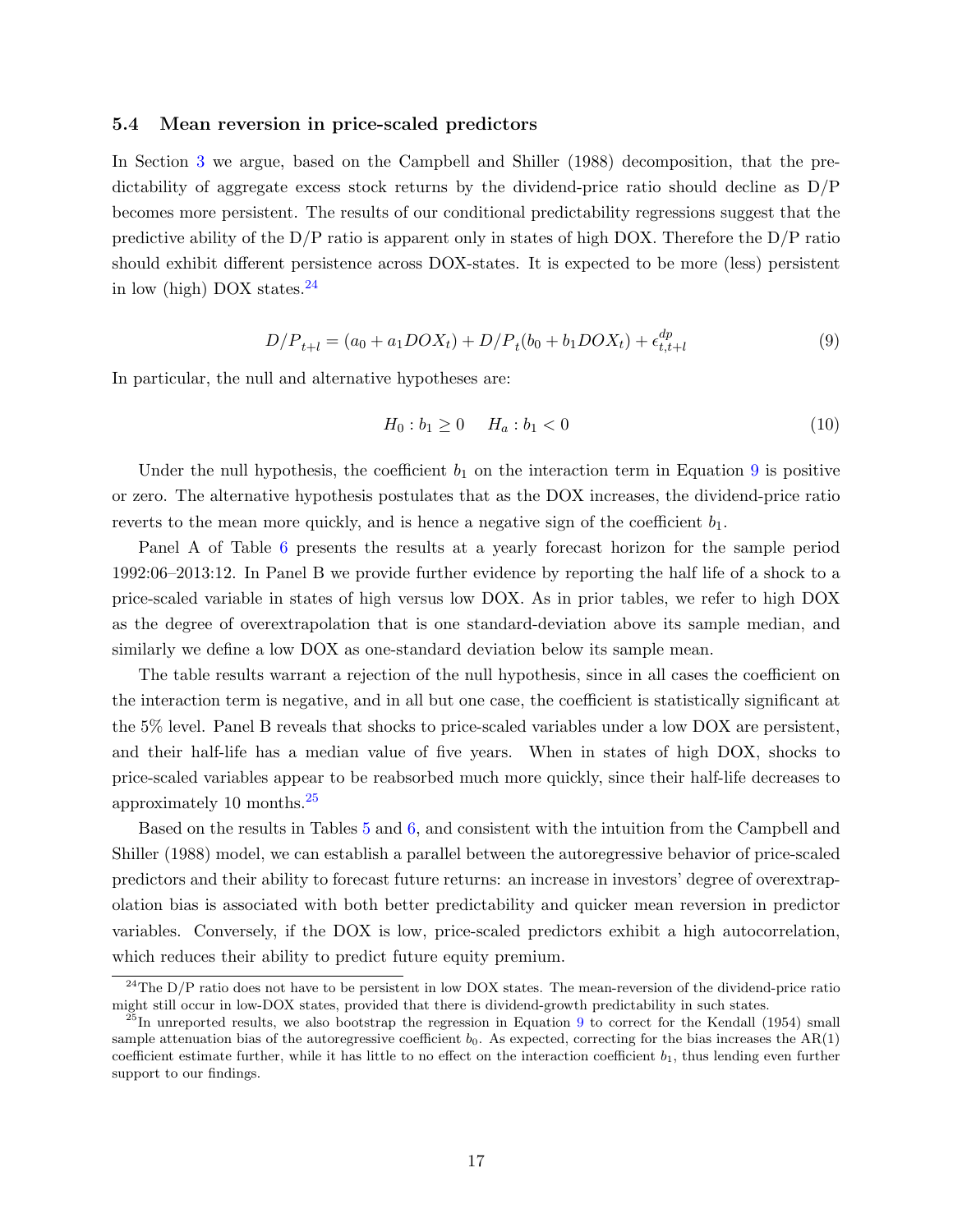### 5.5 Parameter instability in the predictability relation

Prior studies of stock return predictability have claimed that the association between price-scaled predictors and future returns is time-varying. In Figure [5,](#page-37-0) we provide evidence of such instability by presenting the recursively estimated univariate predictability coefficient of the dividend-price ratio on future one-year excess returns. In the period 1987:12–2013:12, we obtain the recursively estimated coefficient of predictability  $\beta_{RWm}$  by fitting every month, m, the following predictive regression of year-ahead excess returns over a rolling window of 20 years:

$$
R_{t,t+12} = a_0 + \beta_{RWm} D/P_t + \epsilon_{t,t+12}^R
$$

where  $t \in [m-20 \times 12+1, m]$ , R stands for aggregate excess return on the value-weighted portfolio of CRSP US equities, and  $D/P$  is the dividend-price ratio. Figure [5](#page-37-0) also reports a 20-year moving average DOX ( $DOX_{RWm}$ ) extracted from the extended principal component  $PC_{ext}$ . Under the null of no conditioning role of investors' degree of overextrapolation for the time-series predictability of the equity premium, there should be no apparent relationship between  $\beta_{RWm}$  and  $DOX_{RWm}$ . In other words, a period of higher average DOX should not be characterized by better predictability compared to a period of low average DOX. Under the alternative hypothesis, the predictive ability of a price-scaled variable should be positively correlated with the in-sample prevailing DOX. Indeed, the content of Figure [5](#page-37-0) supports the alternative hypothesis. The correlation coefficient of the average DOX series and the recursively estimated predictability coefficient series is approximately 80%, and is statistically significant at the 1% level.

A more formal test of the relation between the coefficient of predictability  $\bar{\beta}_{RW}$  and the average degree of extrapolation bias  $\overline{DOX_{RWm}}$  regresses the former on the latter, with the following result in the case of predictability by the D/P ratio:

$$
\widehat{\beta_{RW}}_{m} = -21.97 + 68.37 \overline{DOX_{RW}}_{m} + \epsilon_{m} \qquad R^2 = 69\%
$$
  
[-6.87] [9.12]

where Newey-West (1987) t-statistics with 12 lags are reported in brackets.<sup>[26](#page-18-0)</sup> The result above suggests that when the average in-sample DOX grows by 10%, the coefficient of predictability increases by seven units. Additionally, an average DOX of 0.3 or above is necessary to turn the coefficient of predictability positive. This threshold is broadly consistent with the content of Table [5,](#page-44-0) in which it can be seen that the conditional coefficient of predictability,  $b_0 + b_1 DOX$ , becomes positive for a DOX between 0.3 and 0.45, depending on the combination of price-scaled variable and survey being selected. Additionally, time-series variation in average DOX accounts for

<span id="page-18-0"></span><sup>&</sup>lt;sup>26</sup>We also performed an ARIMA analysis of the regression residuals and performed inference with a longer lag size of 24 months. Inference is unchanged.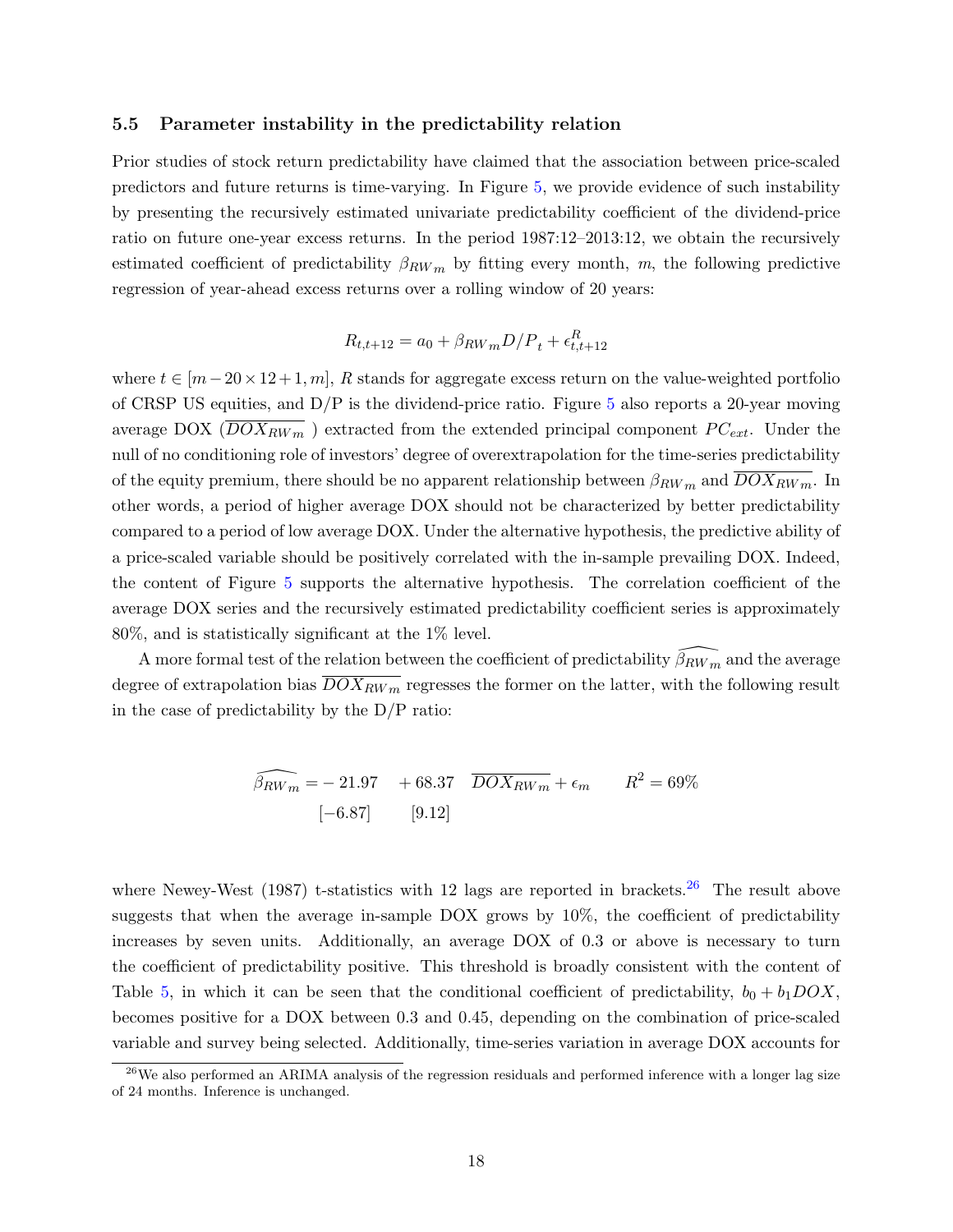approximately 69% of time-series variation in the predictability coefficient. Similar results apply to the use of B/M and E/P, as Panel B and Panel C of Figure [5](#page-37-0) confirm. Consequently, it appears that the documented time-series variation in the ability of price-scaled variables to predict future returns can be explained with time-series variation in investors' degree of extrapolation bias.

### <span id="page-19-0"></span>5.6 Out-of-sample results

In this section, we investigate whether the in-sample evidence on the conditioning role of extrapolators' DOX for stock return predictability is confirmed out-of-sample. Consider the three forecasting models  $M_0$ ,  $M_1$ , and  $M_2$  defined below:

$$
M_0: R_{t_0, t_0+l}^e = \mu_{t_0} + \epsilon_{t_0, t_0+l}^{M_0}
$$
  
\n
$$
M_1: R_{t_0, t_0+l}^e = a_0 + b_1 \frac{D}{P_{t_0}} + \epsilon_{t_0, t_0+l}^{M_1}
$$
  
\n
$$
M_2: R_{t_0, t_0+l}^e = (a_0 + a_1 DOX_{t_0}) + \frac{D}{P_{t_0}}(b_1 + b_2 DOX_{t_0}) + \epsilon_{t_0, t_0+l}^{M_2}
$$

 $M_0$  is the naive forecasting model that uses the historical average excess return as a forecast of the future return.  $M_1$  is the univariate prediction specification addressed by Goyal and Welch  $(2008)$ , who document its poor performance in pseudo out-of-sample tests.  $M_2$  is the augmented forecasting specification that is the focus of this study. In what follows, we concentrate on out-ofsample prediction of excess returns at a quarter and a year horizon. We perform an out-of-sample pairwise comparison of any two models  $M_i$  and  $M_j$  in three ways. First, we follow Clark and West (2007), who develop a one-tailed test of equal predictive accuracy of nested linear specifications well-suited for our case. To implement the Clark and West test for a forecasting horizon l, every month m we estimate each of the models using all observations available between the date of the first DOX estimate and m. We then use the estimated coefficients in conjunction with the value of the right-hand-side variables in month  $(m+l)$ , to forecast excess returns over the interval  $(m+l,m+2l)$ . The first out-of-sample month is 1997:06, so as to allow a five-year period for the first in-sample parameter estimation. Clark and West's test statistic for comparing model  $M_i$  and  $M_j$ is the intercept obtained by regressing  $[2FE_{m+l}^i(FE_{m+l}^i - FE_{m+l}^j)]$  on a constant. This regressionbased approach allows us to produce standard errors that are corrected for heteroskedasticity and serial correlation. The latter is a concern when  $l>1$ .

In Panel A of Table [7,](#page-47-0) we compare models  $M_i$  and  $M_j$  ( $M_i v s M_j$ ) and test the one-sided null hypothesis of equal prediction accuracy of  $M_i$  and  $M_j$  versus the alternative of higher accuracy of model  $M_j$ . A positive value of the statistic suggests that  $M_j$  fairs better than  $M_i$ . As in prior literature, we find that the standard univariate prediction model never beats the historical average in a statistically significant way. As for the conditional prediction model  $M_2$ , the results confirm that it provides better prediction accuracy than its univariate counterpart. In all but one case,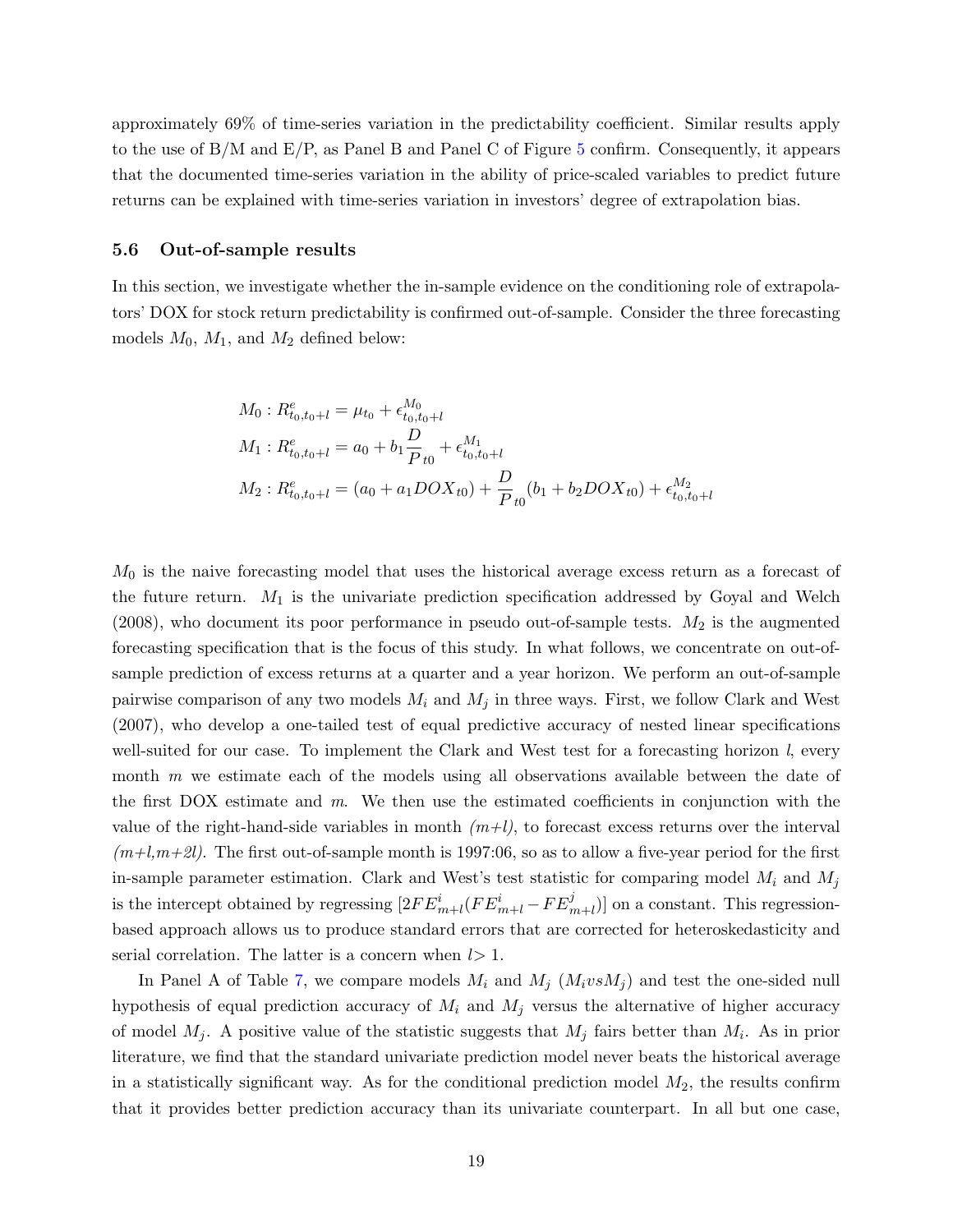the improvement in forecasting accuracy is always statistically significant at least at the 5% level. Additionally, the conditional model also provides a statistically significant accuracy improvement over the naive forecast.

The next piece of out-of-sample evidence is based on the out-of-sample  $R^2$  proposed in Campbell and Thompson (2008) and Rapach, Strauss, and Zhou (2010). It is calculated as follows:

$$
R_{OOS_{M_i v s M_j}}^2 = 1 - \frac{\sum_{t=m_0}^{T} [(r_{t,t+l}) - r_{t,t+l}^{\hat{M}_j}]^2}{\sum_{t=m_0}^{T} [(r_{t,t+l}) - r_{t,t+l}^{\hat{M}_i}]^2}
$$
(11)

where  $r_{t,t+l}$  is the ex-post l-months cumulative returns in the interval (t,t+l), and  $r_{t,t}^{\hat{M}_j}$  $\prod_{t,t+l}^{m_j}$  is the outof-sample (OOS) prediction of model Mj,. When  $R^2_{OOS_lM_ivs,M_j}$  is positive, M<sub>j</sub> fares better relative to model M<sub>i</sub>. When  $R_{OOS_lM_ivs,M_j}^2$  is close to 0, M<sub>i</sub> and M<sub>j</sub> have comparable OOS performance. Negative values of the statistic point to a decline in accuracy when migrating from  $M_i$  to  $M_j$ . Panel B of Table [7](#page-47-0) presents results of pairwise (i, j) comparison. Results confirm prior findings on the weak ability of univariate forecasting models to subsume the historical average. The OOS  $R^2$ statistic is approximately 1%. At the same time, with one exception, the DOX-based conditional model outperforms both the historical average and the univariate model.

Next, we measure the economic gains introduced by using  $M_2$  instead of  $M_1$ , or  $M_0$ . One approach is to quantify the economic gains reaped by an expected utility maximizer when she moves from the traditional univariate forecasting models  $M_1$ , or the naive forecast  $M_0$ , to the conditional model  $M_2$ . To accomplish this, we follow Campbell and Thompson (2008) and solve for the optimal portfolio allocation of a rational investor who lives for only one period. Her portfolio includes two assets: a risk-free and a risky asset that proxies for the aggregate market. We assume power utility with a coefficient of relative risk aversion of 3, which is consistent with the estimation in Friend and Blume (1975). At the end of month  $m$ , the portfolio share of the risky asset is given by:

$$
w_{m,M_j}^r = \frac{1}{3} \frac{(r_{m,m+l}^{\hat{M}_j})}{\sigma_\epsilon^{2M_j}} = \frac{(r_{m,m+l}^{\hat{M}_j})}{3\sigma_r^2 (1 - R_{m_0,m}^2)^{M_j}}
$$
(12)

where  $r_{m}^{\hat{M}_{j}}$  $_{m,m+l}^{M_j}$  is the model-dependent forecasted excess-return for the period  $(m,m+l)$ ,  $\sigma_{\epsilon}^{2M_j}$  is the conditional excess-return variance that characterizes model  $M_j$ , and  $R_{m_0,m}^2$  $^{M_j}$  is model  $M_j$  insample goodness of fit until month  $m$ . Intuitively, when a rational investor expects a higher reward per unit of risk, she will invest more in the risky asset. Similarly, when a model reduces conditional uncertainty  $\sigma_{\epsilon}^{2M_j}$ , the risk perceived by the investor decreases, and she invests in a risky asset more aggressively.

To make our scenario more realistic, we impose two boundary constraints on  $w_{m,M_j}^r$ . The lower boundary of 0 is set because a forecast of negative excess-returns is challenged on economic grounds, while the upper boundary of 1.5 sets a limit to the investors' leverage. For each model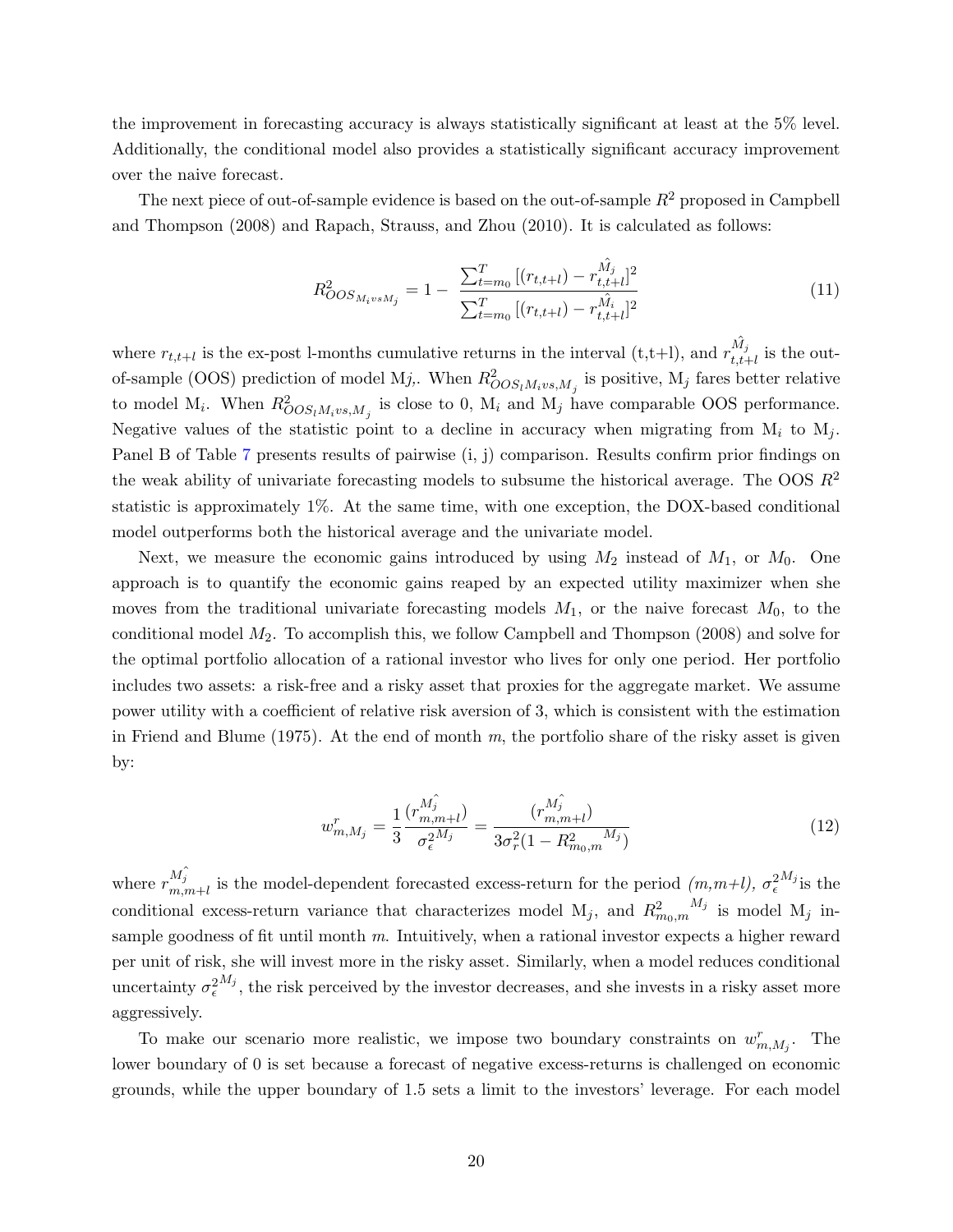$M_i$  we calculate investor's average ex-post annualized utility:

$$
U^{\overline{M}_j} = \left(r_{p,l}^{\overline{M}_j} - \frac{3\sigma_{p,l}^2}{2}\right) \frac{12}{l}
$$
\n
$$
\tag{13}
$$

where  $r_{p,l}^{\bar{M}_j}$  and  $\sigma_{p,l}^2$  represent the investor's ex-post average portfolio return and portfolio return variance, respectively. Panel C of Table [7](#page-47-0) presents the comparative results for the three models. In line with the first two pieces of OOS evidence, the ex-post average utility improvement calculation reveals that forecasting with the dividend-price ratio does not lead to a large ex-post utility improvement compared to the use of the naive forecast, and in some instances the agent is actually slightly worse off. The conditional model always beats both the naive and the univariate model, with an annualized ex-post utility improvement between 3% and 10%.

To make the achieved economic benefits easier to interpret, we report the agent's portfolio mean return and Sharpe ratio under each model. The evidence is overwhelmingly in favor of the conditional model  $M_2$ . For example, when moving from the univariate prediction model to the conditional one, the agent usually sees an annualized mean return improvement between 3% to 5%. Moreover, while the conditional model always subsumes the naive forecast, the univariate model does so only when  $B/M$  and  $E/P$  are adopted, and the improvement is between  $1\%$  and 4%. A further comparison with respect to the portfolio Sharpe ratio confirms the superiority of the conditional model over the univariate and naive ones. For instance, using the  $D/P$  as a univariate predictor and focusing on the 3-month prediction horizon, the Sharpe ratio moves from 0.21 when the naive forecast is adopted, to 0.26 with the univariate model, and results in a 60% improvement when the conditional model is used, since it increases to 0.41. The wedge between Sharpe ratios increases at a yearly horizon, in which both the univariate and the historical average have Sharpe ratios of approximately 0.15, compared to 0.43 for the conditional model.

As a final measure of the wealth effects of moving from simple forecasting models to the conditional one that is our focus, we present in Panel D of Table [7](#page-47-0) the results of a terminal wealth calculation: the expected utility maximizer modeled above is endowed with \$100 in the month 1997:06. The investor rebalances her portfolio every three or 12 months, and on each such occasion, she uses either  $M_0$ ,  $M_1$ , or  $M_2$  to choose optimal portfolio weights. Terminal wealth is calculated as of the final out-of-sample forecast. Once again, the results point to the benefit of adopting the conditional model  $M_2$  over the unconditional  $M_1$  and the naive forecast  $M_0$ . Across predictors and horizons, the gain in investor's final wealth due to the conditional model ranges from 7% to more than 100%. Results are particularly strong with the B/M ratio, and at the 12 month horizon. In unreported tests, we further compare the terminal wealth amounts with those of a buy-and-hold strategy. We find that a buy-and-hold investor would have earned \$340, and therefore would have been ex-post better off than a forecaster who adopted the naive or univariate prediction model. Nevertheless, a buy-and-hold strategy would have been subsumed by the conditional model, which earned on average across predictors and horizons, \$410, a 20% improvement. In summary, out-of-sample results support our in-sample inference, and reject the null hypothesis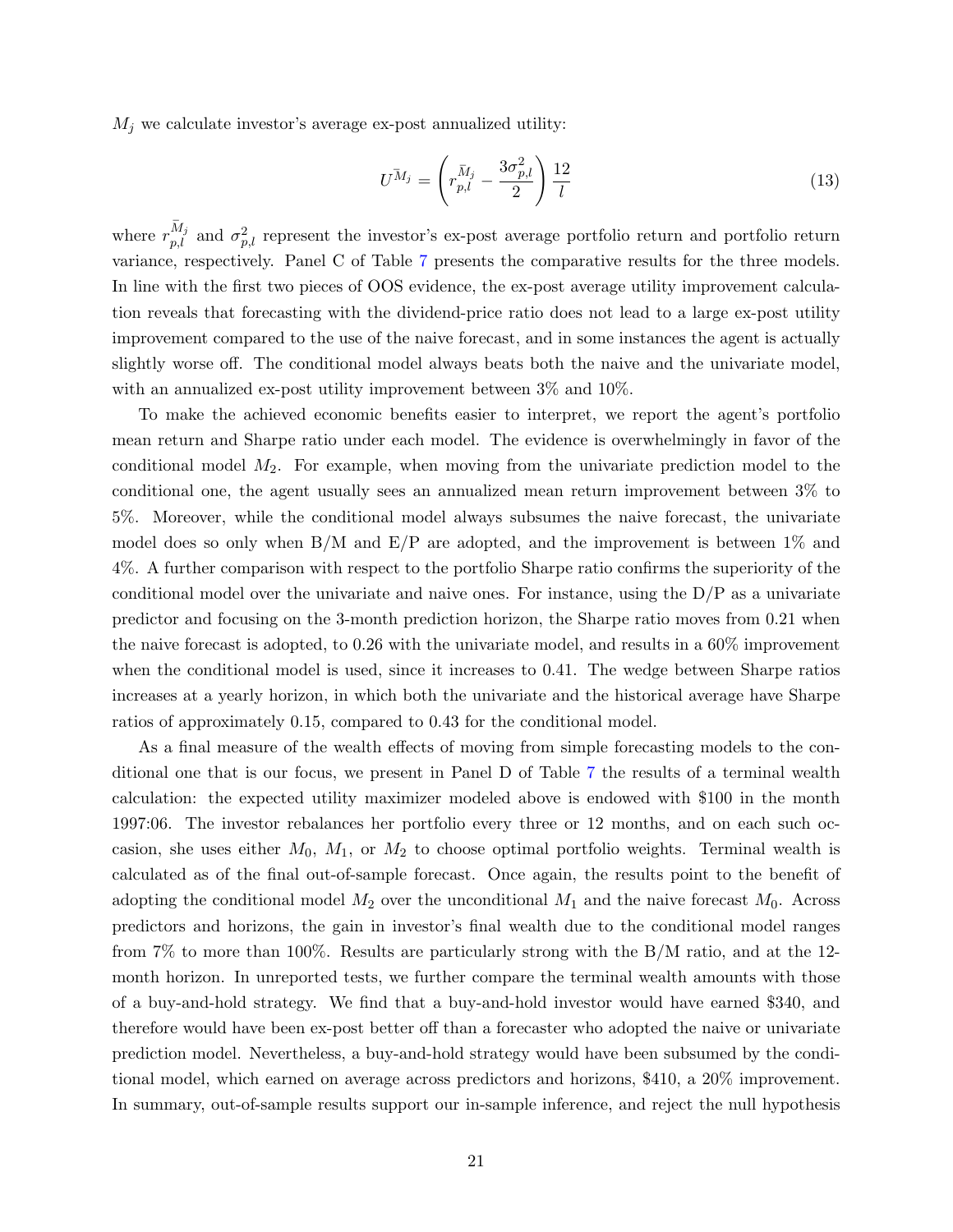of the no conditioning role of investors' degree of extrapolation bias for stock return predictability by price-scaled predictors.

### <span id="page-22-0"></span>6 Robustness

In this section, we perform additional robustness tests. For brevity, we discuss results here but report the related tables and figures in the Appendix.

### 6.1 Fixed-window DOX estimation

In order to estimate the degree-of-overextrapolation time-series, we have used a dynamic window combination. We now replace it with a fixed window length. In an effort to balance estimation efficiency and bias, to reduce the chance of detecting spurious variation in the model underlying parameters, and to capture time series variation in DOX in a timely manner, we choose 36 months as a fixed window size. At the end of month  $m$ , we estimate Equation [6](#page-9-1) using monthly observations in the interval  $[m-36+1,m]$ , and we assign the estimated DOX to month m. Subsequently, we reestimate Equation [7](#page-10-4) and Equation [9.](#page-17-2) Tables [A1](#page-49-0) and [A2](#page-50-0) confirm that our in-sample results are still valid using a simpler estimation methodology for the DOX. Table [A3](#page-52-0) replicates out-of-sample evidence and again confirms the findings discussed above.

### 6.2 Predicting raw returns, capital gains, log returns

In Table [A4](#page-53-0) we show that our stock return predictability results can be extended to the forecast of the raw return and capital gain components of stock market returns, as well as to the use of log excess returns. Raw returns are relevant, since the present-value identity used as a motivating econometric tool in Section [3](#page-9-0) relates the dividend-price ratio directly to total returns, not risk premia. The capital gain component of returns is of interest, because in our study, stock return predictability is the consequence of an initial irrational rise in index prices, which is eventually corrected when extrapolators' beliefs are adjusted. Finally, we predict log excess returns, since prior literature on stock return predictability uses log-transformations of the right and left side variables in the predictive regression. We present results for a representative prediction horizon of 12 months, but similar conclusions are obtained for other time spans. A comparison between Table [A4](#page-53-0) and the earlier in-sample results of Table [5](#page-44-0) reveals a remarkable similarity between coefficient estimates and goodness of fit across tables. Table [A4](#page-53-0) also confirms that our results are robust to the use of logarithms in our predictive regression.

### 6.3 Competing state variables

We next aim to document the robustness of our conditional predictability results to the inclusion of other potential state variables. To this end, we consider a set of k sources of conditional stock return predictability, which include our degree of overextrapolation variable, and extend our earlier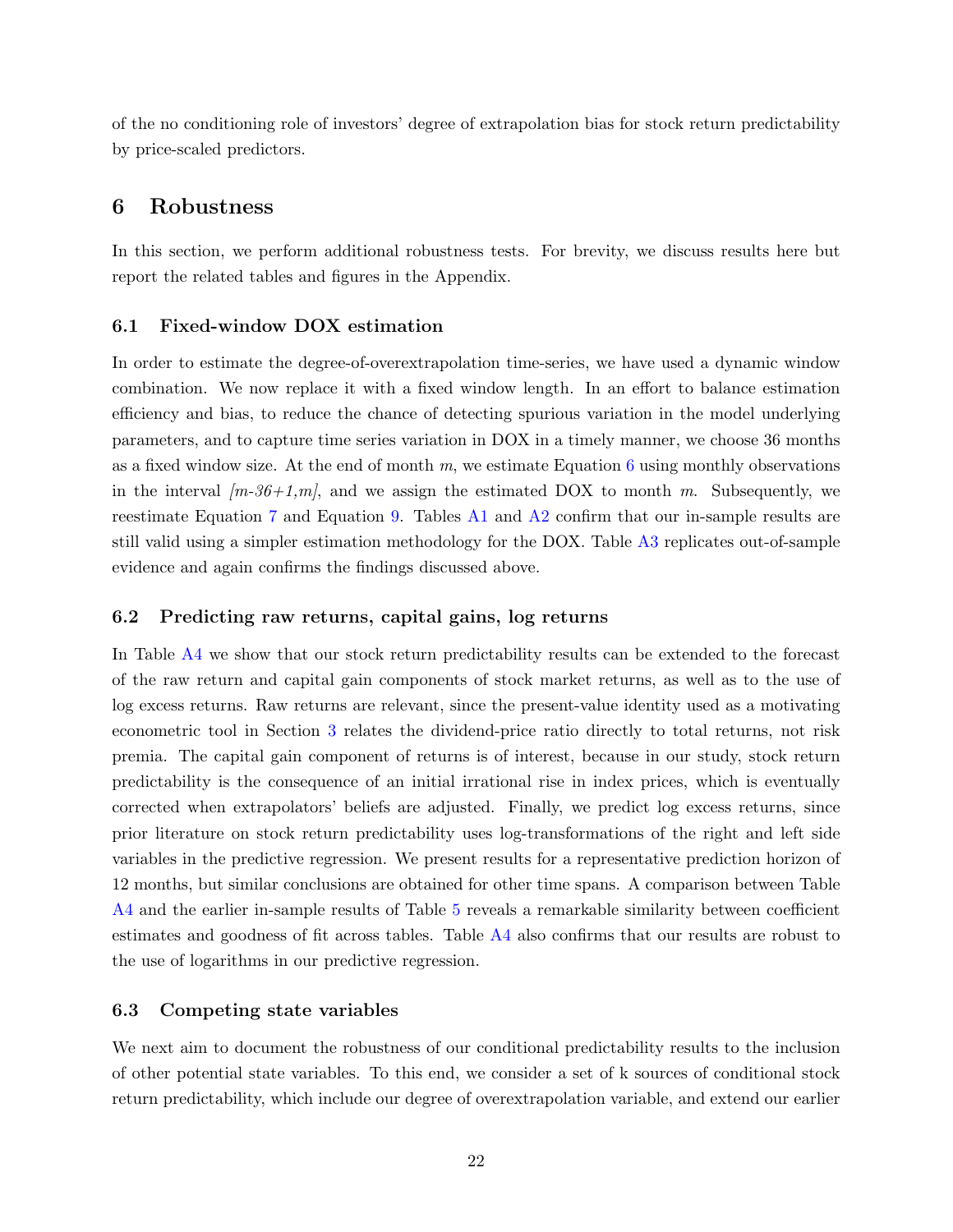specification in Equation [7](#page-10-4) as follows:

$$
R_{t,t+l} = (A'Z_t) + D/P_t(B'Z_t) + \epsilon_{t,t+l}^R
$$
\n(14)

where A and B are two  $(k+1)\times 1$  vectors of coefficients, whose first row corresponds to the unconditional coefficient  $a_0$  and  $b_0$  in Equation [7,](#page-10-4) and  $Z_t$  is a  $(k+1)\times 1$  vector of potential state variables in the predictive regression, which includes the constant 1 in its top row, and stacks all the k statevariables, including the DOX, in the remaining rows. The competing state variables we consider are: quarterly returns, the Baker and Wurgler's (2006) measure of investor sentiment, growth in industrial production, and the NBER recession indicator.<sup>[27](#page-23-0)</sup> If the DOX proxies for reversal of extreme realizations of the return on the stock market, controlling for the most recent quarterly returns should largely attenuate its marginal effect on predictability. Controlling for the Baker and Wurgler (2006) sentiment is important, given its prominence in the literature as a market-based proxy of investors' beliefs and dispositions, as well as its documented ability to predict future stock market returns (Baker, Wurgler, and Yuan (2011) and Huang et. al (2014)). Including state variables that capture the business cycle is key, given the evidence in recent literature, which ties time-varying predictability to the state of the economy and to countercyclical risk premia (Henkel, Martin, and Nardari (2011), and Dangl and Halling (2012)). We initially run conditional regressions which feature only one of the competing state variables mentioned above. We then choose  $k=2$ , as we horse race our DOX with any one competing source of conditional predictability. Finally, we perform a kitchen-sink regression in which all the competing state variables are included in the model. Table [A](#page-54-0)5 reports the results for the 12-month prediction horizon, and the use of the dividend-price ratio. In each of the pairwise comparisons, the coefficient on the interaction term of D/P and the DOX is significant and subsumes the competing state variable. Furthermore, in the kitchen-sink regression, the DOX beats all the others proposed state variables combined, and none of the competing interaction terms is significant. This is evidence that that DOX captures the most relevant source of variation in the predictability relation. Results are similar when we use other price-scaled variables.

To further confirm the robustness of the DOX to the inclusion of other competing state variables, we replicate the evidence presented in Section 5.[5,](#page-17-0) and replace the DOX with the NBER recession dummy, and with log growth in industrial production. In Figure  $A1$  $A1$  we show, in Panel B, that there is indeed a positive relation between the occurrence of economic contractions during the sample period, and the observed stock return predictability during that same period. The extent of the relation is stronger in the early portion of the sample period, while the association between number of recessions and predictability becomes less strong towards the end of the sample. In Panel A, we show evidence the relation between cumulative industrial production growth and predictability. A more formal test of the relationship between predictability and potential state variables is presented in Table [A](#page-56-0)6. The table shows that the presence of recessions in the sample period over which stock

<span id="page-23-0"></span><sup>&</sup>lt;sup>27</sup>Sentiment is from Jeffrey Wurgler's website [\(http://people.stern.nyu.edu/jwurgler\)](#page-0-0). Growth in industrial production and the NBER recession indicator are from the Federal Reserve Bank of Saint Louis.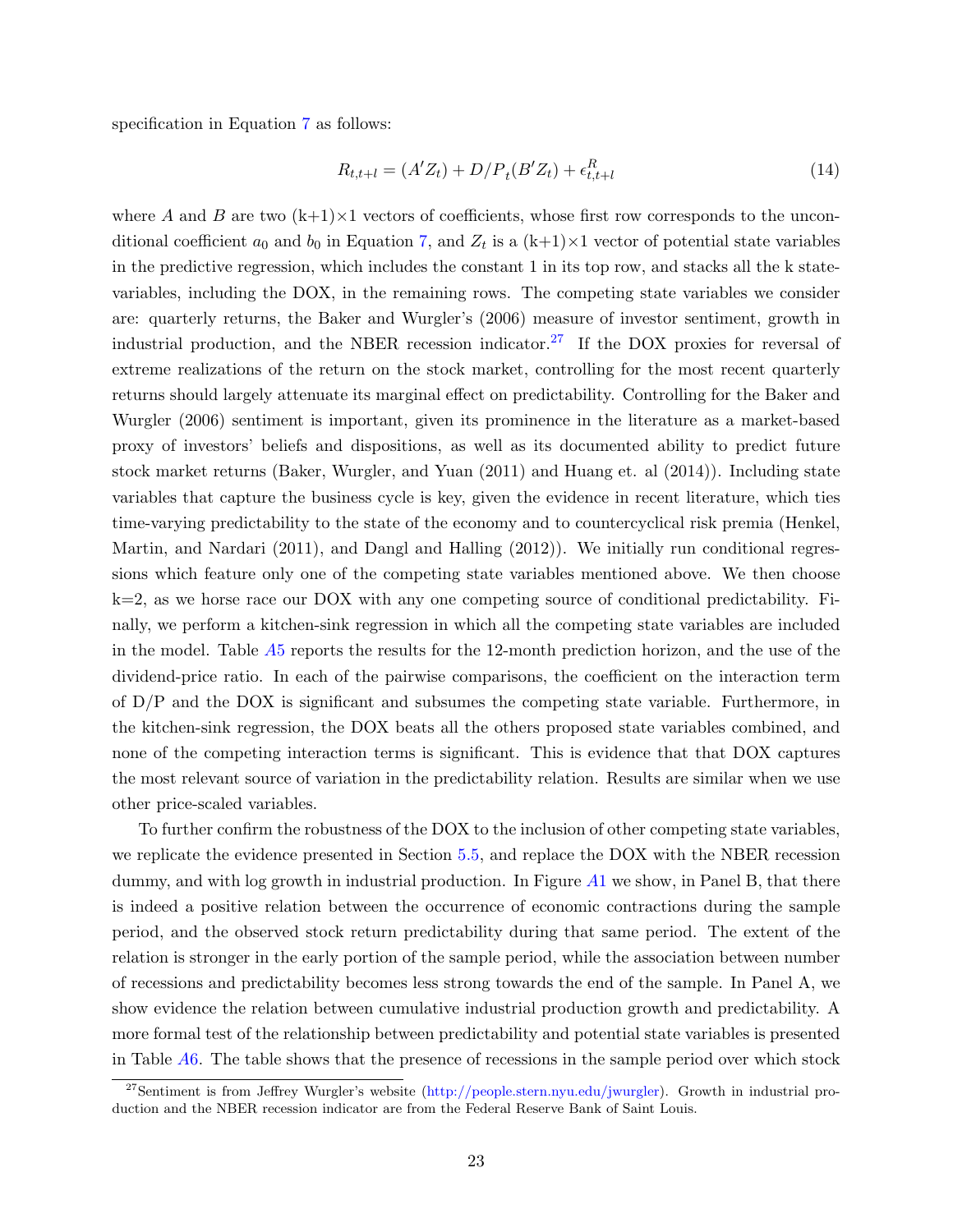return predictability is assessed is positively correlated with the extent of predictability, as found in prior literature. This lends support to a theory that relates predictability to time-varying risk premia. Nevertheless, the variation in the predictability coefficient explained by this state variable is less than 2% of the overall observed variation in the predictability coefficient. A slightly higher variation is matched by cumulative growth in industrial production, which exhibits the wrong sign, however. Finally, in a specification that includes the DOX as a state variable, almost all the observed time-series variation in the predictability coefficient is accounted for, and the DOX is the strongest explanatory variable in statistical terms.

### 6.4 DOX falsification tests

We then perform a falsification test that addresses the concern voiced by Lamont (2003) and Cochrane (2011) that surveys are a noisy proxy for investors' beliefs. If this is the case, estimating the model of extrapolation in Equation  $6$  equates to overfitting, and the DOX time-series we estimate is noise. Using Monte Carlo simulations, we generate 50000 fictitious DOX sequences, whose values lie between 0 and 1, and whose mean and variance match the mean and the variance of the DOX extracted from the principal component (PC) of the II and AA surveys. For each artificially created DOX series, we estimate our conditioning predictive model [7](#page-10-4) and draw an empirical distribution of the regressions coefficients. Finally, we place our actual coefficient estimates presented in Table [5](#page-44-0) on the empirical distribution so as to have an indication of the likelihood of obtaining our results if the DOX were pure noise. Results in Figure [A2,](#page-57-0) which refers to the case of stock return predictability by the D/P ratio, reveal two important findings. First, if the DOX were pure noise, the expected coefficient estimate on the interaction  $(b_1)$ , as well as the coefficient estimate on the DOX  $(a_1)$ , would be both centered at zero. At the same time, the coefficient estimate on the  $D/P$  ( $b_0$ ) would be centered around the value we estimate in our baseline regressions in Table [5.](#page-44-0) Second, if the DOX were pure noise, it would never deliver coefficient estimates as extreme as those we present in our sample results, since the actual coefficients estimated always lie far from the empirical distribution. We obtain similar results for  $B/M$  and  $E/P$ . These results point to the informativeness of survey data, and confirm the information content of our DOX measure.

### 6.5 Persistent price-scaled predictors and small sample bias

One potential concern in our main conditional regression framework of Equation [7](#page-10-4) is that persistence in the price-scaled predictors may generate our conditional regression results spuriously. As a first step towards addressing this possibility, in unreported tests we add a time trend interacted with the DOX to our main specification in Equation [7.](#page-10-4) We find that doing so alters neither the magnitude nor the statistical significance of our coefficient of interest on the interaction term.

Next, we study the finite-sample implications of persistence in the price-scaled predictors. Nelson and Kim (1993), Stambaugh (1999), and Campbell and Yogo (2005) among others, show that while OLS estimates of the predictability coefficient are asymptotically consistent under standard conditions, they may be biased in a small sample. The bias increases when the predictor is highly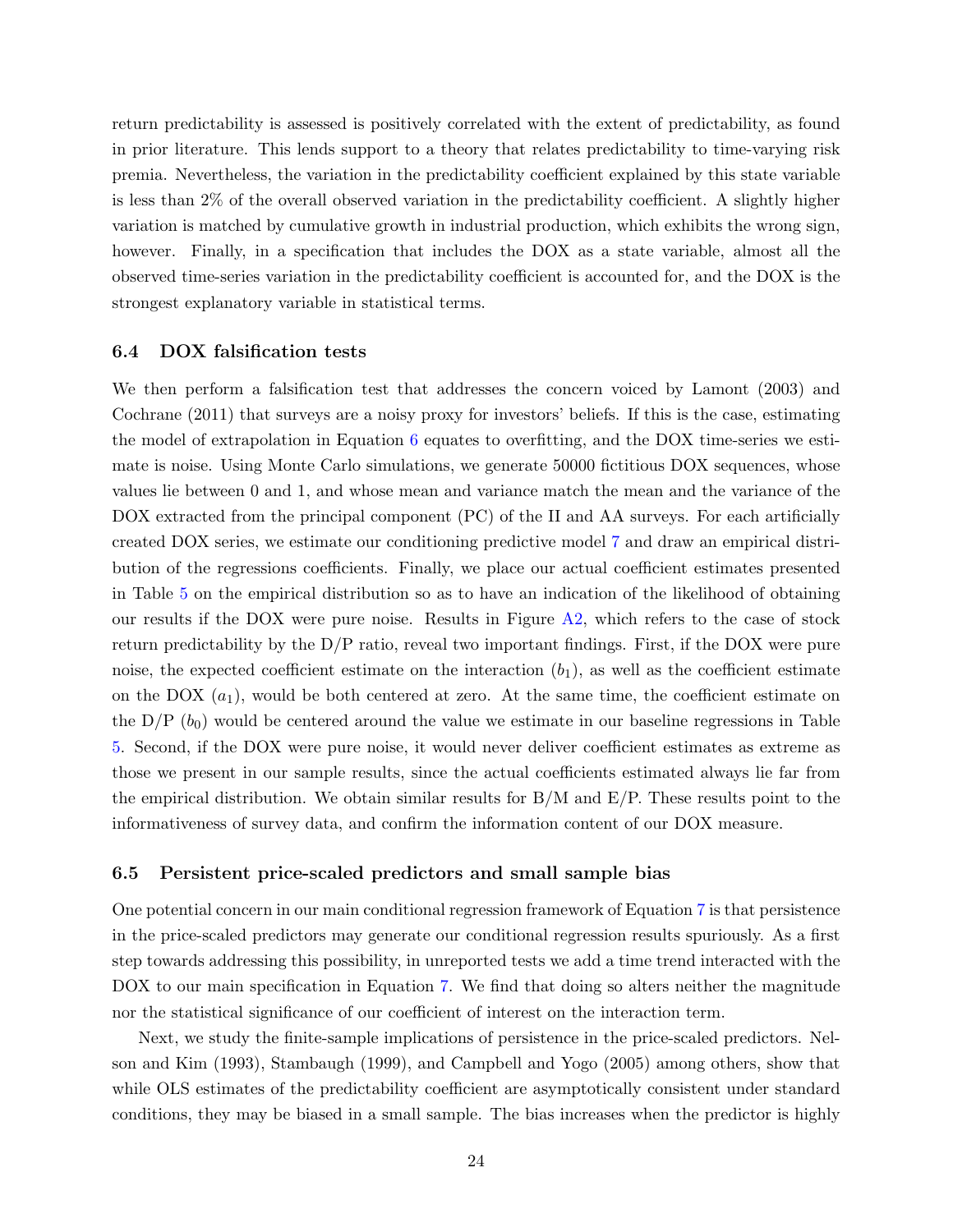autocorrelated, and when the predictor and predicted variable are highly contemporaneously correlated. The small sample bias is particularly relevant in the context of this paper, because of the high persistence of price-scaled variables, as well as the high mechanical negative correlation between innovations in predictors and innovations in returns. Our framework is fundamentally different from the simple univariate case. The presence of other covariates, as well as the posited conditional nature of the autocorrelation coefficient of the predictor variable, does not allow us to adopt the closed-form measure of the bias in Stambaugh (1999). Therefore we resort to bootstrapping techniques. To this end, we follow the procedure in Baker, Taliaferro, and Wurgler (BTW, 2006) and adapt it to the null hypothesis of no conditioning role of the DOX in the predictive regression. Like BTW, we first run OLS regressions under the null hypothesis. We present two alternative null models that differ in the econometric specification of the predictor variable. In the first model  $(H_0^{-1})$ , we estimate the following return and predictor equations:

<span id="page-25-1"></span>
$$
H_0^1: \qquad \begin{cases} R_{t,t+12}^e &= (a_0 + a_1 DOX_t) + b_0D/P_t + \epsilon_{t,t+12}^r \\ \text{Predictor}_{t+12} &= (\alpha_0 + \alpha_1 DOX_t) + \text{Predictor}_t(c_0 + c_1 DOX_t) + \epsilon_{t,t+12}^P \end{cases} \tag{15}
$$

where we treat the DOX as non-stochastic. To avoid the complications that may arise due to overlapping observations, we run annual regressions. At the same time, in order to use all available information, we run 12 separate sets of such annual regressions, one for each possible year-end. As in BTW, the estimated error terms are measured after correcting for known sources of bias in the OLS coefficient estimates. In particular, we correct for the Kendall (1954) bias in the estimation of the  $AR(1)$  coefficient  $c_0$ , as well as for the Stambaugh (1986) bias in the estimation of the coefficient of predictability  $b_0$ , via a first round of Monte Carlo simulations.<sup>[28](#page-25-0)</sup> We use the bias-corrected estimates of the coefficient in the null system of equations  $H_0^1$  to construct a joint empirical distribution of disturbance terms  $(\epsilon_{t,t+12}^p, \epsilon_{t,t+12}^p)$ . Subsequently, we draw with replacement from the joint empirical distribution of the errors to create 10000 artificial pairs  $(R^{e*}, Predictor^*)$  consistent with the null of no conditional stock return predictability. Using the artificially created series, we then estimate the return equation:

$$
R_{t,t+12}^{e*} = (a_0 + a_1 DOX_t) + Predictor_t^*(b_0 + b_1 DOX_t) + \epsilon_{t,t+12}^R
$$
\n(16)

which is identical to the one used in our main test in Table [5.](#page-44-0) We collect the simulated coefficient estimates of interest  $b_1^*$  from each year-end regression, and aggregate them into a unique empirical distribution of 120000 estimates. Results are presented in Panel A, where we report the overall average of the coefficient estimates  $(E[b_1^*])$ , the actual coefficient estimate  $(b_1)$  from Table [5,](#page-44-0) the

<span id="page-25-0"></span> $^{28}$ Under a simple AR (1) model, Kendall (1954) has shown that there is a small sample bias in the estimate of a process autocorrelation coefficient. Additionally, OLS coefficient estimates in the return null equation suffer from the Stambaugh (1986) bias. Through simulations we find, as expected, that the AR (1) coefficient  $c_0$  suffers from downward bias. We also find downward bias in estimate of the coefficient on the interaction term, but it is small. Similarly, there is large upward bias in the coefficient estimate of the predictive coefficient  $b_0$ . Correcting the bias reduces the coefficient by approximately 50%.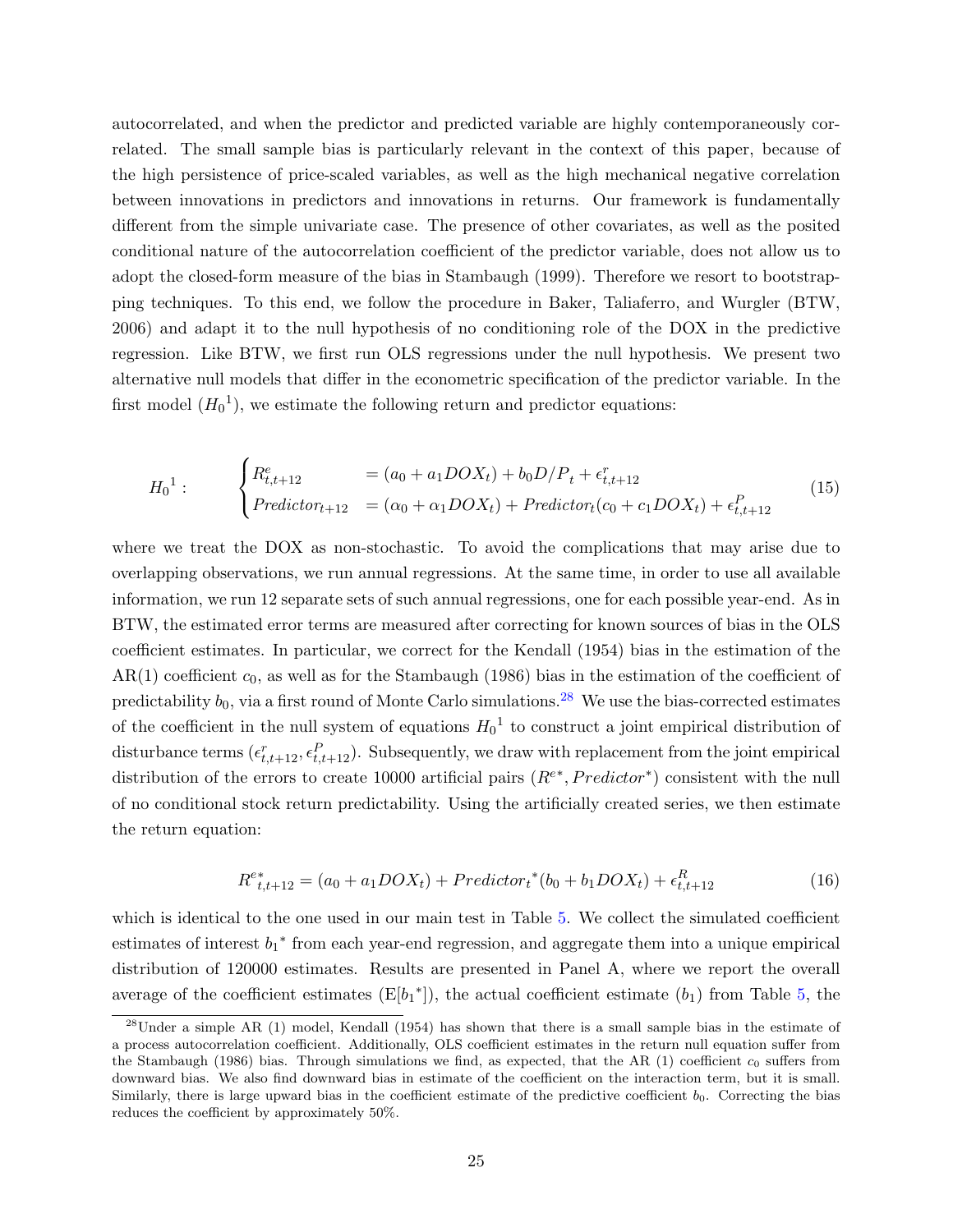ratio of the average simulated coefficient estimate to the actual estimate  $(E[b_1^*]/b_1)$ , and the onesided empirical probability of obtaining, under the null, a coefficient  $b_1^*$  that is of the same sign and as large as our actual one  $b_1$ .

In Panel B, we report simulation results for a second setting  $(H_0^2)$ , in which we acknowledge the joint nature of our hypothesis of conditional stock return predictability, and accordingly modify the null hypothesis in Equation [15,](#page-25-1) by imposing the further restriction  $c_1 = 0$ .

The results in both panels of Table [A7](#page-58-0) show that the amount of the bias in the coefficient  $b_1$ on the interaction term is small, accounting on average for approximately 5% of our full sample estimate. Additionally, consistent with prior findings on size distortions in predictive regressions, the one-sided p-values confirm that using traditional standard thresholds for inference on the statistical significance of the interaction coefficient may indeed lead to over-rejection. Nevertheless, our bootstrapped p-values support our main findings, since on average the full-sample estimate of the coefficient on the interaction term is larger than 94% of the simulated coefficient estimates obtained under the null. Using  $B/M$  and  $E/P$  as predictor variables allows us to reach the 5% statistical significance mark, while the the null hypothesis is rejected at the 10% level when the D/P is used. In unreported results, we also perform an empirical test of the joint null that the interaction coefficients in both the predictor and return equation are  $0$  ( $H_0: b_1 = 0, c_1 = 0$ ). We find that the joint null is rejected with a size of 3%, thereby supporting the statistical significance of our main findings.

In summary, this section shows that our main results i) are robust to changes in the DOX estimation methodology, ii) are valid for the prediction of the raw returns and capital gains, iii) are robust to the inclusion of other competing state variables that proxy for countercyclical risk premia and investor sentiment, iv) would not arise if the DOX held no information content, and v) do not arise spuriously due to the known small sample bias that affects estimation in predictive regressions.

### <span id="page-26-0"></span>7 Conclusion

The evidence of time-series predictability of stock returns by price-scaled variables goes back more than 30 years. While there is a considerable amount of research that attributes predictability to time-series variation in required returns set by rational agents, less has been done to evaluate the extent to which irrational beliefs result in predictable patterns in stock returns. Motivated by the recent works of Greenwood and Shleifer (2014) and Barberis, Greenwood, Jin, and Shleifer (2015), we investigate how one such bias, overextrapolation, can explain the relationship between price-scaled variables and future stock returns.

In this study, we use survey data to measure a degree of extrapolation bias (DOX) in investor expectations of stock market returns in the US. We argue ex-ante that the DOX is time-varying in nature. Through a recursive estimation methodology, we confirm our intuition and document considerable time variation in the DOX. We subsequently show that the predictability of the equity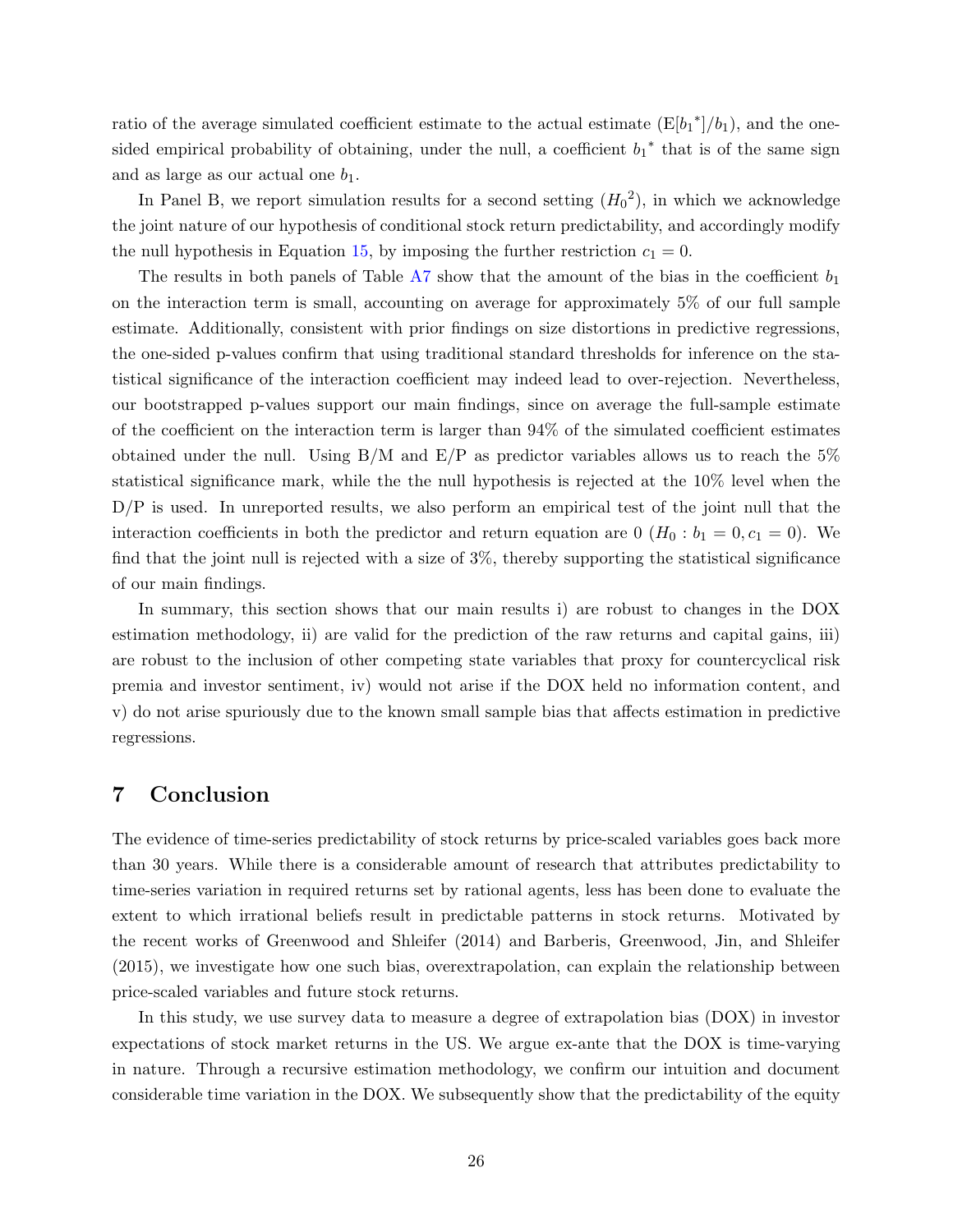premium by price-scaled variables is contingent on the DOX. In particular, the relation between the  $D/P$ , the  $B/M$ , or the  $E/P$  ratio and future returns is positive and significant in economic and statistical terms when the DOX is high, while the predictability becomes weaker when the DOX is low, and the sign of the predictive relation turns from positive to negative. Furthermore, consistent with the intuition from the Campbell and Shiller (1988) present-value identity, we link the evidence of conditional stock return predictability to conditional mean-reversion in the price-scaled predictors. Specifically, we find that states of high DOX and stronger stock return predictability are associated with quicker mean reversion of price-scaled variables. Conversely, these price-ratios are much more persistent in states of low DOX, and such persistence weakens their ability to predict future returns. Finally, we reconcile evidence of parameter instability in predictive regressions in which price-scaled variables are used to predict future returns. We show that by accounting for time-series variation in the DOX, we are able to explain approximately 70% of the witnessed variability in the coefficient of predictability. These results are confirmed both in and out of sample, extend to the prediction of raw returns and capital gains, and are robust to the inclusion of other potential state variables from both the behavioral literature and the literature on time-varying risk premia.

Our findings have important implications. Our results lend support to the hypothesis that price-scaled variables do not only proxy for time-varying risk premia, but also capture the degree of mispricing in the stock market. More importantly, our study addresses an age-old question, namely when will an overvalued asset correct back to fair value? We entertain the possibility that extrapolative beliefs are responsible for aggregate stock market misvaluation, and further hypothesize that if this is the case, mispricing should be corrected more quickly when extrapolative beliefs are more transitory i.e. when DOX increases. Our conditional regressions provide results that are consistent with this conjecture. Furthermore, our specification delivers accurate negative equity premium predictions. This is difficult to reconcile with traditional models of risk in which expected and required returns coincide, and therefore expected equity returns can never be lower than the risk-free rate. Overall, our evidence suggests that DOX can be interpreted as a market-timing device which complements information on the existence of mispricing contained in the aggregate D/P, B/M, and E/P ratio.

While this new evidence in favor of a behavioral explanation of return predictability speaks to the specific effect that extrapolation may have on prices and their dynamics, there is still much to examine. Finding evidence of extrapolation does not necessarily mean that the required compensation for risk remains constant during the business cycle, and the nature of the interplay between these two features has not been studied. Furthermore, extrapolation is one of many known behavioral biases which may contribute to the rise and fall of fads. Entertaining richer expectation dynamics may prove useful in understanding asymmetric phenomena such as booms and busts. Finally, this study focuses on demand-side extrapolation, and leaves the issue of how extrapolation can affect the supply-side of the equity market for future research. There is evidence, such as that presented by Baker and Wurgler (2000) and Greenwood and Shleifer (2014), that corporations in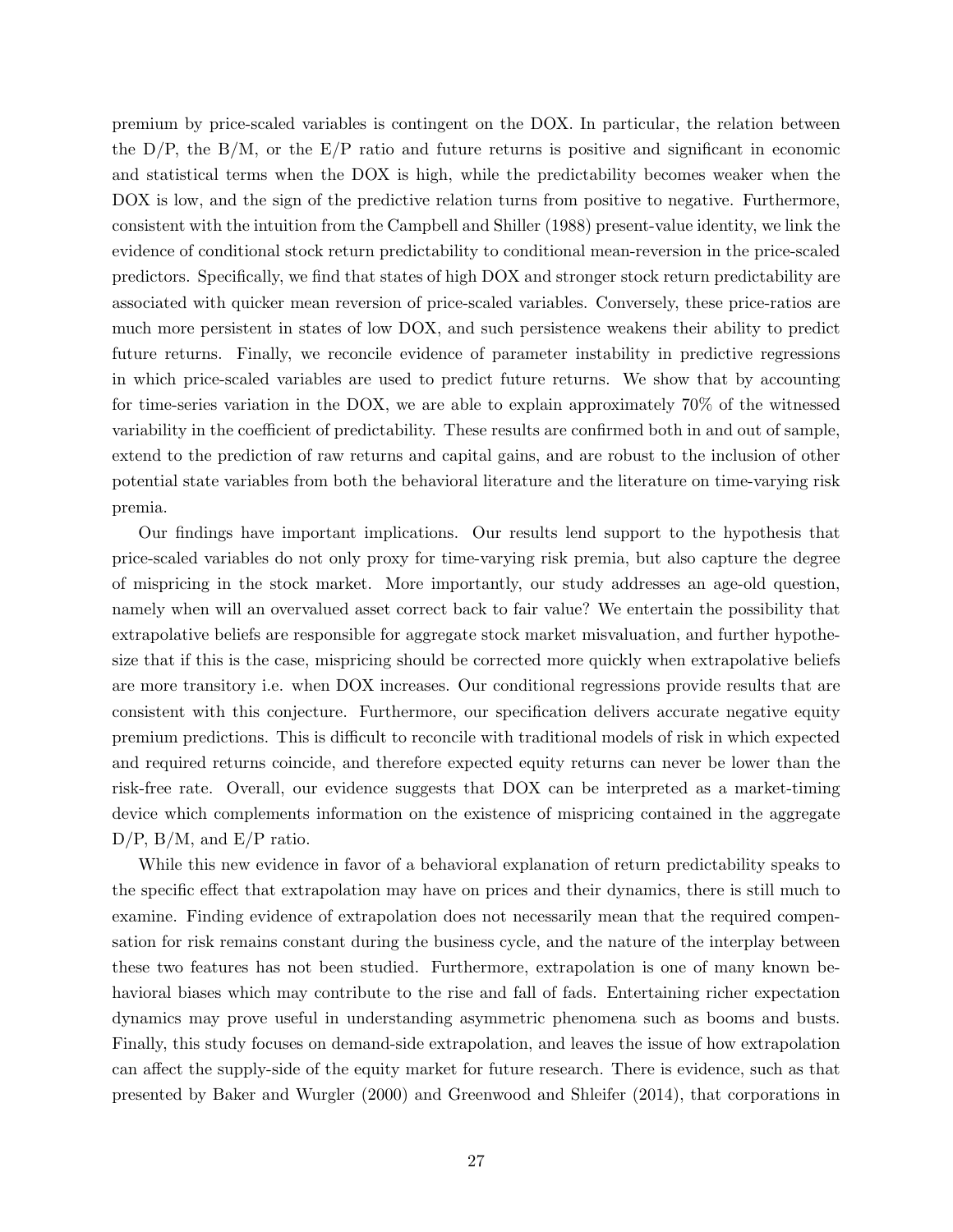the aggregate understand mispricing and use it to their advantage. On the other hand, a recent paper by Gennaioli, Yueran, and Shleifer (2015) argues that at a micro-level, decision makers within corporations are prone to making mistakes similar to those traditionally attributed to less sophisticated investors. How supply and demand-side extrapolation jointly generate equilibrium prices is a question for future research.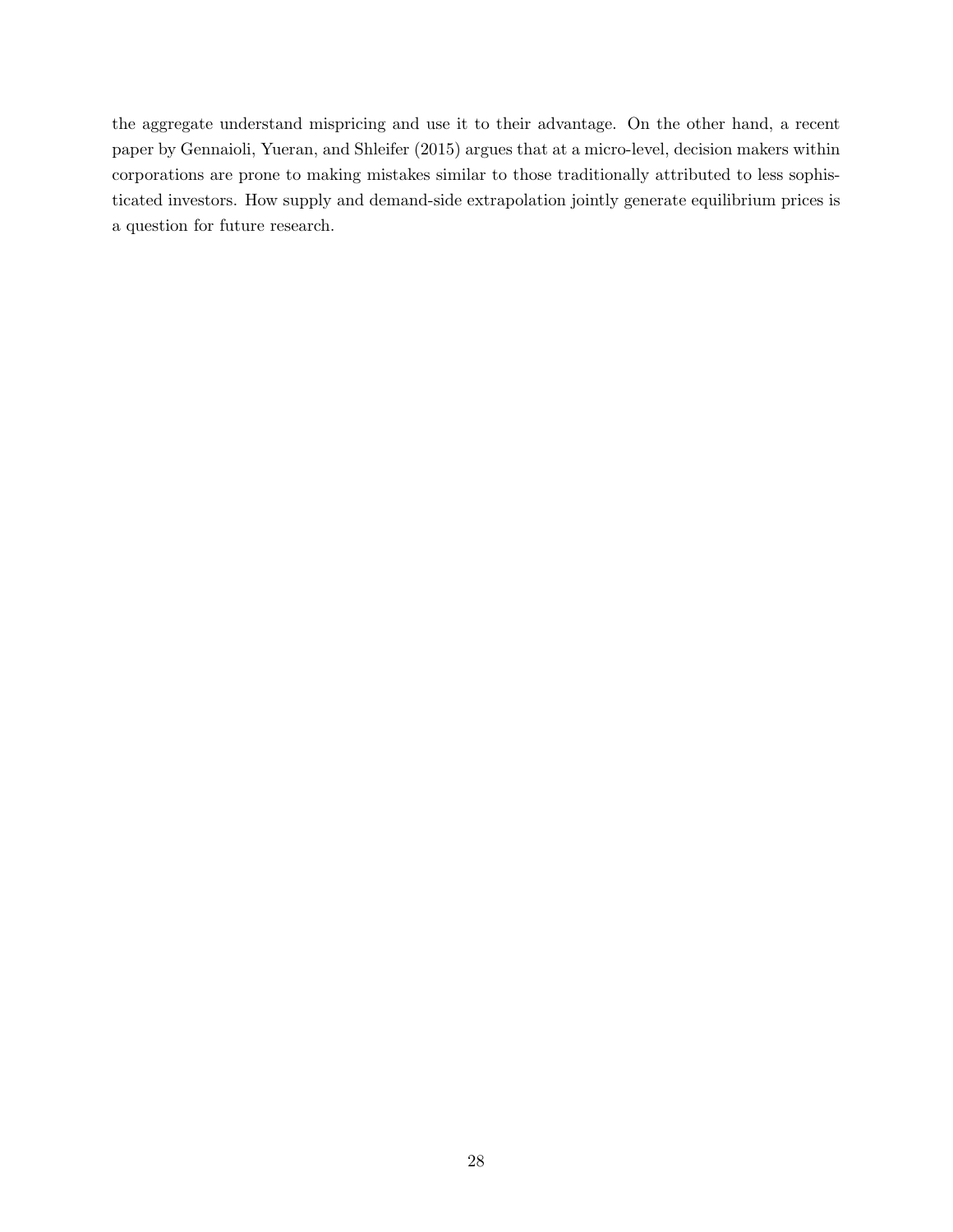### References

Abreu, D., and M. K. Brunnermeier. 2003. Bubbles and crashes. Econometrica 71:173-204.

- Aiken, L. S., and S. G. West. 1991. Multiple regression: Testing and interpreting interactions. Sage.
- Amromin, G., and S. A. Sharpe. 2013. From the horse's mouth: Economic conditions and investor expectations of risk and return. Management Science 60:845-866.
- Bacchetta, P., E. Mertens, and E. Van Wincoop. 2009. Predictability in financial markets: What do survey expectations tell us?. Journal of International Money and Finance 28:406-426.
- Baker, M., and J. C. Stein. 2004. Market liquidity as a sentiment indicator. *Journal of Financial* Markets 73:271-299.
- Andreassen, P. B., and S. J. Kraus. 1990. Judgmental extrapolation and the salience of change. Journal of Forecasting 9:347-372.
- Baker, M., and J. Wurgler. 2000. The equity share in new issues and aggregate stock returns. Journal of Finance 55:2219-2257.
- Bansal, R., and A. Yaron. 2004. Risks for the long run: A potential resolution of asset pricing puzzles. Journal of Finance 59:1481-1509.
- Bansal, R., D. Kiku, and A. Yaron. 2012. An Empirical evaluation of the long-run risks model for asset prices. Critical Finance Review 11:183-221.
- Barberis, N., R. Greenwood, L. Jin, and A. Shleifer. 2015. X-CAPM: An extrapolative capital asset pricing model. Journal of Financial Economics 115:1-24.
- Barberis, N., A. Shleifer, and R. Vishny. 1998. A model of investor sentiment. Journal of Financial Economics 49:307-343.
- Binsbergen, V., H. Jules, and R. S. Koijen. 2010. Predictive regressions: A present−value approach. Journal of Finance 65:1439-1471.
- Campbell, J. Y., and J. Cochrane. 1999. By Force of habit: A Consumption-based explanation of aggregate stock market behavior. Journal of Political Economy.
- Campbell, J. Y., and R. J. Shiller. 1988. The dividend-price ratio and expectations of future dividends and discount factors. Review of Financial Studies 1:195-228.
- Campbell, J. Y., and R. J. Shiller. 1988. Stock prices, earnings, and expected dividends. Journal of Finance 43:661-676.
- Campbell, J. Y., and S. B. Thompson. 2008. Predicting excess stock returns out of sample: Can anything beat the historical average? Review of Financial Studies 21:1509-1531.
- Campbell, J. Y., and M. Yogo. 2006. Efficient tests of stock return predictability. *Journal of* Financial Economics 81(1):27-60.
- Capistran, C., and A. Timmermann. 2009. Forecast combination with entry and exit of experts. Journal of Business and Economic Statistics 27: 429-440.
- Choi, J. J., and T. Mertens. 2014. Extrapolative expectations and the equity premium. Working paper, Yale University.
- Clark, T. E., and K. D. West. 2007. Approximately normal tests for equal predictive accuracy in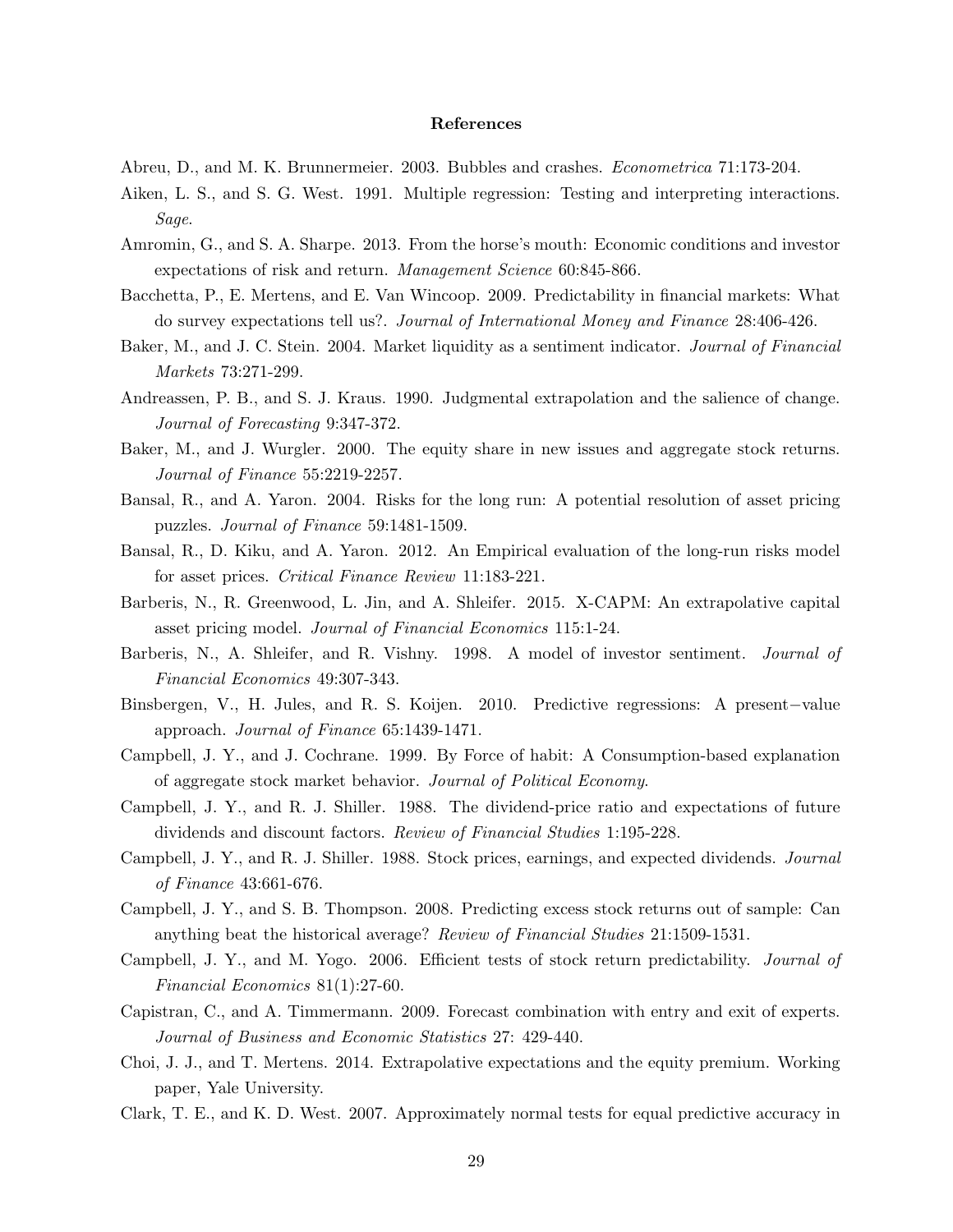nested models. Journal of Econometrics 138(1):291-311.

Clarke, R. G., and M. Statman. 1998. Bullish or bearish? Financial Analysts Journal 54:63-72.

- Cochrane, J. H. 1992. Explaining the variance of price-dividend ratios. Review of Financial Studies 5:243-280.
- Cochrane, J. H. 2009. Asset Pricing (Revised Edition). Princeton university press.
- Cochrane, J. H. 2008. The dog that did not bark: A defense of return predictability. Review of Financial Studies 21:1533-1575.
- Cochrane, J. H. 2011. Presidential address: Discount rates. Journal of Finance 66:1047-1108.
- Da, Z., U. G. Gurun, and M. Warachka. 2014. Frog in the pan: Continuous information and momentum. *Review of Financial Studies* 27:2171-2218.
- Da, Z., R. Jagannathan, and J. Shen. 2014. Growth Expectations, dividend yields, and future stock returns Working paper, National Bureau of Economic Research.
- De Bondt, W. P. 1993. Betting on trends: Intuitive forecasts of financial risk and return. International Journal of Forecasting 9:355-371.
- De Long, J. B., A. Shleifer, L. H. Summers, and R. J. Waldmann. 1990. Noise trader risk in financial markets. Journal of Political Economy 98:703-738.
- Dangl, T., and M. Halling. 2012. Predictive regressions with time-varying coefficients. *Journal of* Financial Economics 106:157-181.
- Detemple, J., and S. Murthy. 1994. Intertemporal asset pricing with heterogeneous beliefs. Journal of Economic Theory 62:294-320.
- Dominitz, J., and C. F. Manski. 2011. Measuring and interpreting expectations of equity returns. Journal of Applied Econometrics 26:352-370.
- Fama, E. F., and K. R. French. 1988. Dividend yields and expected stock returns. *Journal of* Financial Economics 22:3-25.
- French, K. R., G. W. Schwert, and R. F. Stambaugh. 1987. Expected stock returns and volatility. Journal of Financial Economics 19:3-29.
- Friend, I., and M. E. Blume. 1975. The demand for risky assets. American Economic Review 65:900-922.
- Gabaix, X. 2008. Variable rare disasters: A tractable theory of ten puzzles in macro-finance. American Economic Review 98:64-67.
- Gennaioli, N., M. Yueran, and A. Shleifer. Expectations and Investment. Forthcoming. NBER Macroeconomics Annual 2015.
- Gilovich, T., R. Vallone, and A. Tversky. 1985. The hot hand in basketball: On the misperception of random sequences. Cognitive Psychology 17:295-314.
- Golez, B. (2014). Expected returns and dividend growth rates implied by derivative markets. Review of Financial Studies 27:790-822.
- Goyal, A., and I. Welch. 2008. A comprehensive look at the empirical performance of equity premium prediction. Review of Financial Studies 21:1455-1508.
- Goyal, A., and I. Welch. 2003. Predicting the equity premium with dividend ratios. Management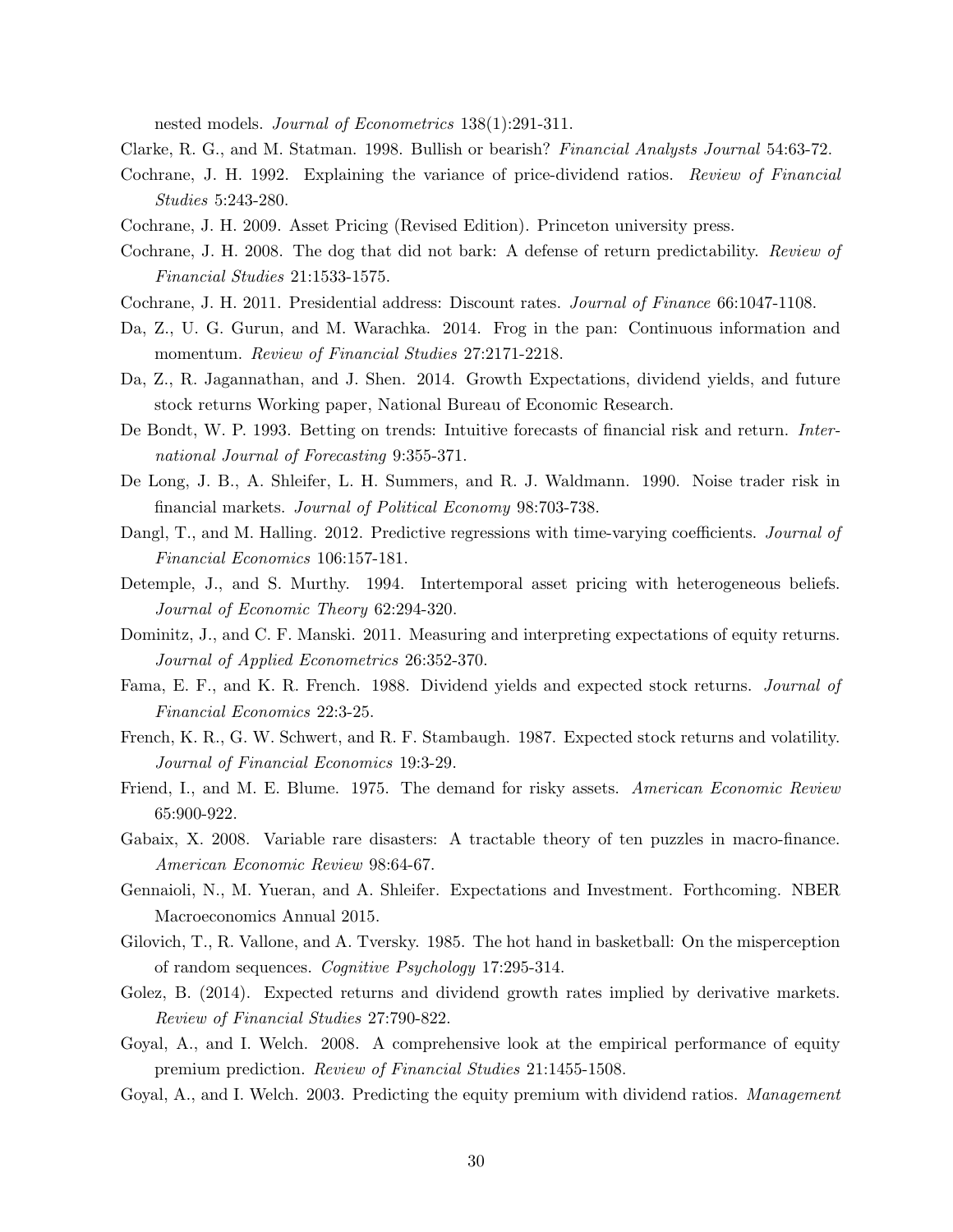Science 49:639-654.

- Greenwood, R., and A. Shleifer. 2014. Expectations of returns and expected returns. Review of Financial Studies, 27:714-746.
- Griffin, D., and A. Tversky. 1992. The weighing of evidence and the determinants of confidence. Cognitive Psychology 24:411-435.
- Henkel, S. J., J. S. Martin, and F. Nardari. 2011. Time-varying short-horizon predictability. Journal of Financial Economics 99:560-580.
- Hirshleifer, D. A., and J. Yu. 2013. Asset pricing in production economies with extrapolative expectations. AFA 2012 Chicago Meetings.
- Kahneman, D., and M. W. Riepe. 1998. Aspects of investor psychology. *Journal of Portfolio* Management 24:52-65.
- Koijen, R. S., M. Schmeling, and E. B. Vrugt. 2014. Survey expectations of returns and asset pricing puzzles. Working paper, SSRN.
- Kothari, S. P., and J. Shanken. 1997. Book-to-market, dividend yield, and expected market returns: A time-series analysis. Journal of Financial Economics 44:169-203.
- Lamont, O. 1998. Earnings and expected returns. Journal of Finance 53:1563-1587.
- Lamont, O. 2003. Discussion of "Perspectives on Behavioral Finance: Does Irrationality Disappear with Wealth? Evidence from Expectations and Actions" by Annette Vissing-Jorgensen, NBER Macroeconomics Annual.
- Lansing, K. J. 2006. Lock-in of extrapolative expectations in an asset pricing model. Macroeconomic Dynamics 10:317-348.
- Lettau, M., and S. Van Nieuwerburgh. 2008. Reconciling the return predictability evidence. Review of Financial Studies 21:1607-1652.
- Lewellen, J. 1999. The time-series relations among expected return, risk, and book-to-market. Journal of Financial Economics 54:5-43.
- Lewellen, J. 2004. Predicting returns with financial ratios. Journal of Financial Economics 74:209-235.
- Lustig, H. N., and S. G. Van Nieuwerburgh. 2005. Housing collateral, Consumption insurance, and Risk premia: An empirical perspective. Journal of Finance 60:1167-1219.
- Malmendier, U., and S. Nagel. 2011. Depression Babies: Do Macroeconomic Experiences Affect Risk Taking? Quarterly Journal of Economics 126 (1): 373-416
- Malmendier, U., and S. Nagel. 2015. Learning from inflation experiences. *Quarterly Journal of* Economics
- Nagel, S. 2012. Macroeconomic Experiences and Expectations. Academic Consultants Meeting at the Federal Reserve Board.
- Menzly, L., T. Santos, and P. Veronesi. 2004. Understanding predictability. Journal of Political Economy 112:1-47.
- Nelson, C. R., and M. J. Kim. 1993. Predictable stock returns: The role of small sample bias. Journal of Finance 48:641-661.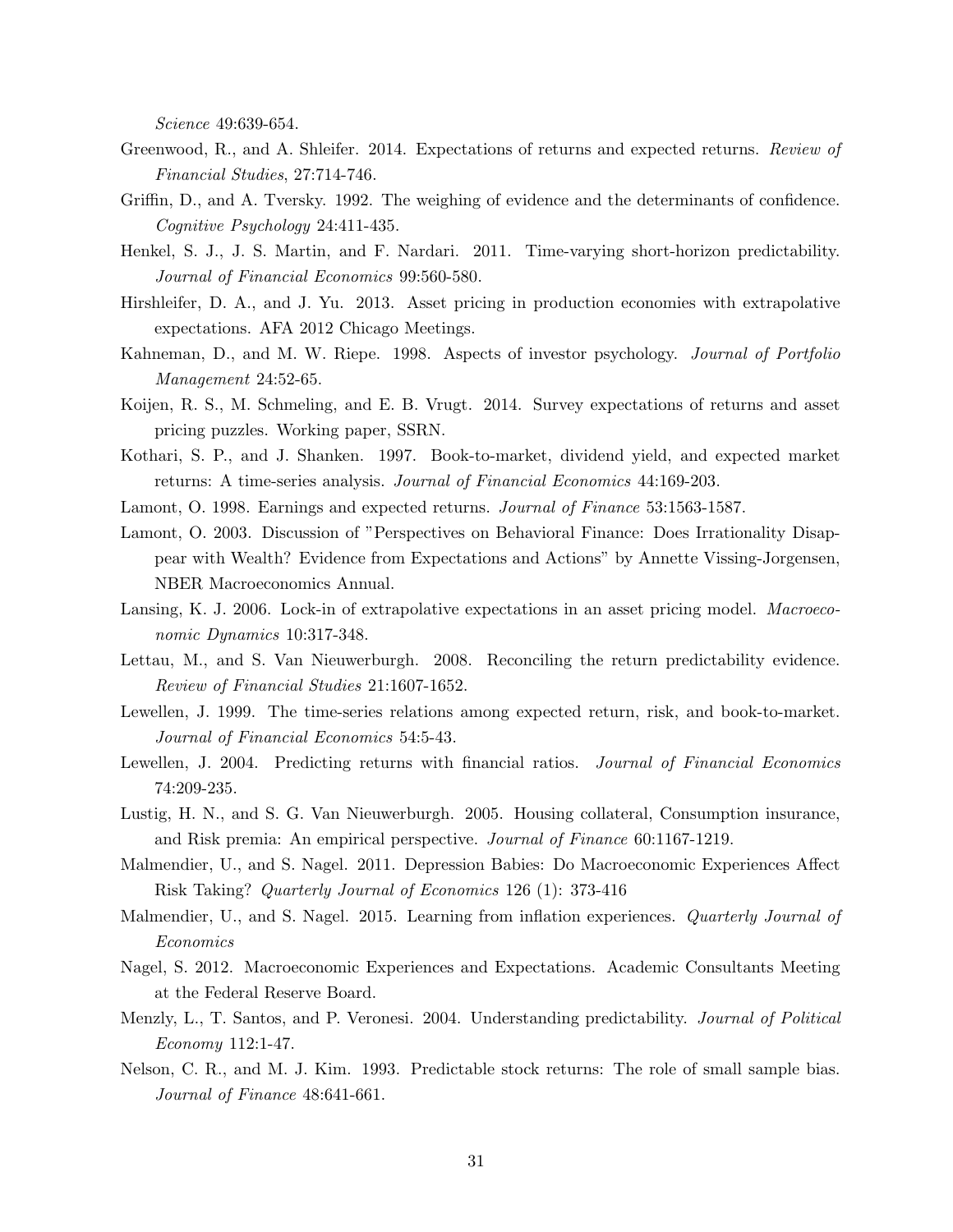- Newey, W. K., and K. D. West. 1987. A simple, positive semi-definite, heteroskedasticity and autocorrelation consistent covariance matrix. Econometrica 55:703-708.
- Paye, B. S., and A. Timmermann. 2006. Instability of return prediction models. *Journal of* Empirical Finance 13:274-315.
- Pesaran, M. H., and A. Pick. 2011. Forecast combination across estimation windows. *Journal of* Business and Economic Statistics 29:307-318
- Pesaran, M. H., and A. Timmermann. 2007. Selection of estimation window in the presence of breaks. Journal of Econometrics 137:134-161.
- Pontiff, J., and L. D. Schall. 1998. Book-to-market ratios as predictors of market returns. Journal of Financial Economics 49:141-160.
- Rapach, D., J. Strauss, and G. Zhou. 2010. Out-of-sample equity premium prediction: Consistently beating the historical average. Review of financial studies 23:821-862.
- Shleifer, A., and R. W. Vishny. 1997. The limits of arbitrage. *Journal of Finance* 52:35-55.
- Stambaugh, R. F. 1999. Predictive regressions. *Journal of Financial Economics* 54:375-421.
- Timmermann, A. G. 1993. How learning in financial markets generates excess volatility and predictability in stock prices. The Quarterly Journal of Economics 108:1135-1145.
- Tversky, A., and D. Kahneman. 1974. Judgment under uncertainty: Heuristics and biases. Science 185:124-1131.
- Tversky, A., and D. Kahneman. 1971. Belief in the law of small numbers. *Psychological Bulletin* 76:105-110.
- Yuan, Y. 2015. Market-wide attention, trading, and stock returns. Journal of Financial Economics 116:548-564.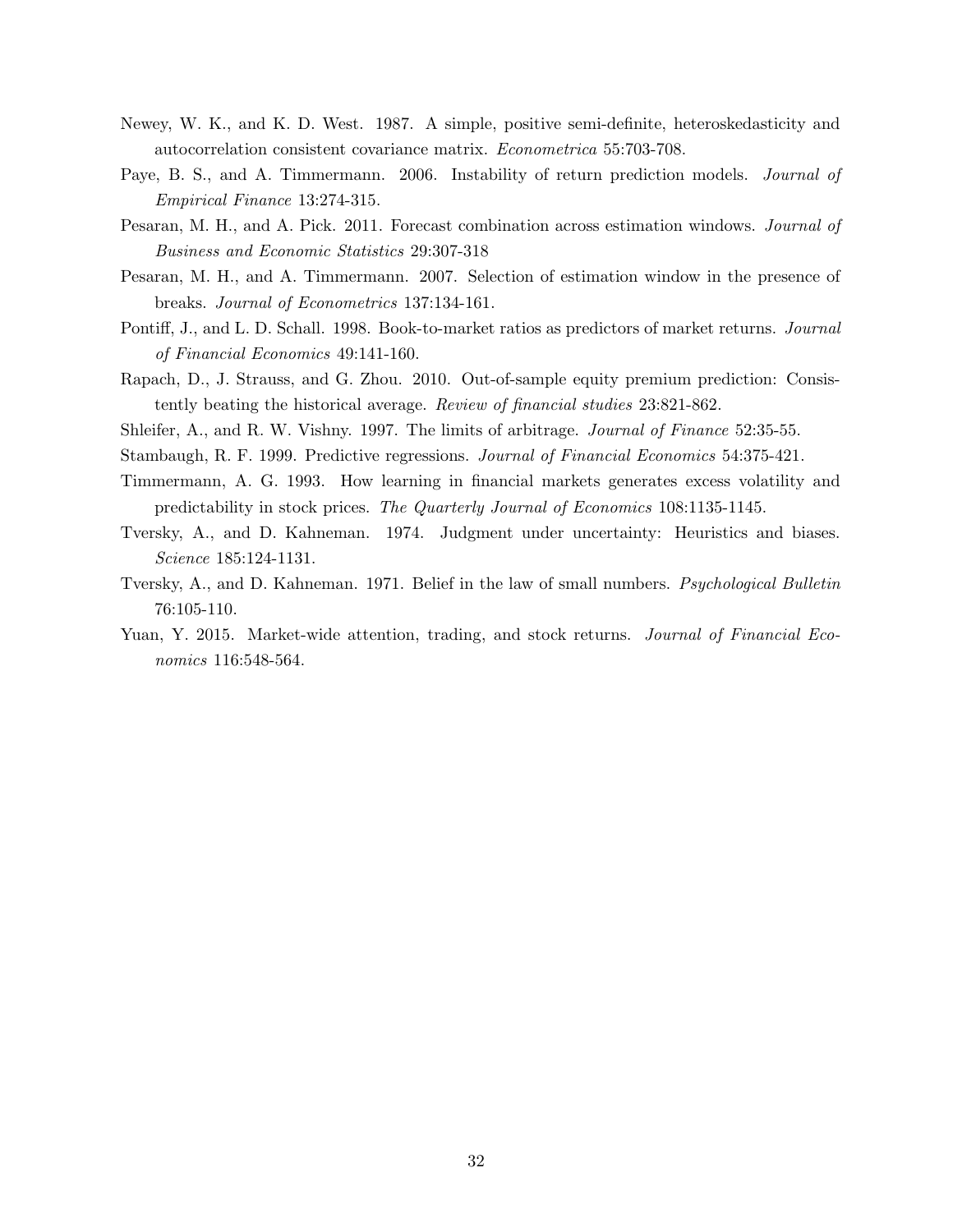<span id="page-33-0"></span>

### Figure 1 Time series behavior of extrapolative beliefs

We model extrapolative beliefs as an infinite summation of current and past quarterly return realizations, as in Equation [6.](#page-9-1) Assume that at the end of quarter t=-1 extrapolators' expectations are at their long-run mean value of about 10%. At time  $t = 0$ , a quarterly return of 5% is realized and incorporated into expectations. We then report the average value of extrapolators' expectations in  $t \in [1,20]$ , obtained by simulating 5,000 time-series of subsequent returns. Such returns are generated by matching mean and variance of the historical quarterly returns of the CRSP value-weighted portfolio in the period 1987–2014. We report the resulting pattern in extrapolators' expectations for four values of the smoothness parameter  $\lambda$ , 0.85, 0.7, 0.55, and 0.4, which correspond to a relative weight of current quarterly returns versus quarterly returns the previous year of 2, 4, 10, and 40, respectively.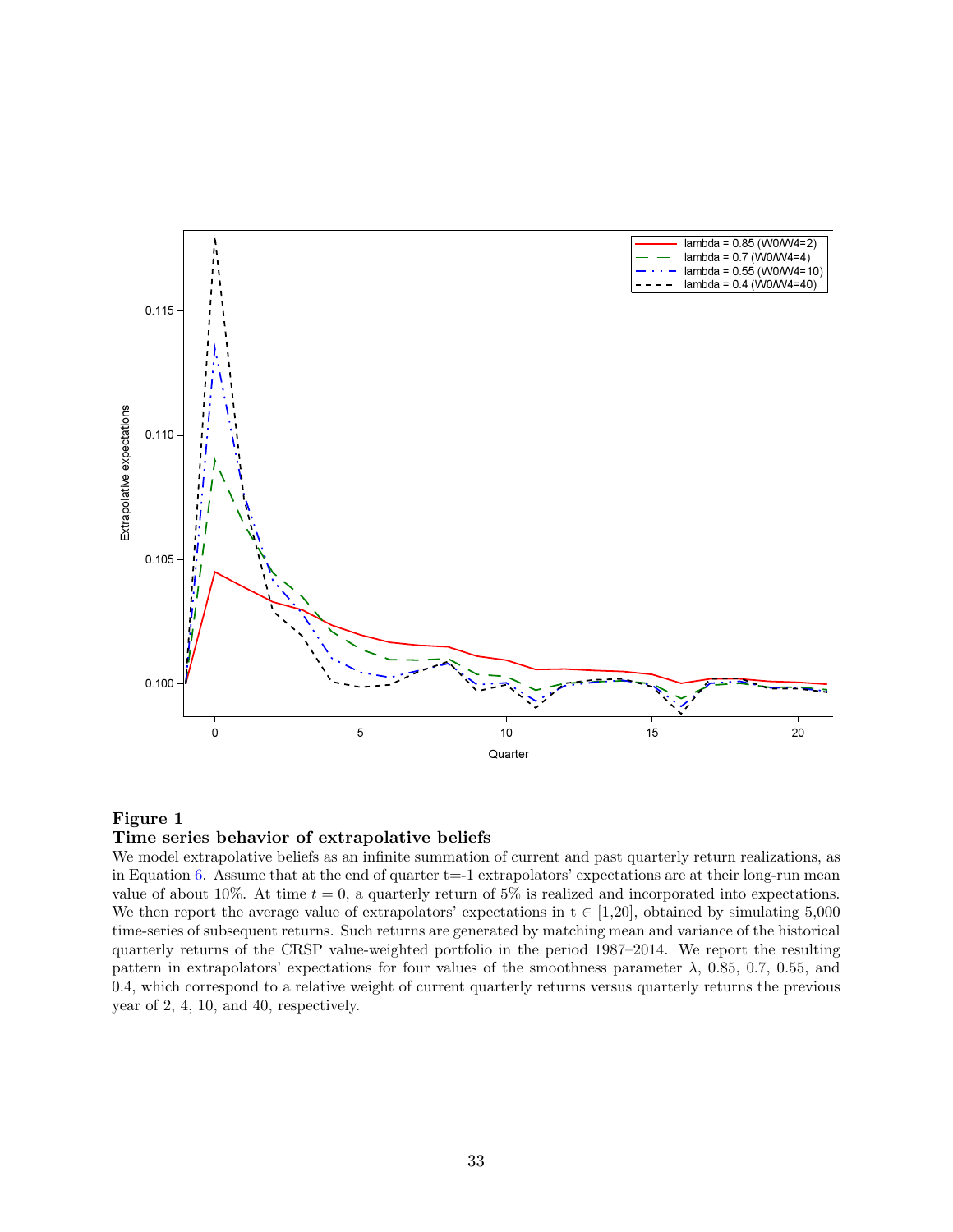<span id="page-34-0"></span>

Figure 2  $$\rm Time-varying$  degree of extrapolation bias Time-varying degree of extrapolation bias

The figure plots the recursively estimated DOX time-series for the principal component (PC) of the II and AA surveys, in the 1992:06-2014:12. The The figure plots the recursively estimated DOX time-series for the principal component (PC) of the II and AA surveys, in the 1992:06–2014:12. The reported time-series is obtained via dynamic window selection. (Details are in Section 3.) reported time-series is obtained via dynamic window selection. (Details are in Section [3.](#page-9-0))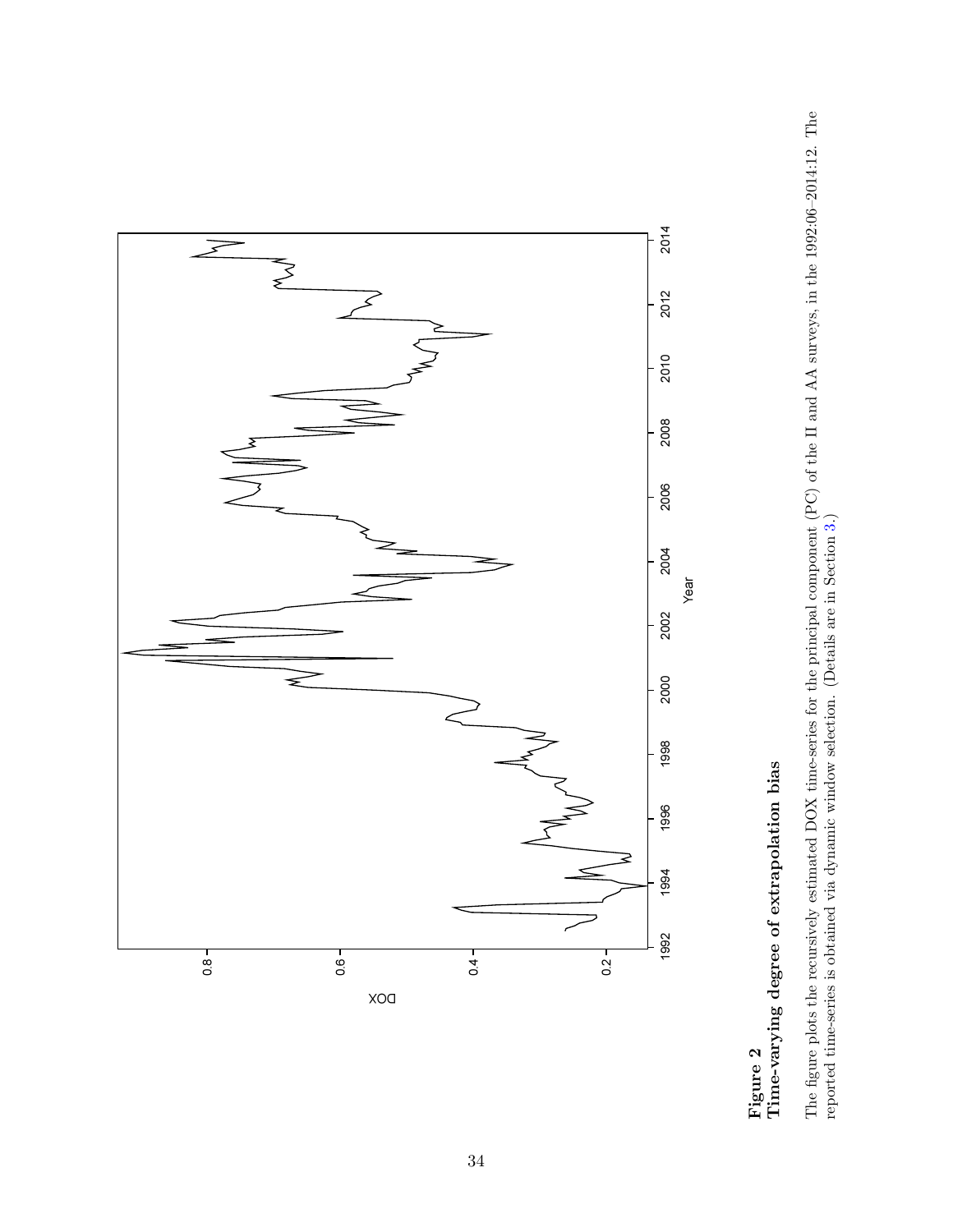<span id="page-35-0"></span>DOX  $-0.6$  $-0.8$ 0.2 0.4 2014 1992 1994 1996 1998 2000 2002 2004 2006 2008 2010 2012 2014 3 2012 2010 2008 Relative Participation Relative Participation 2006 2004 Year 2002 DOX 2000 1998 1996 1994 1992  $0.1 \frac{1}{\circ}$  $-0.1 -$ Relative Participation

# Figure 3<br>DOX and the relative participation of Young and the Old in the stock market DOX and the relative participation of Young and the Old in the stock market

In the sample period 1992:06 - 2013:12, we recursively estimate the degree of overextrapolation coefficient (DOX) from survey data. During the same period, we report the detrended relative participation of the Young versus the Old in the stock market. (Details on During the same period, we report the detrended relative participation of the Young versus the Old in the stock market. (Details on In the sample period 1992:06 - 2013:12, we recursively estimate the degree of overextrapolation coefficient (DOX) from survey data. series construction can be found in section  $5.2$ ). series construction can be found in section [5.2\)](#page-13-0).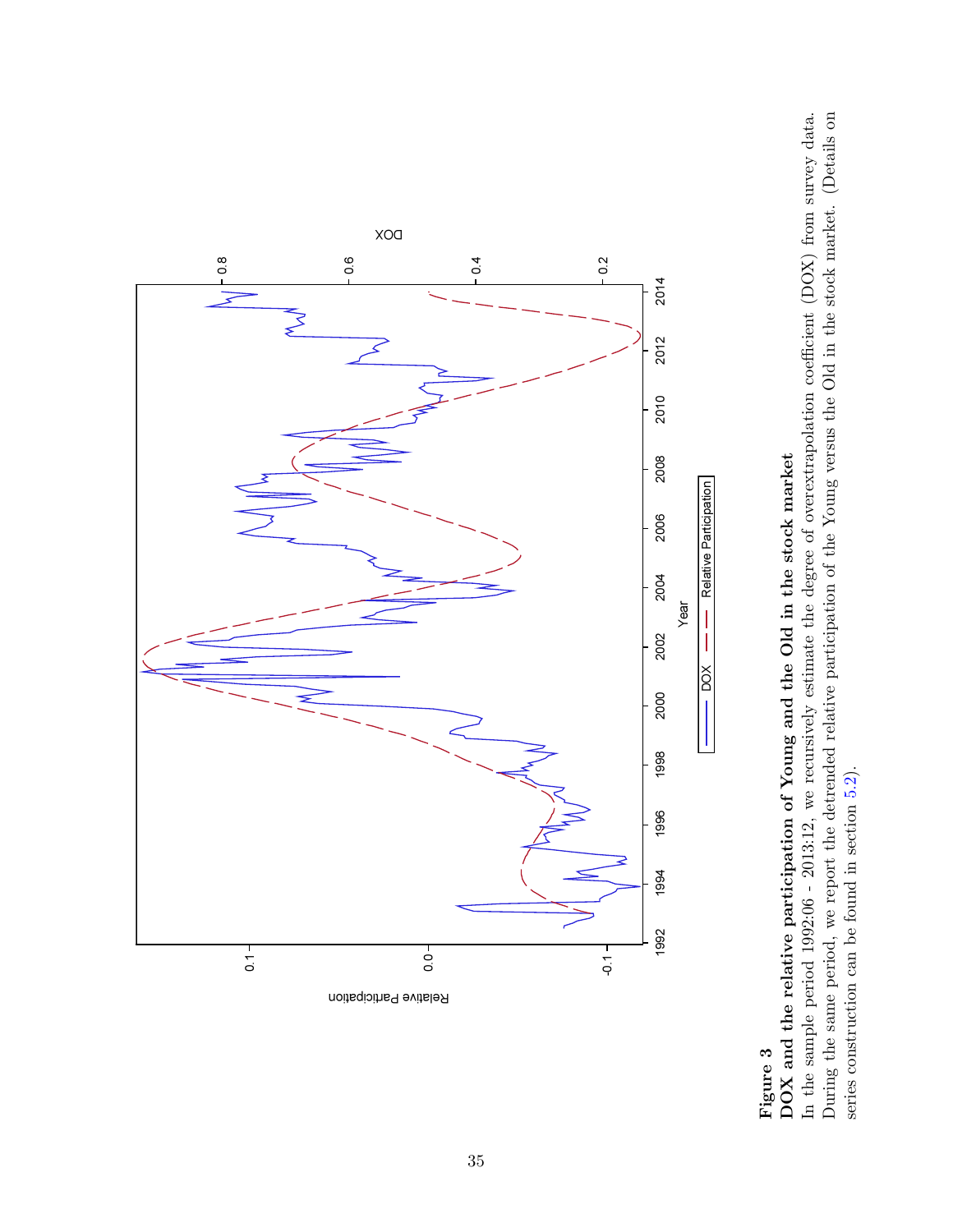<span id="page-36-0"></span>



### Conditional stock return predictability

In the period 1992:06 to 2013:12, we classify each month  $m$  based on the degree-of-overextrapolation (DOX) extracted from the principal component (PC) of the II and AA surveys. The left panel reports a scatter plot of the relationship between the D/P ratio (Panel A), the B/M ratio (Panel B), and the cyclically adjusted  $E/P$  ratio (Panel C) in month m and the subsequent 12 stock market excess returns, when the DOX in month  $m$  is low (i.e. below its median value of 0.51). The right panel reproduces a similar scatter plot for the months in which the DOX is high (i.e. above the median). Each figure also reports  $R^2$  and coefficient of predictability of the corresponding univariate predictive regression.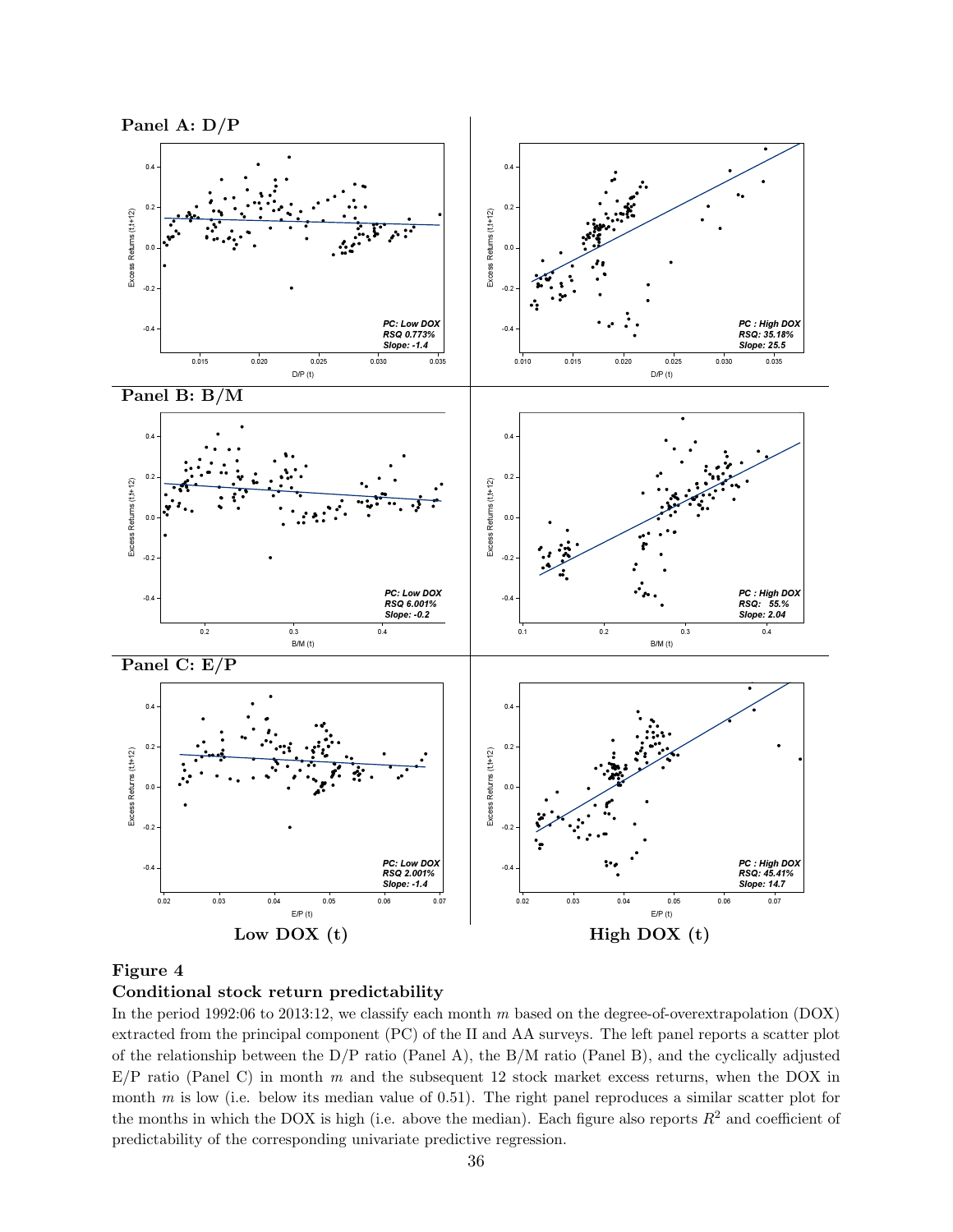<span id="page-37-0"></span>

## Figure 5<br>Stock return predictability: parameter instability Stock return predictability: parameter instability

In the sample period 1967:12-2013:12, we run univariate predictive regressions of one-year-ahead excess returns on current  $D/P$  ratio (Panel A), B/M ratio (Panel B), and cyclically adjusted E/P ratio (Panel C), over a rolling window of 20 years. At the same time, we construct a 20-year moving average degree of overextrapolation time-series, using the  $PC_{ext}$  DOX time-series. The solid line reports the recursively estimated univariate B/M ratio (Panel B), and cyclically adjusted E/P ratio (Panel C), over a rolling window of 20 years. At the same time, we construct a 20-year moving average degree of overextrapolation time-series, using the  $PC_{ext}$  DOX time-series. The solid line reports the recursively estimated univariate In the sample period 1967:12–2013:12, we run univariate predictive regressions of one-year-ahead excess returns on current  $D/P$  ratio (Panel A), coefficient of predictability, and the dashed line reports the moving-average DOX. coefficient of predictability, and the dashed line reports the moving-average DOX.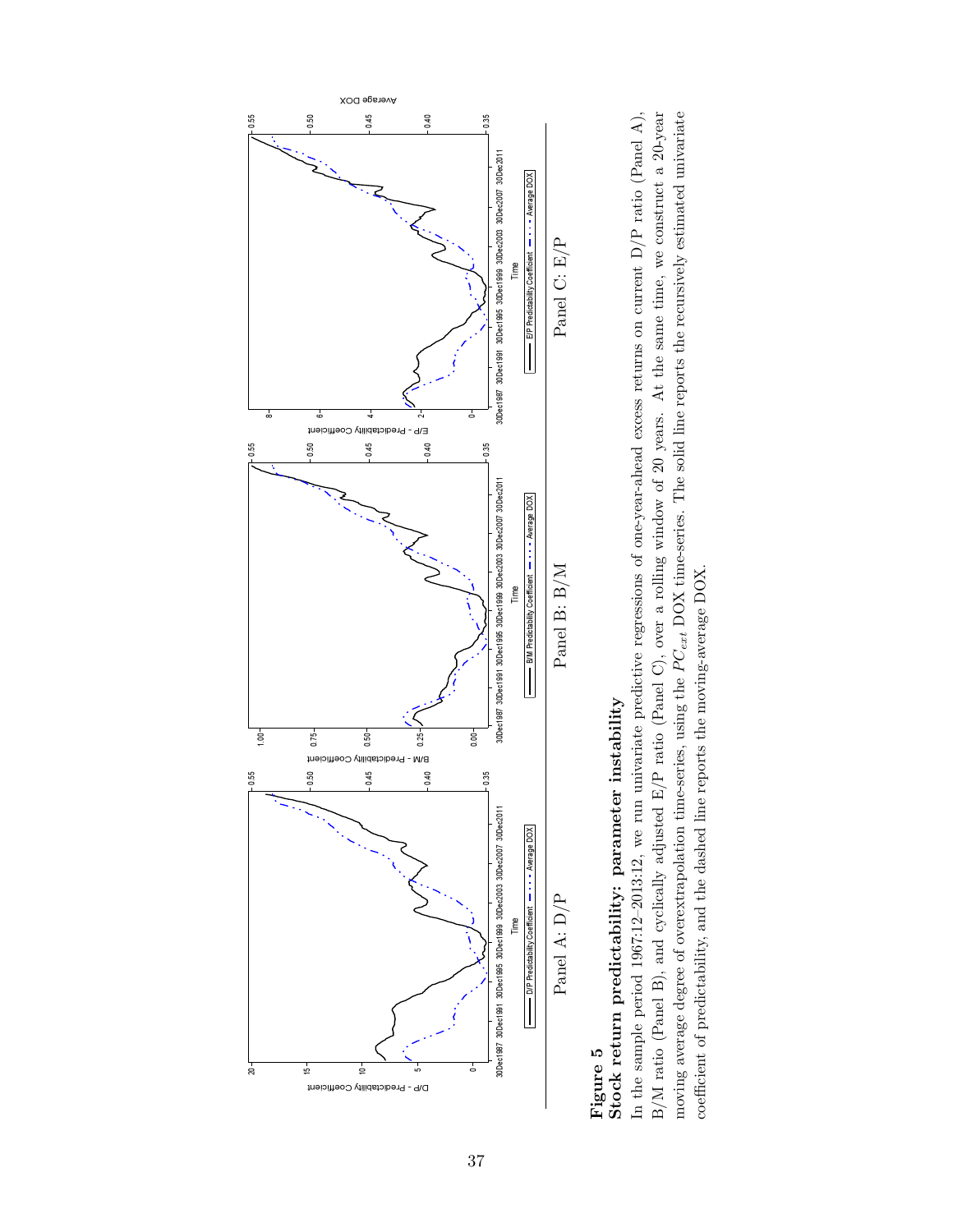| ř<br>ರ<br>5  |
|--------------|
| ŗ<br>r.<br>г |

<span id="page-38-0"></span>version of the UBS\Gallup survey that elicits quantitative forecasts of future returns. Panel B reports summary information for the other time-series used in this paper.  $D/P$  is the aggregate dividend-price ratio on the This table presents summary statistics. Panel A reports general information on the surveys of investor expectations in our analysis. II is the Investor Intelligence survey of US financial advisors' newsletters. AA is the survey conducted by the American Association of Individual Investors. PC is the principal component of AA and II. Gallup ER is a financial advisors' newsletters. AA is the survey conducted by the American Association of Individual Investors. PC is the principal component of AA and II. Gallup ER is a metal investors of A. A. and II. Gallup ER is a m the aggregate cyclically adjusted earnings-to-price ratio on the S&P500, from Robert Shiller's website. Excess return is constructed by subtracting the risk-free rate from the total return on the CRSP value-weighted portfolio of US stocks. The monthly return on US treasury securities is used as risk-free and is from Ken French's website. In Panel A and Panel B  $\rho(l)$  is the l-months autocorrela version of the UBS\Gallup survey that elicits quantitative forecasts of future returns. Panel B reports summary information for the other time-series used in this paper.  $D/P$ This table presents summary statistics. Panel A reports general information on the surveys of investor expectations in our analysis. II is the Investor Intelligence survey of US is the aggregate dividend-price ratio on the S&P500. B/M is the aggregate Book-to-Market ratio on the DJIA. Both D/P and B/M are from Amit Goyal's website. E/P is<br>the aggregate cucilically adjusted comings-to-mic on the S& the aggregate cyclically adjusted earnings-to-price ratio on the S&P500, from Robert Shiller's website. Excess return is constructed by subtracting the risk-free rate from the total return on the CRSP value-weighted portfolio of US stocks. The monthly return on US treasury securities is used as risk-free and is from Ken French's website. In Panel A and Panel B  $\rho(l)$  is the l-months autocorrelation and  $\sigma$  is the unconditional volatility. Panel C shows pairwise correlations between the time-series used in the paper.

| eeneral information |
|---------------------|
|                     |
| Ę<br>ı              |
| í                   |
| ĺ                   |

| Panel A: Survey general information |           |           |                                              |                  |                                              |                                                     |                                                        |           |                       |                                              |          |                                      |
|-------------------------------------|-----------|-----------|----------------------------------------------|------------------|----------------------------------------------|-----------------------------------------------------|--------------------------------------------------------|-----------|-----------------------|----------------------------------------------|----------|--------------------------------------|
| Survey                              | Period    | z         | Mean                                         | Median           | Minimum                                      | Maximum                                             | p                                                      | $\rho(3)$ | $\rho(12)$            | Type                                         |          | Frequency                            |
| н                                   | 1963-2014 | 626       | 13.63                                        | 15.89            | $-49.2$                                      | 66.64                                               | 19.79                                                  | 0.56      | 0.21                  | Professional                                 |          | Weekly                               |
| AA                                  | 1987-2014 | 331       | 8.62                                         | $9.\overline{5}$ | $-41$                                        | 50.47                                               | 15.27                                                  | 0.31      | $0.17\,$              | Retail                                       |          | $\ensuremath{\text{Weakly}}\xspace$  |
| $_{\rm PC}$                         | 1987-2014 | 331       | 0.00                                         | 0.12             | $-3.87$                                      | $2.95\,$                                            | $1.23\,$                                               | 0.44      | $0.20\,$              |                                              |          | Monthly                              |
| Gallup ER                           | 1998-2004 | 24        | 10.47                                        | 10.35            | 4.5                                          | 16.2                                                | 3.08                                                   | 0.84      | 0.52                  | Retail                                       |          | Monthly                              |
| Panel B: Other variables            |           |           |                                              |                  |                                              |                                                     |                                                        |           |                       |                                              |          |                                      |
| Variable                            |           | Period    |                                              | Z                | Minimum                                      | Maximum                                             | Mean                                                   |           | Median                | P                                            | $\rho_3$ | $\rho_{12}$                          |
| Excess return (12 months)           |           | 1963-2014 |                                              | 623              |                                              |                                                     |                                                        |           |                       |                                              | 0.75     |                                      |
| D/P                                 |           | 1963-2013 |                                              | 612              |                                              |                                                     |                                                        |           |                       |                                              | $0.97$   |                                      |
| B/M                                 |           | 1963-2013 |                                              |                  |                                              | $\begin{array}{c} 0.53 \\ 0.06 \\ 1.21 \end{array}$ |                                                        |           | 88848                 | $0.16$<br>$0.01$<br>$0.27$                   | $\,0.98$ | $0.89$<br>$0.89$<br>$0.50$<br>$0.50$ |
| $\mathrm{E}/\mathrm{P}$             |           | 1963-2013 |                                              | 612<br>612       | $0.14$<br>$0.12$<br>$0.12$<br>$0.02$         | 0.15                                                | 88358                                                  |           |                       | 0.03                                         | 0.98     |                                      |
| Panel C: Pairwise correlations      |           |           | $\mathbf{I}$                                 |                  | $\mathbf{A}\mathbf{A}$                       | $\overline{P}$                                      | Gallup_ER                                              |           | D/P                   | M/B                                          |          | E/P                                  |
|                                     |           |           |                                              |                  |                                              |                                                     |                                                        |           |                       |                                              |          |                                      |
| $\mathbf{A} \mathbf{A}$             |           |           | $\begin{bmatrix} 0.53 \\ 0.00 \end{bmatrix}$ |                  |                                              |                                                     |                                                        |           |                       |                                              |          |                                      |
| P <sub>C</sub>                      |           |           | $\begin{bmatrix} 00.0 \\ 5.0 \end{bmatrix}$  |                  | $\begin{bmatrix} 0.00 \\ 3.0 \end{bmatrix}$  |                                                     |                                                        |           |                       |                                              |          |                                      |
| Gallup_ER                           |           |           | $[0.001]$                                    |                  | $\begin{bmatrix} 0.53 \\ 0.00 \end{bmatrix}$ | $0.58$<br>[0.00]                                    |                                                        |           |                       |                                              |          |                                      |
| D/P                                 |           |           | $-0.35$ [0.00]                               |                  | $-0.42$<br>[0.00]                            | $-0.58$<br>[0.00]                                   | $-0.81$<br>[0.00]                                      |           |                       |                                              |          |                                      |
| $\mathbf{B}/\mathbf{M}$             |           |           | $-0.25$ [0.00]                               |                  | $-0.38$ [0.00]                               | $-0.42$ [0.00]                                      | $\begin{bmatrix} 0 & 0 & 0 \\ 0 & 0 & 0 \end{bmatrix}$ |           | [0.00]                |                                              |          |                                      |
| E/P                                 |           |           | $-0.16$<br>[0.00]                            |                  | [0.007]<br>$-0.32$                           | $-0.40$<br>[0.00]                                   | $-0.83$ [0.105]                                        |           | $[0.01] \label{eq:3}$ | $\begin{bmatrix} 0.89 \\ 0.00 \end{bmatrix}$ |          |                                      |
| Excess returns (12 months)          |           |           | [0.00]                                       |                  | $\begin{bmatrix} 0.38 \\ 0.00 \end{bmatrix}$ | [0.00]                                              | $[0.00]$                                               |           | $-0.24$<br>[0.00]     | $-0.20$<br>[0.00]                            |          | $-0.12$<br>[0.01]                    |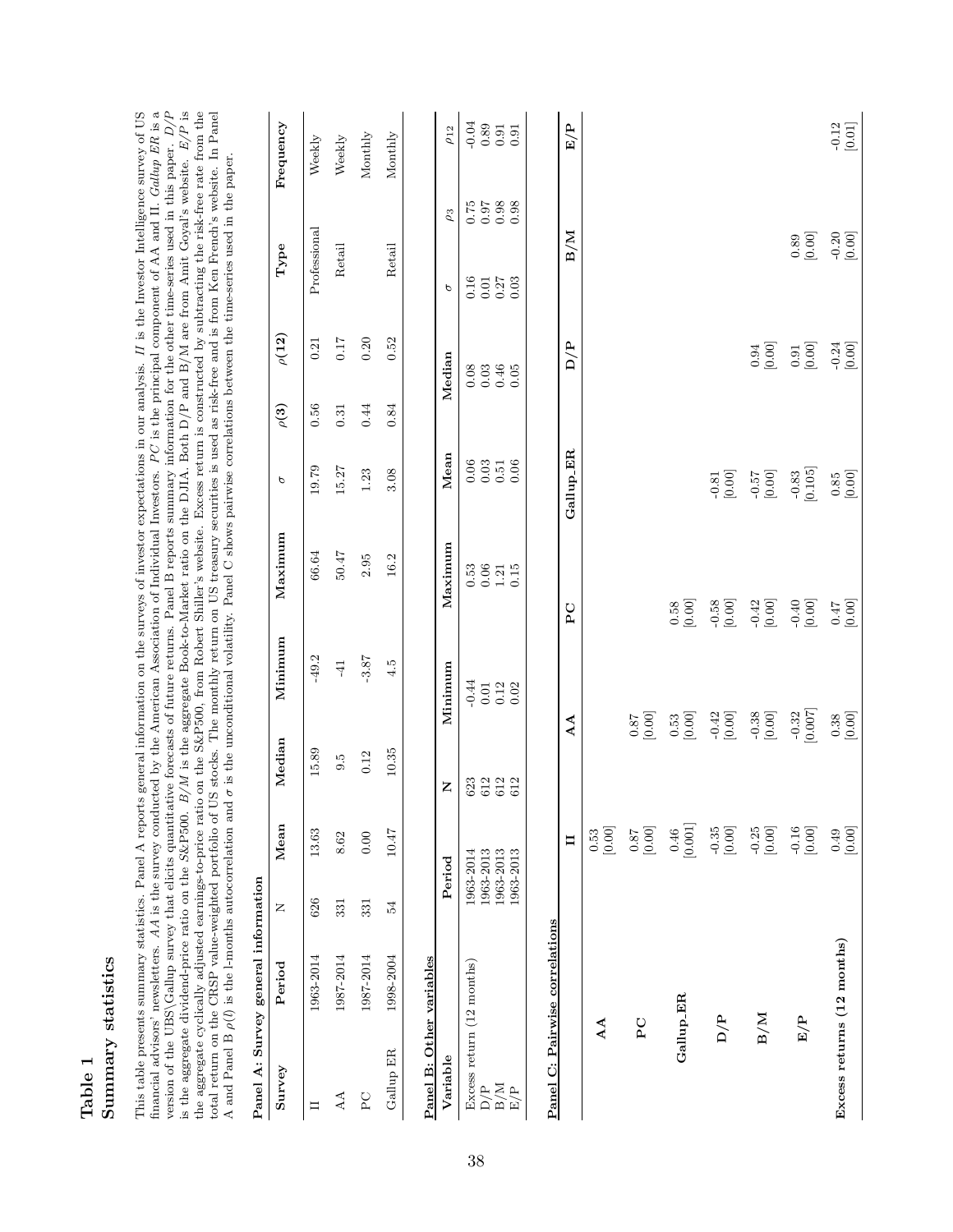### <span id="page-39-0"></span>Table 2 Degree of extrapolation: full sample

The table presents full-sample estimates of the *degree of extrapolation* (DOX) parameter. Specifically, we use nonlinear least squares to fit the following equation:

$$
Exp_t = a + b \sum_{j=0}^{59} w_j R^Q_{t-j-1,t-j} + \epsilon_t^{Exp}
$$

where  $Exp_t$  is the survey-based expectation of future returns,  $R_{t-j-1,t-j}^Q$  is the j-lagged quarterly return of the aggregate value-weighted stock market from CRSP, and  $w_j$  is a weight parameter whose expression is

$$
w_j = \frac{\lambda^j}{\sum_{k=0}^{59} \lambda^k}
$$

We then report the corresponding degree of overextrapolation,  $(DOX)$ , defined as 1- $\lambda$ , as well as estimates of the center and scale parameters a and b. Coefficients and t-statistics are based on Newey-West standard errors with a lag length of six months. Estimates are presented for II, AA, and their principal component PC. The sample period is 1987:06–2014:12.

| Coefficient       | AA       | П        | $_{\rm PC}$ |
|-------------------|----------|----------|-------------|
| DOX $(1-\lambda)$ | 0.63     | 0.50     | 0.60        |
|                   | [2.37]   | $[7.72]$ | $[5.45]$    |
| $\rm{a}$          | 5.42     | 6.92     | $-0.34$     |
|                   | $[3.32]$ | [3.81]   | $[-4.78]$   |
| b                 | 130.70   | 238.12   | 12.59       |
|                   | [4.85]   | [6.78]   | $[8.02]$    |
| Adjusted- $R^2$   | 21.90%   | 30.10%   | 27.50%      |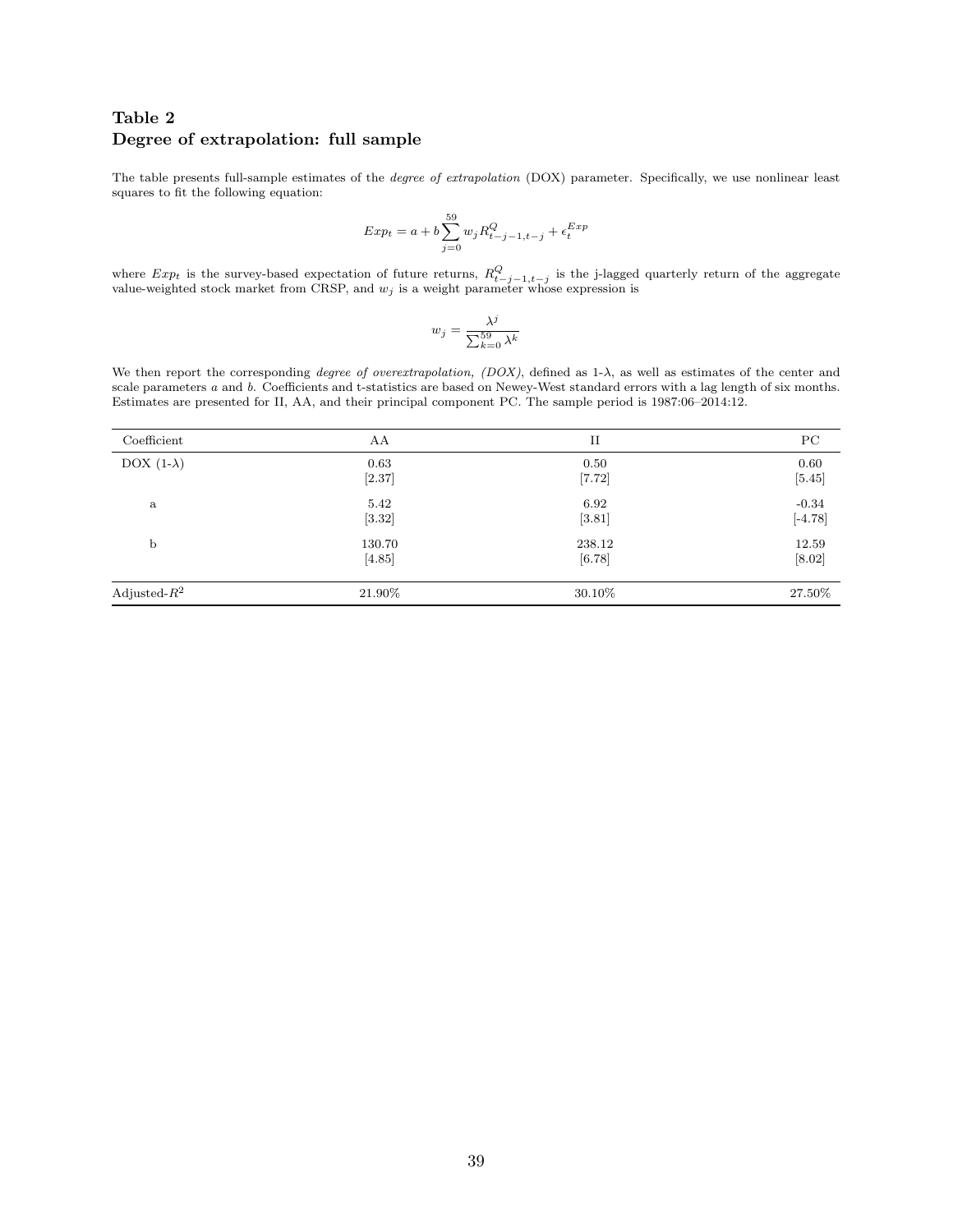### <span id="page-40-0"></span>Table 3 Degree of extrapolation: recursive estimation

The table presents summary statistics for the recursive estimation of the *degree of extrapolation* (DOX) parameter. Specifically, every month  $m$  we estimate the following model of extrapolative expectations using four alternative window sizes of 24, 36, 48 months, and an expanding window whose starting length is 36 months:

$$
Exp_t = a + b \sum_{j=0}^{59} w_j R_{t-j-1,t-j}^Q + \epsilon_t^{Exp}
$$

where  $Exp_t$  is the survey-based expectation of future returns,  $R_{t-j-1,t-j}^Q$  is the j-lagged quarterly return of the aggregate value-weighted stock market from CRSP, and  $w_j$  is a weight parameter whose expression is

$$
w_j = \frac{\lambda^j}{\sum_{k=0}^{59} \lambda^k}
$$

We use month  $m-12$  to  $m-1$  as a cross-validation period, in which we assess the one-step ahead mean-squared-forecast-error (MSFE) of our model for each alternative window size. We then calculate a weighted average of the DOX estimates obtained with each window size for month  $m$ , where the weights assigned are proportional to the inverse of the MSFE obtained in the cross-validation period. We use the same weights to combine the center and scale parameters a and b. The recursive estimation is conducted for II, AA and their principal component (PC). A recursively estimated DOX is available for the period 1992:06– 2014:12. Results are also reported for an extended version of the principal component  $(PC_{ext})$ , that uses II-based parameter estimates in the period 1967:12–1992:05, and the PC-based parameter estimates afterwards.

| Survey      | N           | Mean    | Median  | $\sigma$ |
|-------------|-------------|---------|---------|----------|
| П           | 270         | 0.49    | 0.51    | 0.20     |
| AA          | 270         | 0.58    | 0.57    | 0.20     |
| $_{\rm PC}$ | 270         | 0.49    | 0.51    | 0.20     |
| $PC_{ext}$  | 564         | 0.44    | 0.41    | 0.20     |
| Panel B: a  |             |         |         |          |
| Variable    | N           | Mean    | Median  | $\sigma$ |
| $_{\rm II}$ | 270         | $-10.4$ | $-2.2$  | 29.20    |
| AA          | 270         | 2.60    | 0.7     | 19.40    |
| $_{\rm PC}$ | 270         | $-1.1$  | $-0.51$ | 1.93     |
| $PC_{ext}$  | 564         | $-7.65$ | $-1.10$ | 17.85    |
| Panel C: b  |             |         |         |          |
| Variable    | $\mathbf N$ | Mean    | Median  | $\sigma$ |
| $_{\rm II}$ | 270         | 778.5   | 472.85  | 765.52   |
| AA          | 270         | 411.73  | 244.27  | 555.35   |
| $_{\rm PC}$ | 270         | 36.95   | 22.80   | 41.45    |
| $PC_{ext}$  | 564         | 36.94   | 22.80   | 41.44    |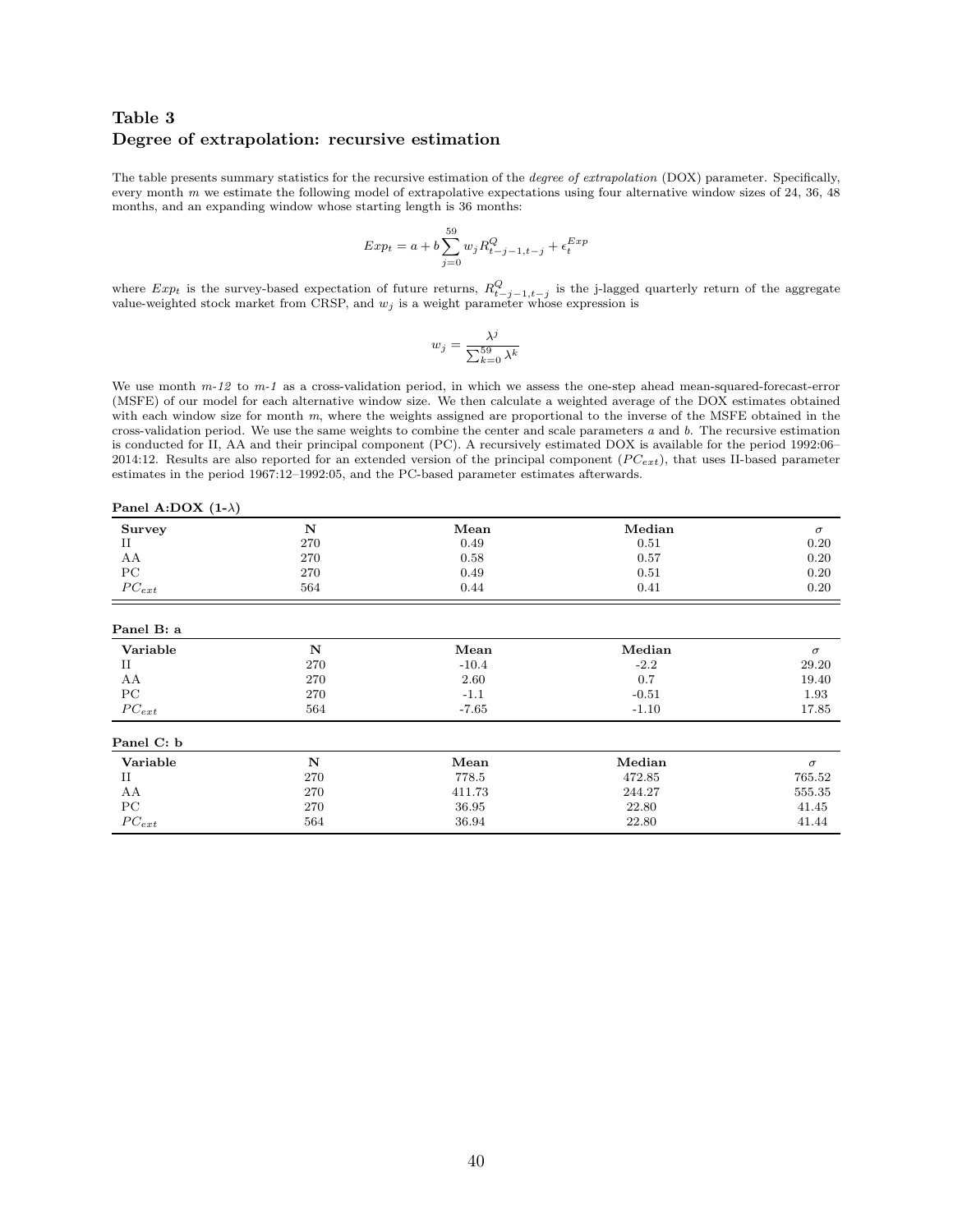### <span id="page-41-0"></span>Table 4 Potential determinants of the DOX

We run univariate and multivariate regressions of DOX on a set of potential explanatory variables. Data on direct holdings of equities by the Young (*PartRate\_Young*, 50 years of age or below) and the Old (*PartRate\_Old*, above 50 years of age) is from the Survey of Consumer Finances (SCF). The relative participation of Young to Old (Rel Participation) is the ratio of number of young to old families with direct holdings of stocks in the US, which is constructed using SCF data, as well as demographic data on households from the US Census. Quarterly return volatility (qRetVol) is measured from daily returns as in French, Schwert, and Stambaugh (1987). Extreme quarter return (ExtrQret) is a dummy variable that tracks quarterly returns that are more than two standard deviations away from the unconditional mean. All variables are detrended. The sample period is 1992:06 -2013:12. Standard errors are robust to heteroskedasticity and serial correlation in errors up to 12 lags.

|                   | (1)              | (2)                    | (3)                    | (4)                    | (5)                    |
|-------------------|------------------|------------------------|------------------------|------------------------|------------------------|
| Intercept         | 0.001<br>[0.055] | 0.001<br>[0.059]       | $-0.025$<br>$[-0.926]$ | 0.016<br>[0.655]       | 0.013<br>[0.564]       |
| Rel_Participation | 1.35<br>[5.492]  |                        |                        | 1.45<br>[5.741]        |                        |
| PartRate_Young    |                  | 0.066<br>[3.431]       |                        |                        | 0.072<br>[3.747]       |
| PartRate_Old      |                  | $-0.029$<br>$[-1.404]$ |                        |                        | $-0.035$<br>$[-1.707]$ |
| qVol              |                  |                        | 3.762<br>[1.473]       | $-1.779$<br>$[-1.434]$ | $-1.387$<br>$[-1.221]$ |
| ExtrQret          |                  |                        | $-0.312$<br>$[-1.709]$ | $-0.039$<br>$[-0.563]$ | $-0.039$<br>$[-0.556]$ |
| Adj. $R^2(\%)$    | 44.37            | 49.07                  | 3.45                   | 46.24                  | 50.16                  |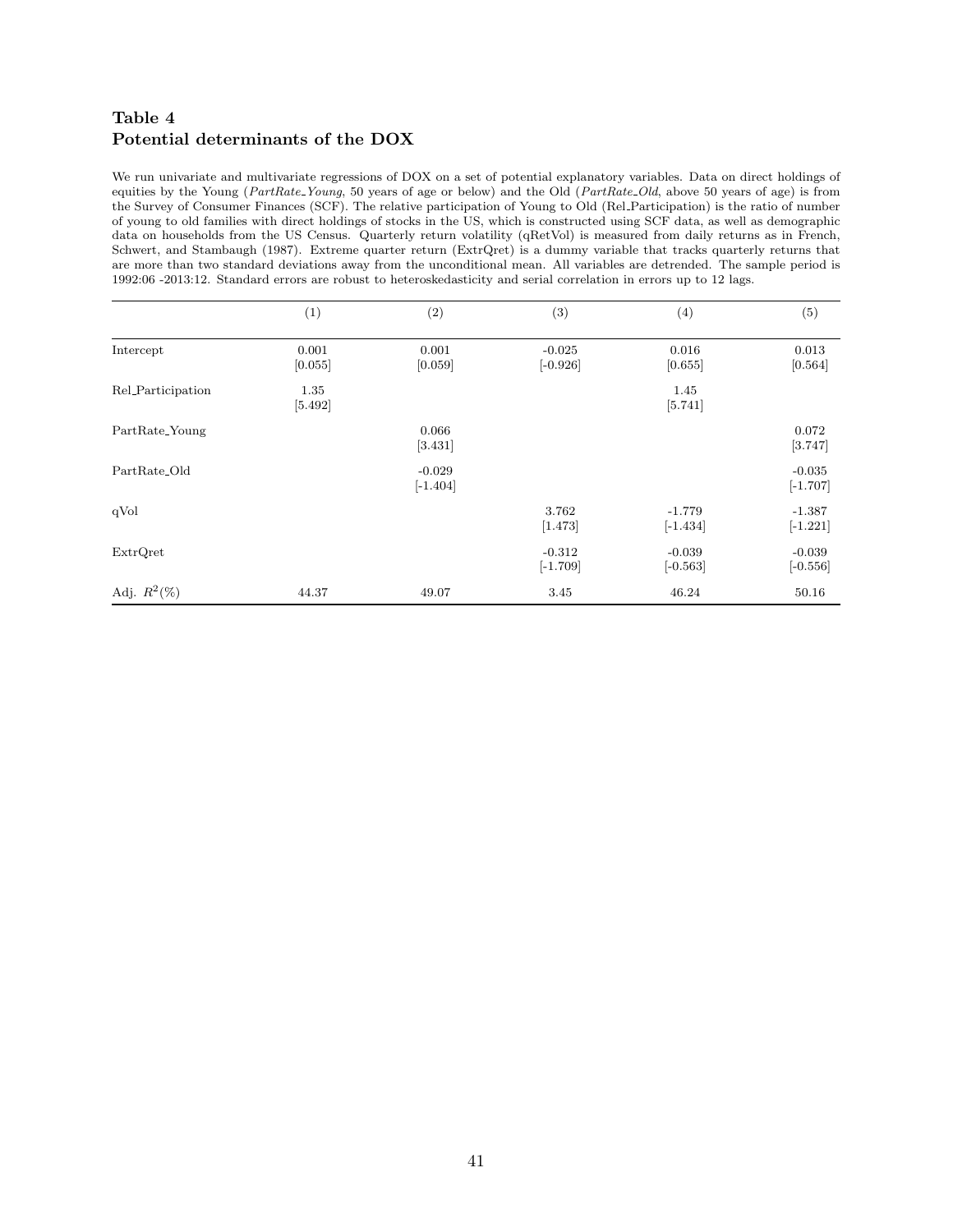### Table 5 Extrapolation - Conditional stock return predictability

Using GMM we estimate the following monthly time-series regression of l-month ahead aggregate excess returns:

$$
R_{t_0,t_0+l}^e = a_0 + a_1 DOX_{t_0} + D/P_{t_0}[b_0 + b_1 DOX_{t_0}] + \epsilon_{t_0,t_0+l}^R
$$

where  $R_{t_0,t_0+l}^e$  is the l-months ahead excess return of a value weighted portfolio of US equities from CRSP, the riskfree rate is from Ken French's website, D/P is the aggregate dividend-price ratio, DOX is the degree of extrapolation extracted from II, AA, or their principal component (PC). Panel A reports the results, and includes the univariate predictability regression as a baseline specification. The sample period is 1992:06–2013:12. Panel B and C replace D/P with B/M and  $E/P$ , respectively. Coefficients and t-statistics are based on Newey-West standard errors with a lag length of l months. Panel D reports estimates and statistical significance of the one-year conditional coefficient of predictability,  $b_t = [b_0 + b_1 DOX_t]$ , for the sample period 1992:06–2013:12, and the DOX extracted from the principal component time-series. Standard errors for  $b_t$  are constructed following Aiken and West (1991). P-values refer to the one-sided null hypothesis of zero or negative  $b_t$ .

| Panel A: $D/P$      |                    |                        |                        |                        |                        |                        |
|---------------------|--------------------|------------------------|------------------------|------------------------|------------------------|------------------------|
| Horizon<br>(months) | Coefficient        | Baseline               | $_{\rm II}$            | AA                     |                        | ${\rm PC}$             |
|                     | $a_0$              | $-0.037$<br>$[-1.237]$ | $\,0.248\,$<br>[2.87]  | $\rm 0.182$<br>[2.88]  | 0.202<br>[3.18]        | $0.006\,$<br>[0.110]   |
| $\sqrt{3}$          | $\boldsymbol{a}_1$ |                        | $-0.616$<br>$[-3.88]$  | $-0.368$<br>$[-2.99]$  | $-0.448$<br>$[-3.60]$  | $-0.065$<br>$[-1.450]$ |
|                     | b <sub>0</sub>     | 2.847<br>[1.824]       | $-9.921$<br>$[-2.64]$  | $-5.738$<br>$[-1.94]$  | $-7.237$<br>$[-2.80]$  | 2.250<br>[1.047]       |
|                     | b <sub>1</sub>     |                        | 29.315<br>[3.98]       | 14.523<br>[2.18]       | 19.528<br>[3.08]       |                        |
|                     | $Adj.R^2$          | 2.9%                   | 12.8%                  | 14.5%                  | 12.8%                  | $5.2\%$                |
|                     | $a_0$              | $-0.186$<br>$[-1.837]$ | 0.467<br>[1.74]        | 0.757<br>$[6.23]$      | $\,0.694\,$<br>[5.33]  | 0.005<br>[0.035]       |
| $12\,$              | $\boldsymbol{a}_1$ |                        | $-1.355$<br>$[-2.80]$  | $-1.61$<br>$[-8.33]$   | $-1.637$<br>$[-7.05]$  | $-0.23$<br>$[-1.59]$   |
|                     | $b_0$              | 13.654<br>[2.859]      | $-14.459$<br>$[-1.25]$ | $-26.634$<br>$[-4.52]$ | $-23.003$<br>$[-3.43]$ | 9.950<br>$[1.96]$      |
|                     | b <sub>1</sub>     |                        | 61.372<br>[2.63]       | 69.431<br>$[6.49]$     | 70.264<br>$[5.04]$     |                        |
|                     | $Adj.R^2$          | 16.0%                  | 23.0%                  | 49.9%                  | 43.2%                  | 21.9%                  |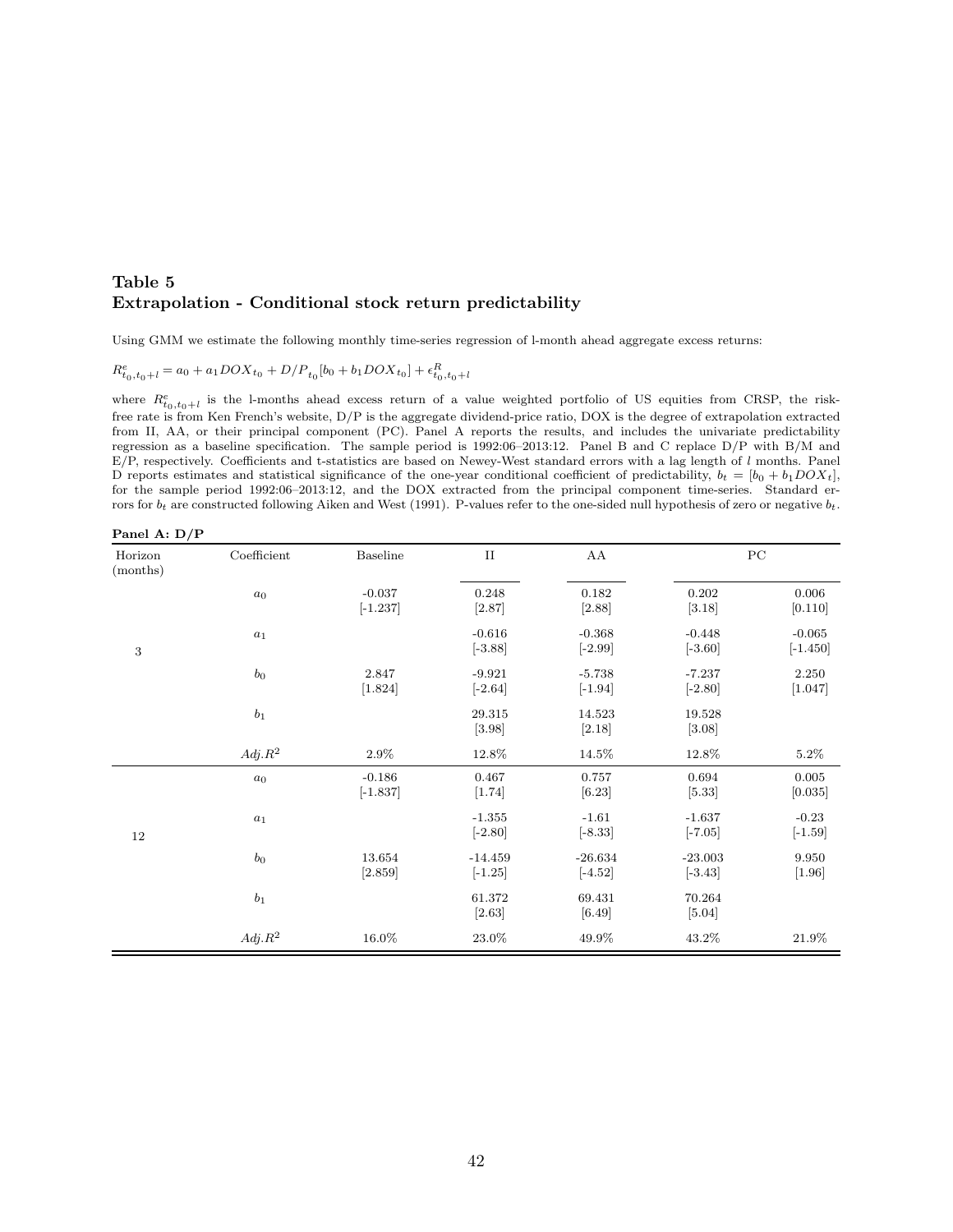### Table 5 Extrapolation - Conditional stock return predictability (Continued)

### Panel B: B/M

| Horizon<br>(months) | Coefficient        | Baseline               | $\rm II$               | AA                     | PC                     |                       |
|---------------------|--------------------|------------------------|------------------------|------------------------|------------------------|-----------------------|
|                     | $\boldsymbol{a}_0$ | $-0.026$<br>$[-1.06]$  | 0.204<br>[2.95]        | 0.205<br>[3.29]        | 0.195<br>[3.30]        | $\,0.013\,$<br>[0.43] |
| $\,3$               | $\boldsymbol{a}_1$ |                        | $-0.458$<br>$[-3.67]$  | $-0.389$<br>$[-4.11]$  | $-0.408$<br>$[-4.20]$  | $-0.083$<br>$[-2.66]$ |
|                     | $\mathfrak{b}_0$   | 0.168<br>[1.95]        | $-0.615$<br>$[-2.50]$  | $-0.512$<br>$[-2.50]$  | $-0.528$<br>$[-2.64]$  | 0.180<br>[2.07]       |
|                     | $\mathfrak{b}_1$   |                        | 1.566<br>[3.35]        | 1.144<br>$[3.50]$      | 1.275<br>[3.78]        |                       |
|                     | $Adj.R^2$          | $1.6\%$                | $8.3\%$                | $11.8\%$               | 11.5%                  | $6.3\%$               |
|                     | $\boldsymbol{a}_0$ | $-0.157$<br>$[-1.398]$ | $0.57\,$<br>[2.35]     | 0.849<br>[5.63]        | 0.741<br>[4.71]        | 0.021<br>[0.200]      |
| $12\,$              | $\boldsymbol{a}_1$ |                        | $-1.43$<br>$[-3.65]$   | $-1.705$<br>$[-6.60]$  | $-1.657$<br>$[-5.04]$  | $-0.327$<br>$[-2.5]$  |
|                     | $\mathfrak{b}_0$   | 0.886<br>[2.545]       | $-1.452$<br>$[-1.77]$  | $-2.319$<br>$[-5.07]$  | $-1.908$<br>$[-3.43]$  | 0.830<br>[2.88]       |
|                     | $\mathfrak{b}_1$   |                        | 4.59<br>[3.16]         | 5.464<br>[7.05]        | 5.114<br>[4.48]        |                       |
|                     | $Adj.R^2$          | $10.6\%$               | $26.7\%$               | $42.7\%$               | $45.4\%$               | $27.5\%$              |
| Panel C: E/P        |                    |                        |                        |                        |                        |                       |
| Horizon<br>(months) | Coefficient        | Baseline               | $\rm II$               | ${\rm AA}$             | ${\rm P}{\bf C}$       |                       |
|                     | $\boldsymbol{a}_0$ | $-0.061$<br>$[-1.946]$ | 0.321<br>[2.82]        | 0.257<br>[2.94]        | 0.255<br>[2.78]        | $-0.018$<br>$[-0.44]$ |
| $\,3$               | $\boldsymbol{a}_1$ |                        | $-0.766$<br>$[-3.53]$  | $-0.532$<br>$[-3.90]$  | $-0.578$<br>$[-3.67]$  | $-0.06$<br>$[-1.96]$  |
|                     | b <sub>0</sub>     | 1.958<br>[2.706]       | $-6.818$<br>$[-2.60]$  | $-4.752$<br>$[-2.38]$  | $-5.015$<br>$[-2.47]$  | 1.78<br>[2.26]        |
|                     | $b_1$              |                        | 18.093<br>[3.46]       | 11.274<br>[3.43]       | 12.919<br>[3.53]       |                       |
|                     | $Adj.R^2$          | 5.0%                   | 14.4%                  | 17.0%                  | 15.5%                  | 8.0%                  |
|                     | $\boldsymbol{a}_0$ | $-0.235$<br>$[-1.998]$ | $\,0.69\,$<br>[1.96]   | 1.076<br>[5.47]        | 0.905<br>[4.40]        | $-0.045$<br>$[-0.37]$ |
| $12\,$              | $\boldsymbol{a}_1$ |                        | $-1.807$<br>$[-2.99]$  | $-2.209$<br>$[-6.50]$  | $-2.075$<br>$[-5.46]$  | $-0.277$<br>$[-2.04]$ |
|                     | $b_0$              | 7.78<br>[3.153]        | $-12.442$<br>$[-1.53]$ | $-21.184$<br>$[-4.84]$ | $-16.794$<br>$[-3.29]$ | 6.55<br>[3.18]        |
|                     | $b_1$              |                        | 40.083<br>[2.65]       | 49.008<br>[6.45]       | 45.034<br>[4.72]       |                       |
|                     | $Adj.R^2$          | $15.8\%$               | $27.1\%$               | $49.2\%$               | $46.1\%$               | $26.8\%$              |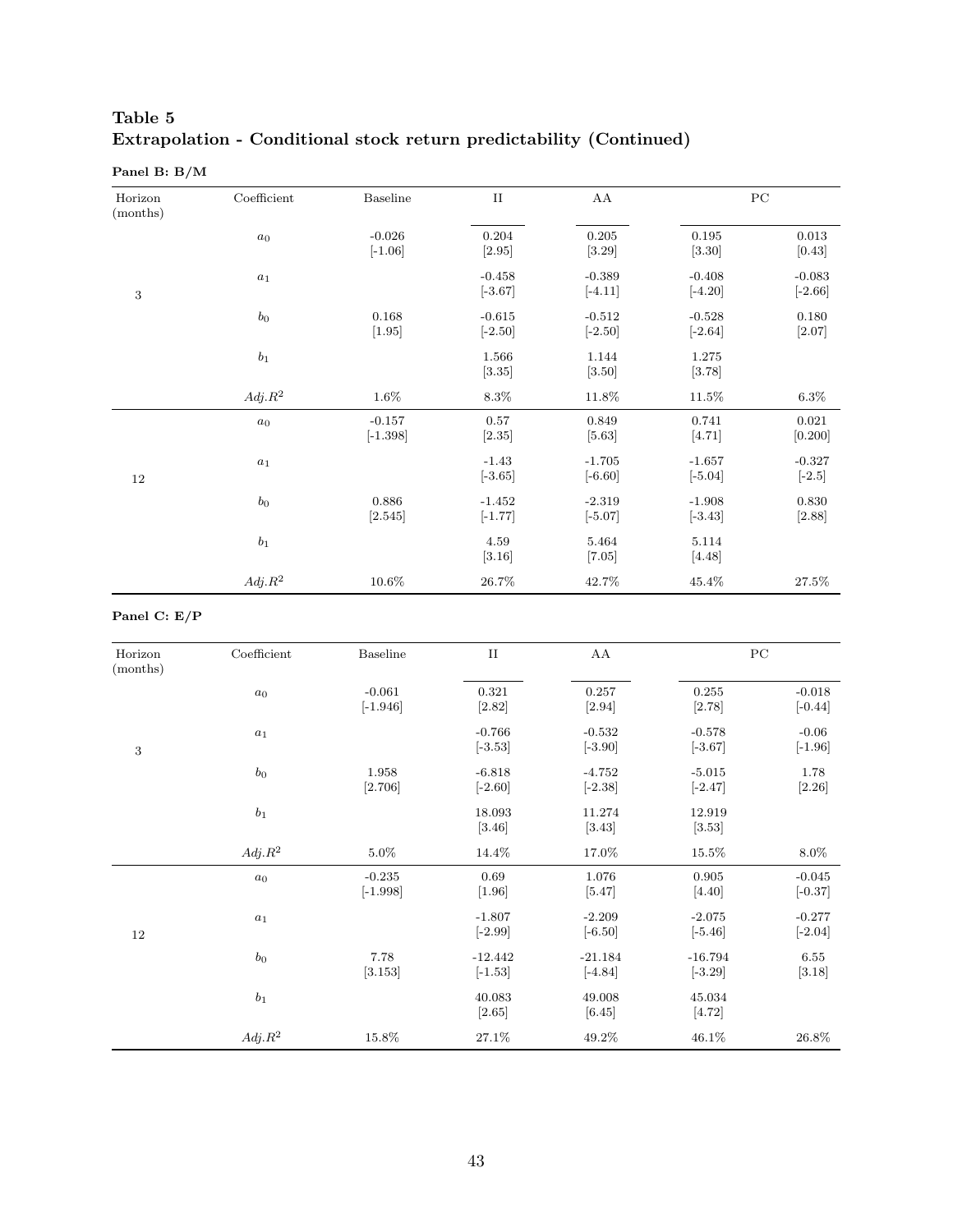### <span id="page-44-0"></span>Table 5 Extrapolation - Conditional stock return predictability (Continued)

| Predictor | <b>DOX</b> | Conditional coefficient<br>$b_t = b_0 + b_1 DOX_t$ | $t$ -stat  | p-value |
|-----------|------------|----------------------------------------------------|------------|---------|
|           | 0.31       | $-1.924$                                           | $[-0.535]$ | (0.7)   |
| D/P       | 0.51       | 12.128                                             | [3.638]    | (0.00)  |
|           | 0.71       | 26.181                                             | [5.261]    | (0.00)  |
|           | 0.31       | $-0.374$                                           | $[-1.554]$ | (0.94)  |
| B/M       | 0.51       | 0.649                                              | $[4.5]$    | (0.00)  |
|           | 0.71       | 1.672                                              | [5.649]    | (0.00)  |
|           | 0.31       | $-3.284$                                           | $[-1.384]$ | (0.92)  |
| E/P       | 0.51       | 5.723                                              | [5.282]    | (0.00)  |
|           | 0.71       | 14.73                                              | [7.381]    | (0.00)  |

Panel D: Economic magnitudes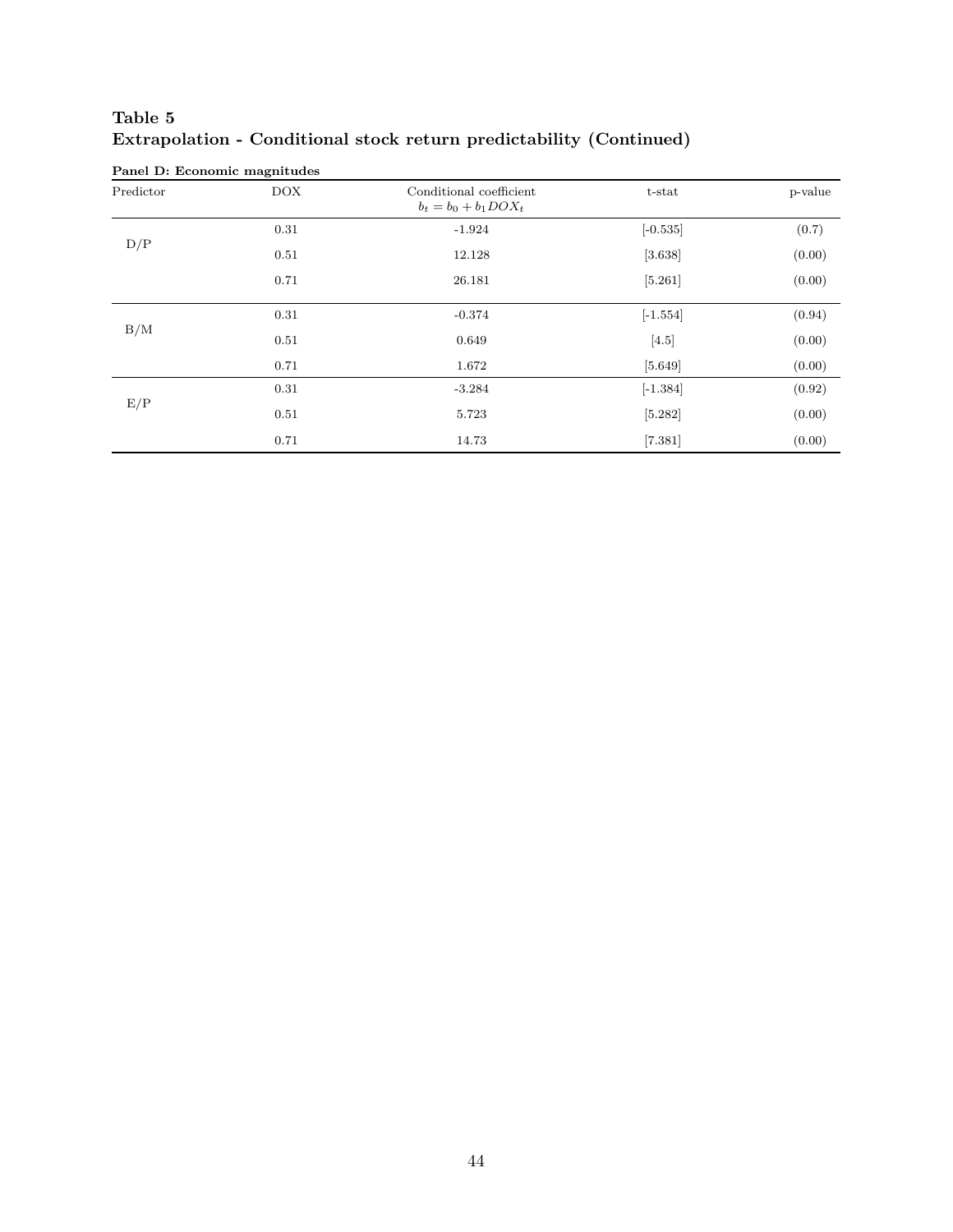### <span id="page-45-0"></span>Table 6 Price-scaled predictors: conditional mean-reversion

The table reports GMM estimation results for the following monthly conditional autoregressive model:

 $Predictor_{t+12} = a_0 + a_1 * DOX_t + Predictor_t[b_0 + b_1DOX_t] + \epsilon_t^F$ 

The predictor variable is one of the following aggregate price-scaled variables: dividend-price (D/P) ratio, the bookto-market (B/M) ratio, or the cyclically adjusted earnings-to-price (E/P). The DOX state variable is extracted from II, AA, or their principal component (PC).The sample period is 1992:06–2012:12. Newey-West t-statistics with six lags are reported in brackets. P-values for the one-sided null hypothesis  $H_0 : b_1 \geq 0$  are reported in parenthesis. In Panel B we present the implied half-life of a shock to the predictor in two states: low DOX i.e. (DOX one-standard deviation lower than the median), and high DOX (DOX one-standard deviation above the median).

| Survey   | Predictor |                          |                           |                                        | Panel A: Conditional mean reversion       |                       |               | Panel B: Half life (months) |
|----------|-----------|--------------------------|---------------------------|----------------------------------------|-------------------------------------------|-----------------------|---------------|-----------------------------|
|          | D/P       | $a_0$<br>0.00<br>[0.054] | $b_0$<br>0.926<br>[3.978] | $\boldsymbol{a}_1$<br>0.012<br>[1.059] | $b_1$<br>$-0.571$<br>$[-0.907]$<br>(0.18) | $Adj.R^2(\%)$<br>55.2 | Low DOX<br>29 | High DOX<br>13              |
| $\rm II$ | B/M       | $-0.03$<br>$[-0.534]$    | 0.996<br>[5.104]          | 0.256<br>[2.112]                       | $-0.734$<br>$[-1.626]$<br>(0.05)          | 48.4                  | $32\,$        | 11                          |
|          | E/P       | $-0.009$<br>$[-0.726]$   | 1.175<br>[4.281]          | 0.045<br>[2.037]                       | $-1.054$<br>$[-2.006]$<br>(0.02)          | 50.1                  | $51\,$        | 10                          |
|          | D/P       | $-0.01$<br>$[-2.837]$    | 1.363<br>[8.977]          | 0.028<br>[3.861]                       | $-1.258$<br>$[-3.633]$<br>(0.00)          | 57.5                  | 77            | 9                           |
| AA       | B/M       | $-0.033$<br>$[-0.43]$    | 1.077<br>[4.094]          | $0.237\,$<br>[1.601]                   | $-0.837$<br>$[-1.622]$<br>(0.05)          | 41.9                  | $31\,$        | 10                          |
|          | E/P       | $-0.022$<br>$[-3.089]$   | 1.365<br>$[7.37]$         | 0.059<br>[4.403]                       | $-1.164$<br>$[-3.308]$<br>(0.00)          | 56.3                  | 122           | 11                          |
|          | D/P       | $-0.007$<br>$[-2.022]$   | 1.216<br>[6.757]          | 0.026<br>[2.89]                        | $-1.1$<br>$[-2.138]$<br>(0.017)           | 55                    | $62\,$        | 10                          |
| PC       | B/M       | $-0.043$<br>$[-0.715]$   | 1.029<br>[4.852]          | 0.271<br>[2.024]                       | $-0.774$<br>$[-1.662]$<br>(0.05)          | 44.6                  | 35            | 11                          |
|          | E/P       | $-0.017$<br>$[-2.213]$   | 1.271<br>[6.909]          | 0.054<br>[3.645]                       | $-1.079$<br>$[-2.846]$<br>(0.00)          | 54.2                  | 127           | 12                          |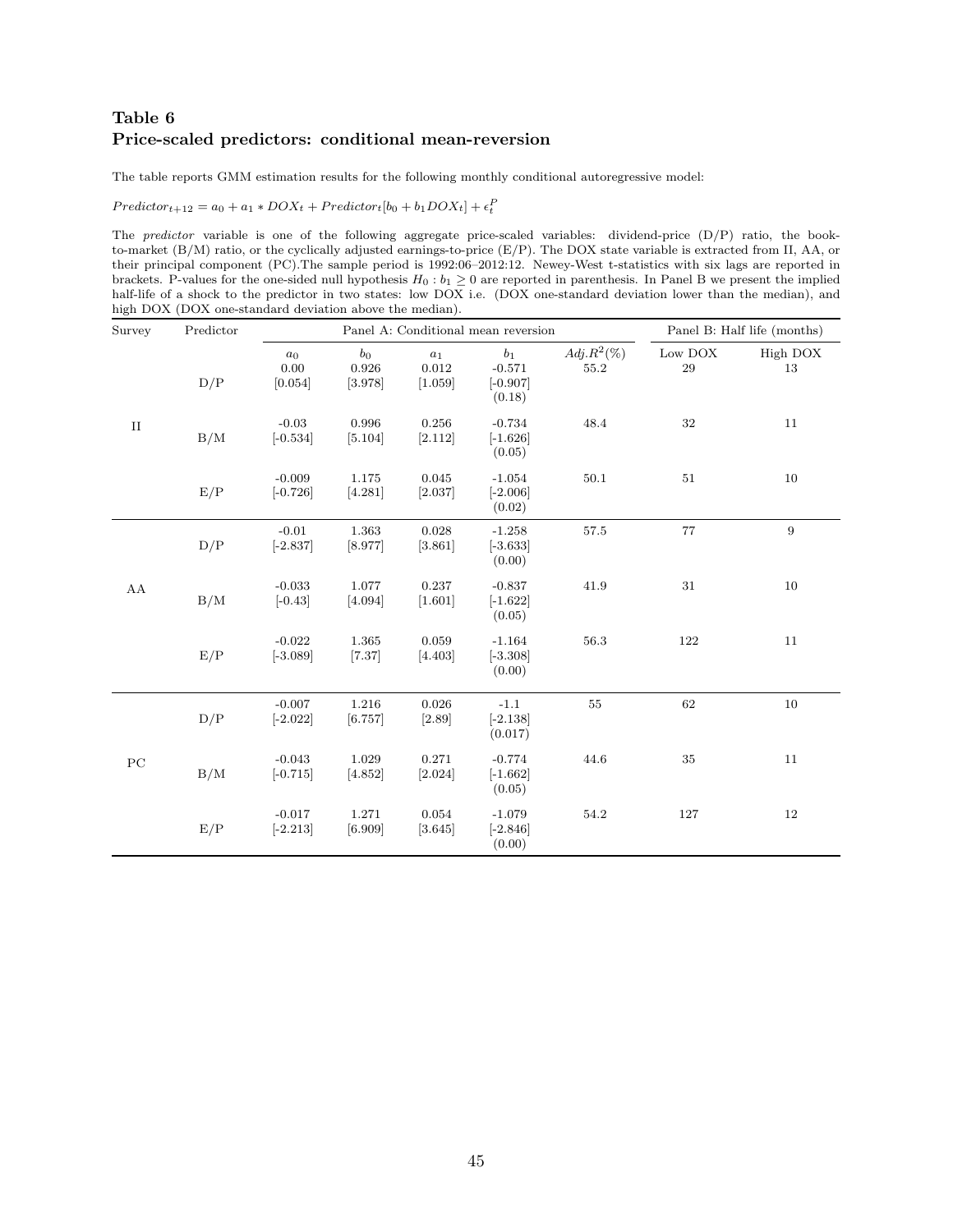### Table 7<br>Out of Sample tests Out of Sample tests

The table presents results of out-of-sample test for the following forecasting models: The table presents results of out-of-sample test for the following forecasting models:

$$
M_0: R_{t_0, t_0+1}^c = \mu + \epsilon_{t_0, t_0+1}^{M_0}
$$
  
\n
$$
M_1: R_{t_0, t_0+1}^c = a_0 + b_1 Predactor_{t0} + \epsilon_{t_0, t_0+1}^{M_1}
$$
  
\n
$$
M_2: R_{t_0, t_0+1}^c = (a_0 + a_1 DOX_{t0}) + Predactor_{t0}(b_1 + b_2 DOX_{t0}) + \epsilon_{t_0, t_0+1}^{M_2}
$$

The Predictor variable is one of the following: the dividend-price ratio (D/P), the The dependent variable  $R_{g_0, t_0+1}^c$  is the 1-months ahead cumulative excess return. The *Predictor* variable is one of the following: the dividend-price ratio (D/P), the book-to-market ratio (B/M), or the cyclically a with *l* lags. Panel B presents Campbell and Thompson (2008) measure of out-of-sample R<sup>2</sup>. The larger the statistic, the larger the forecasting accuracy improvement of model Economic gains are in the form of average ex-post realized utility gain of switching from model  $M_i$  to model  $M_j$  ( $M_i v s M_j$ ), as well as average portfolio returns, and Sharpe in 1997:06, every month  $m$  we estimate each model using all observations available between the date of the first DOX estimate (1992:06) and  $m$ . We use the parameter estimates available in month m and the value of the right-hand variables in month  $(m+l)$ , to predict the *l*-months cumulative return over period  $(m+l,m+2l)$ . We then collect against the alternative of forecasting improvement of model  $M_j$  (Details on can be found in section 5.6). Standard errors are robust to heteroskedasticity and serial correlation  $M_j$  versus model  $M_i$ . Panel C follows Campbell and Thompson (2008) and measures the economic gains reaped by an expected-utility maximizer (details are in section 5.6). ratio obtained using either model. Panel D reports end-of period wealth of an agent who is endowed with \$100 in the month of first out of sample prediction, and rebalances The dependent variable  $R_{t_0,t_0+1}^e$  is the l-months ahead cumulative excess return. The Predictor variable is one of the following: the dividend-price ratio (D/P), the book-to-market ratio (B/M), or the cyclically adjusted earnings-to-price ratio (E/P). The DOX is extracted from the principal component of the AA and II surveys. Starting in 1997:06, every month m we estimate each model using all observations available between the date of the first DOX estimate (1992:06) and m. We use the parameter<br>extinction considers and the maginal first data between th estimates available in month m and the value of the right-hand variables in month  $(m+l)$ , to predict the l-months cumulative return over period  $(m+l,m+l)$ . We then collect the collect the later of the collect the collect of t the ex-post forecast errors for each model. Panel A reports Clark and West (2007) one-sided test statistic for the null hypothesis of equal forecasting accuracy of  $M_i$  and  $M_j$ against the alternative of forecasting improvement of model M<sub>j</sub> (Details on can be found in section [5.6\)](#page-19-0). Standard errors are robust to heteroskedasticity and serial correlation with l lags. Panel B presents Campbell and Thompson (2008) measure of out-of-sample R2. The larger the statistic, the larger the forecasting accuracy improvement of model  $M_j$  versus model  $M_i$ . Panel C follows Campbell and Thompson (2008) and measures the economic gains reaped by an expected-utility maximizer (details are in section [5.6\)](#page-19-0). Economic gains are in the form of average ex-post realized utility gain of switching from model  $M_i$  to model  $M_i$  vas well as average portfolio returns, and Sharpe ratio obtained using either model. Panel D reports end-of period wealth of an agent who is endowed with \$100 in the month of first out of sample prediction, and rebalances the ex-post forecast errors for each model. Panel A reports Clark and West (2007) one-sided test statistic for the null hypothesis of equal forecasting accuracy of  $M_i$  and  $M_j$ ner portfolio once every three or 12 months. With the exception of the Sharpe ratio, results in Panel C are expressed in  $\%$ . All results in Panel C are annualized. her portfolio once every three or 12 months. With the exception of the Sharpe ratio, results in Panel C are expressed in %. All results in Panel C are annualized.

|                    | Panel A: test of equal prediction accuracy |                           |                                               |                                                |                                          |                   |                                                |                                                            |                                                |
|--------------------|--------------------------------------------|---------------------------|-----------------------------------------------|------------------------------------------------|------------------------------------------|-------------------|------------------------------------------------|------------------------------------------------------------|------------------------------------------------|
| months)<br>Horizon | M0 <sub>vsM1</sub>                         | M <sub>OvsM2</sub><br>D/P | M1vM2                                         | M0 <sub>vsM1</sub>                             | $_{\rm M0v sM2}^{\rm BM}$                | M1vM2             | M <sub>ovsM</sub>                              | $\frac{E/P}{M0 \mathrm{vs} M2}$                            | M1vM2                                          |
|                    | 0.075<br>[0.291]                           | [0.845]<br>0.554          | $\begin{bmatrix} 6.419 \\ 0.78 \end{bmatrix}$ | $\begin{bmatrix} 0.113 \\ 0.637 \end{bmatrix}$ | [2.029]                                  | [2.018]           | $\begin{bmatrix} 0.318 \\ 1.118 \end{bmatrix}$ | $\begin{array}{c} 1.146 \\ \left[2.283\right] \end{array}$ | [1.929]                                        |
| $\mathbf{r}$       | [0.846]<br>3.7                             | [1.843]<br>49.551         | 48.92<br>[1.706]                              | $\begin{bmatrix} 3.652 \\ 0.978 \end{bmatrix}$ | 53.477<br>[2.027]                        | 56.243<br>[1.904] | $\begin{bmatrix} 6.619 \\ 1.278 \end{bmatrix}$ | 55.453<br>[2.027]                                          | $\begin{bmatrix} 57.94 \\ 1.828 \end{bmatrix}$ |
|                    | Panel B: out of sample $R^2$               |                           |                                               |                                                |                                          |                   |                                                |                                                            |                                                |
| months)<br>Horizon | M0 <sub>vsM1</sub>                         | MO <sub>vsM2</sub><br>D/P | M1vM2                                         | M <sub>ovsM1</sub>                             | $_{\mathrm{M0}$ vs<br>M2 $_{\mathrm{M0}$ | M1vM2             | ${\rm M0vsM1}$                                 | CAEP<br>M0vsM2                                             | M1vM2                                          |
|                    | $-0.20711$                                 | $-2.73671$                | $-2.52438$                                    | 0.321473                                       | 1.746358                                 | 1.42948           | 1.309304                                       | 5.074876                                                   | 3.815528                                       |
| $\mathbf{r}$       | 1.247378                                   | 21.52537                  | 20.53413                                      | $-0.86599$                                     | 36.20032                                 | 36.74808          | 1.876371                                       | 28.92754                                                   | 27.56846                                       |

| スーロウロ<br>Ś                 |
|----------------------------|
| Ş<br>į<br>١<br>١           |
| ١<br>・・・・・・<br>j<br>ł      |
| ċ<br>٫<br>J<br>ζ<br>ı<br>ś |
|                            |
| ane<br>j                   |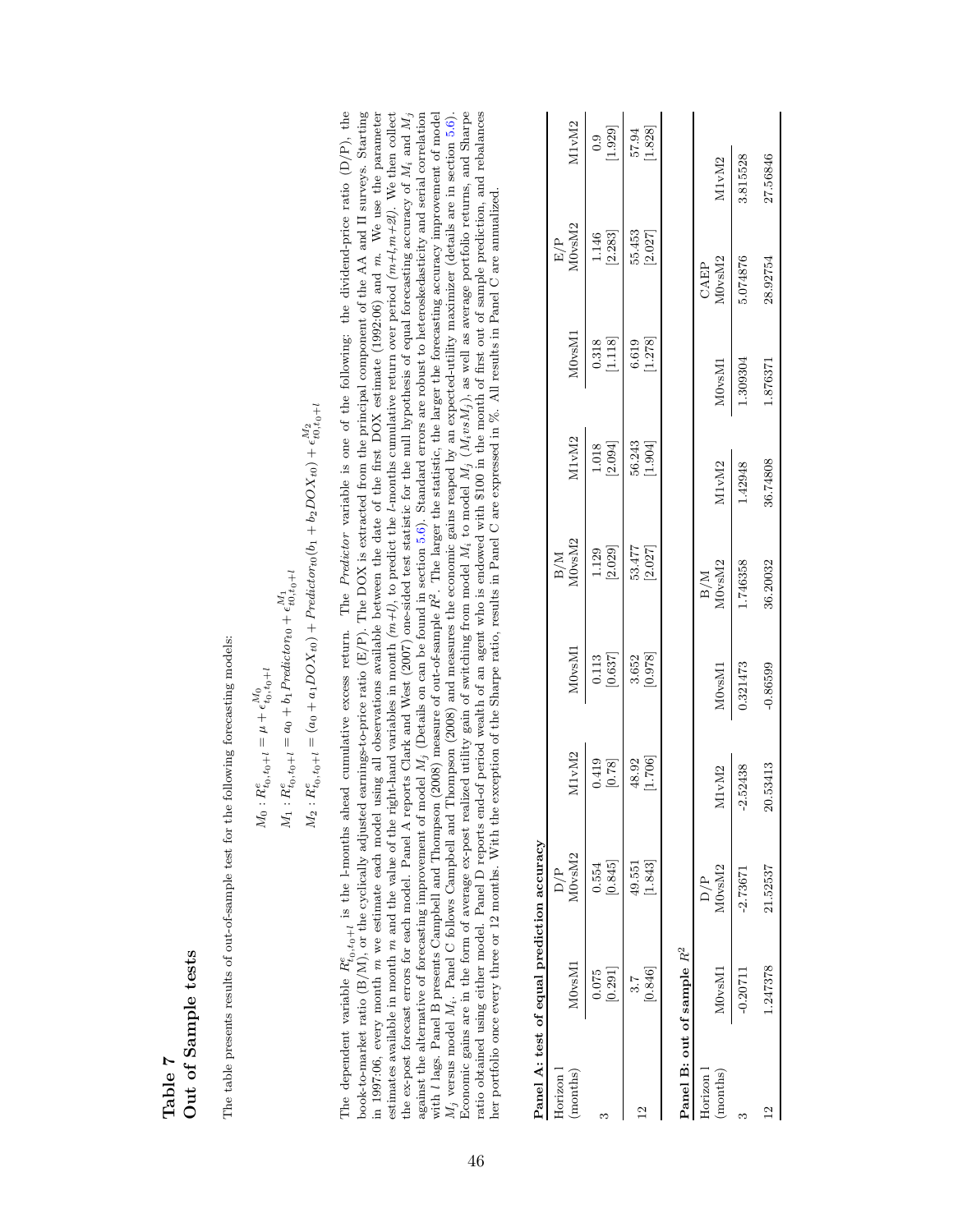|        | i |
|--------|---|
| ١      | 4 |
| Φ      | Ó |
| ⊣<br>≏ | t |
| ದ      | ŗ |
| -      |   |

### Table 7<br>Out of sample tests<br>(Continued) Out of sample tests(Continued)

<span id="page-47-0"></span>

|                     | Panel C: realized economic gains |                    |                         |              |             |                       |        |              |                    |                |
|---------------------|----------------------------------|--------------------|-------------------------|--------------|-------------|-----------------------|--------|--------------|--------------------|----------------|
| Horizon             | Predictor                        |                    | Realized economic gains |              |             | Realized mean returns |        |              | Sharpe ratio       |                |
| (months)            |                                  | M0 <sub>vsM1</sub> | MO <sub>vsM2</sub>      | $\rm M1vsM2$ | $_{\rm M0}$ | $\overline{\rm M}$    | M2     | $\mathbb{N}$ | $\overline{\rm M}$ | M <sub>2</sub> |
|                     | D/P                              | 0.595              | 3.983                   | 3.388        | 6.444       | 7.673                 | 10.682 | 0.211        | 0.258              | 0.414          |
| S                   | B/M                              | $-0.38$            | 2.109                   | 2.489        | 6.444       | 8.155                 | 8.271  | 0.211        | 0.255              | $\rm 0.31$     |
|                     | E/P                              | 1.107              | 4.548                   | 3.44         | 6.444       | 10.041                | 10.798 | 0.211        | 0.327              | 0.434          |
|                     | $\frac{P}{D}$                    | 0.01               | 7.313                   | 7.303        | 5.051       | 6.19                  | 11.789 | 0.127        | 0.164              | 0.433          |
| $\frac{2}{1}$       | B/M                              | 1.636              | 10.925                  | 9.289        | 5.051       | 9.007                 | 14.627 | 0.127        | 0.26               | 0.591          |
|                     | $\frac{P}{E}$                    | 1.661              | 8.915                   | 7.254        | 5.051       | 9.207                 | 13.126 | 0.127        | 0.265              | 0.498          |
|                     | Panel D: End-of-period wealth    |                    |                         |              |             |                       |        |              |                    |                |
| (months)<br>Horizon | Predictor                        | $_{\rm M0}$        | $\Xi$                   | ΣŊ           |             |                       |        |              |                    |                |

| Panel D: End-of-period wealth |                             |                |                         |                   |
|-------------------------------|-----------------------------|----------------|-------------------------|-------------------|
| (months)<br>Horizon           | Predictor                   | M <sub>0</sub> | $\overline{\mathbb{N}}$ | M <sub>2</sub>    |
|                               |                             | $200\,$        | 267                     |                   |
| S                             | $\rm{D/P} \atop \rm{B/M}$   | 200            | 215                     | $\frac{402}{229}$ |
|                               |                             | $200\,$        | 336                     | 372               |
|                               | $\frac{E}{D}$ $\frac{P}{P}$ | 150            | 172                     | 361               |
| $\frac{2}{2}$                 | $\rm{B/M}$                  | 150            | $257$                   | 662               |
|                               | $\mathrm{E}/\mathrm{P}$     | 150            | 237                     | 437               |
|                               |                             |                |                         |                   |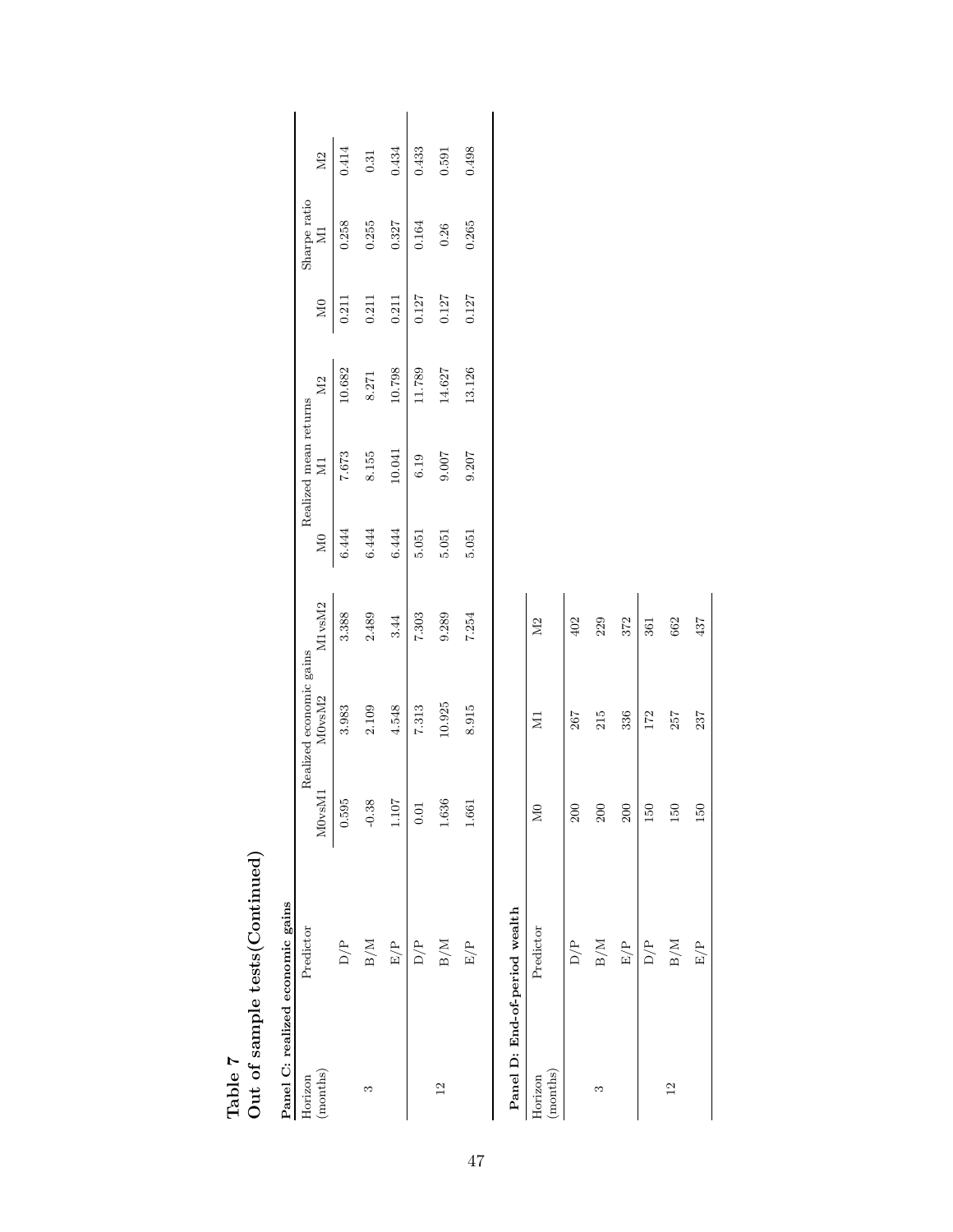### Appendix

### Table A1 Extrapolation - Conditional stock return predictability, fixed window

Using GMM we estimate the following monthly time-series regression of l-months ahead aggregate excess returns:

$$
R_{t_0,t_0+l}^e = a_0 + a_1 DOX_{t_0} + D/P_{t_0}[b_0 + b_1 DOX_{t_0}] + \epsilon_{t_0,t_0+l}^R
$$

where  $R_{t_0,t_0+l}^e$  is the l-months ahead excess return of a value weighted portfolio of US equities from CRSP, the riskfree rate is from Ken French's website, D/P is the aggregate dividend-price ratio, DOX is the degree of extrapolation extracted from II, AA, or their principal component PC. Panel A reports the results, and includes the univariate predictability regression as a baseline specification. The sample period is 1990:06–2013:12. Panel B and C replace D/P with B/M and E/P, respectively. Coefficients and t-statistics are based on Newey-West standard errors with a lag length of  $l$  months.

### Panel A: D/P

| Horizon<br>(months) | Variable           | <b>Baseline</b>        | $\rm II$              | AA                     | ${\rm P}{\bf C}$      |
|---------------------|--------------------|------------------------|-----------------------|------------------------|-----------------------|
|                     | $a_0$              | $-0.024$<br>$[-1.02]$  | 0.109<br>[1.73]       | 0.097<br>[2.16]        | 0.134<br>[2.43]       |
| $\sqrt{3}$          | $\boldsymbol{a}_1$ |                        | $-0.325$<br>$[-2.91]$ | $-0.185$<br>$[-2.60]$  | $-0.3$<br>$[-3.20]$   |
|                     | $\mathfrak{b}_0$   | 2.085<br>[1.833]       | $-4.028$<br>$[-1.51]$ | $-2.593$<br>$[-1.30]$  | $-4.237$<br>$[-1.78]$ |
|                     | $b_1$              |                        | 16.485<br>[3.03]      | 6.969<br>[1.98]        | 12.786<br>[2.71]      |
|                     | Adj. $R^2$ (%)     | 2.40                   | 8.50                  | $10.50\,$              | 11.20                 |
|                     | $a_0$              | $-0.116$<br>$[-1.307]$ | 0.301<br>[2.05]       | 0.496<br>[4.41]        | 0.554<br>[5.56]       |
| $12\,$              | $\boldsymbol{a}_1$ |                        | $-0.894$<br>$[-3.38]$ | $-0.926$<br>$[-4.50]$  | $-1.188$<br>$[-6.89]$ |
|                     | b <sub>0</sub>     | 9.643<br>[2.603]       | $-7.346$<br>$[-1.34]$ | $-15.787$<br>$[-2.98]$ | $-15.19$<br>$[-3.27]$ |
|                     | $b_1$              |                        | 39.066<br>[2.93]      | 37.955<br>[3.77]       | 45.494<br>[4.33]      |
|                     | $Adj.R^2$ (%)      | 13.50                  | 21.70                 | 43.80                  | 49.90                 |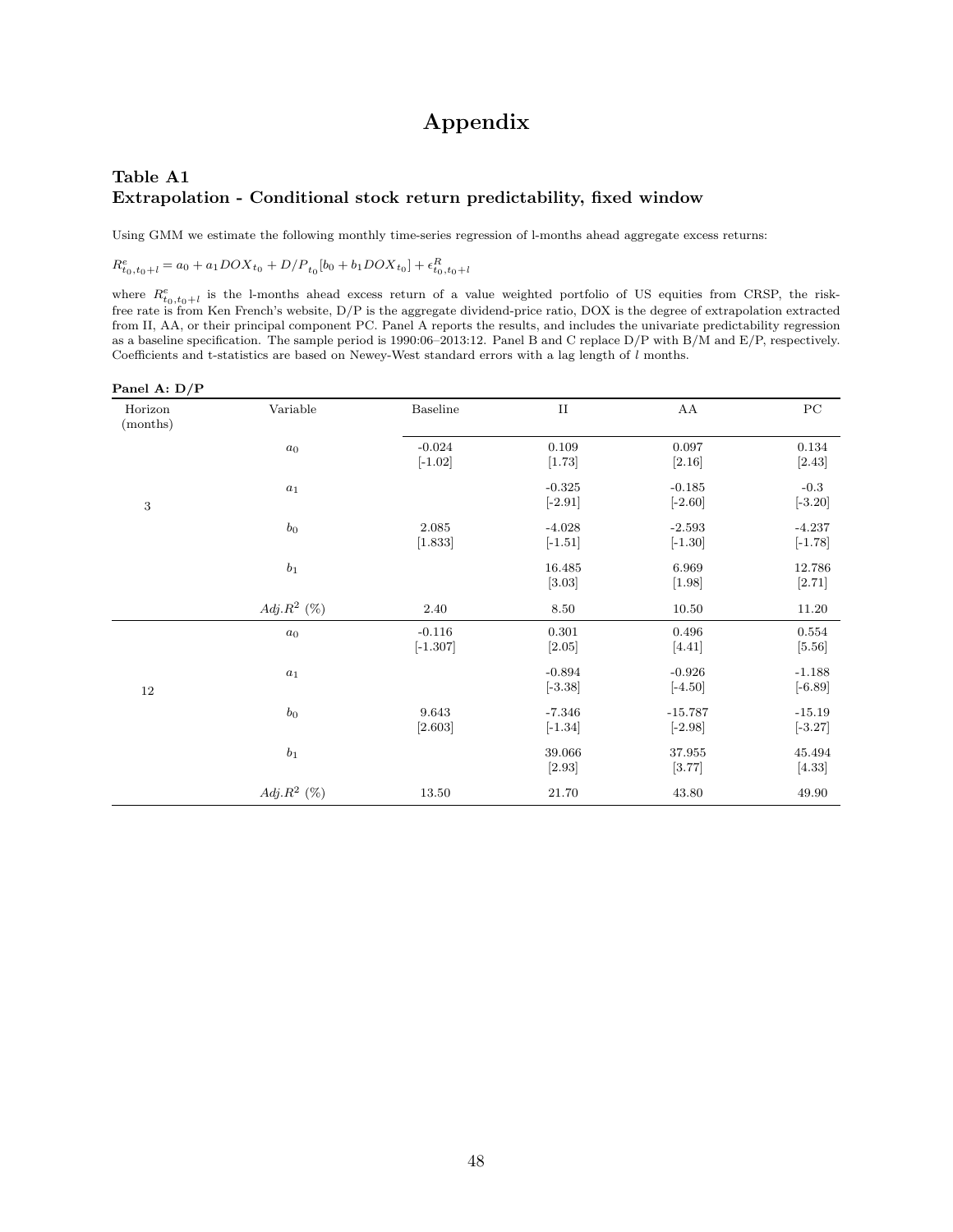### <span id="page-49-0"></span>Table A1 Extrapolation - Conditional stock return predictability, fixed window (Continued)

### Panel B: B/M

| Horizon<br>(months) | Variable           | Baseline               | $\rm II$              | ${\rm AA}$             | ${\rm P}{\bf C}$       |
|---------------------|--------------------|------------------------|-----------------------|------------------------|------------------------|
|                     | $\boldsymbol{a}_0$ | $-0.018$<br>$[-0.79]$  | 0.094<br>$[1.65]$     | 0.152<br>[3.00]        | 0.132<br>[2.55]        |
| $\,3$               | $\boldsymbol{a}_1$ |                        | $-0.245$<br>$[-2.40]$ | $-0.249$<br>$[-3.50]$  | $-0.275$<br>$[-3.50]$  |
|                     | b <sub>0</sub>     | 0.129<br>[1.795]       | $-0.246$<br>$[-1.20]$ | $-0.37$<br>$[-2.25]$   | $-0.317$<br>$[-1.76]$  |
|                     | $\mathfrak{b}_1$   |                        | 0.862<br>$[2.11]$     | 0.725<br>[2.95]        | 0.84<br>[2.88]         |
|                     | $Adj.R^2(\%)$      | $1.40\%$               | $6.00\%$              | $9.40\%$               | $9.70\%$               |
|                     | $\boldsymbol{a}_0$ | $-0.101$<br>$[-1.001]$ | 0.328<br>[2.37]       | 0.613<br>[4.82]        | 0.552<br>[4.76]        |
| $12\,$              | $a_1$              |                        | $-0.909$<br>$[-4.12]$ | $-1.051$<br>$[-5.45]$  | $-1.168$<br>$[-5.68]$  |
|                     | b <sub>0</sub>     | 0.649<br>[2.23]        | $-0.657$<br>$[-1.58]$ | $-1.516$<br>$[-3.85]$  | $-1.171$<br>$[-2.90]$  |
|                     | $\mathfrak{b}_1$   |                        | 2.831<br>$[3.51]$     | 3.164<br>[4.83]        | 3.289<br>[4.24]        |
|                     | $Adj.R^2(\%)$      | $8.90\%$               | $25.00\%$             | $37.10\%$              | $48.60\%$              |
| Panel C: E/P        |                    |                        |                       |                        |                        |
| Horizon             | $\rm Variable$     | Baseline               | $\rm II$              | ${\rm AA}$             | ${\rm PC}$             |
| (months)            | $a_0$              | $-0.047$<br>$[-1.618]$ | 0.123<br>[1.50]       | 0.13<br>$[1.91]$       | 0.167<br>[2.22]        |
| $\,3$               | $\boldsymbol{a}_1$ |                        | $-0.36$<br>$[-2.49]$  | $-0.269$<br>$[-2.74]$  | $-0.381$<br>$[-3.22]$  |
|                     | $b_0$              | $1.585\,$<br>[2.389]   | $-2.408$<br>$[-1.30]$ | $-2.119$<br>$[-1.34]$  | $-2.992$<br>$[-1.78]$  |
|                     | $\mathfrak{b}_1$   |                        | 8.892<br>[2.47]       | 5.589<br>[2.35]        | 8.41<br>[2.96]         |
|                     | $Adj.R^2$          | $0.04\,$               | 0.091                 | 0.11                   | $0.12\,$               |
|                     | $a_0$              | $-0.185$<br>$[-1.655]$ | 0.359<br>[1.81]       | 0.711<br>[4.77]        | 0.739<br>[5.65]        |
| $12\,$              | $\boldsymbol{a}_1$ |                        | $-1.061$<br>$[-3.33]$ | $-1.359$<br>$[-5.58]$  | $-1.568$<br>$[-6.25]$  |
|                     | $b_0$              | $6.366\,$<br>[2.825]   | $-5.195$<br>$[-1.27]$ | $-12.969$<br>$[-3.89]$ | $-12.167$<br>$[-3.91]$ |
|                     | $b_1$              |                        | 23.178<br>[2.94]      | 29.386<br>$[5.02]$     | $31.918\,$<br>[4.85]   |
|                     | $Adj.R^2$          | $0.141\,$              | $\,0.246\,$           | 0.431                  | $\,0.513\,$            |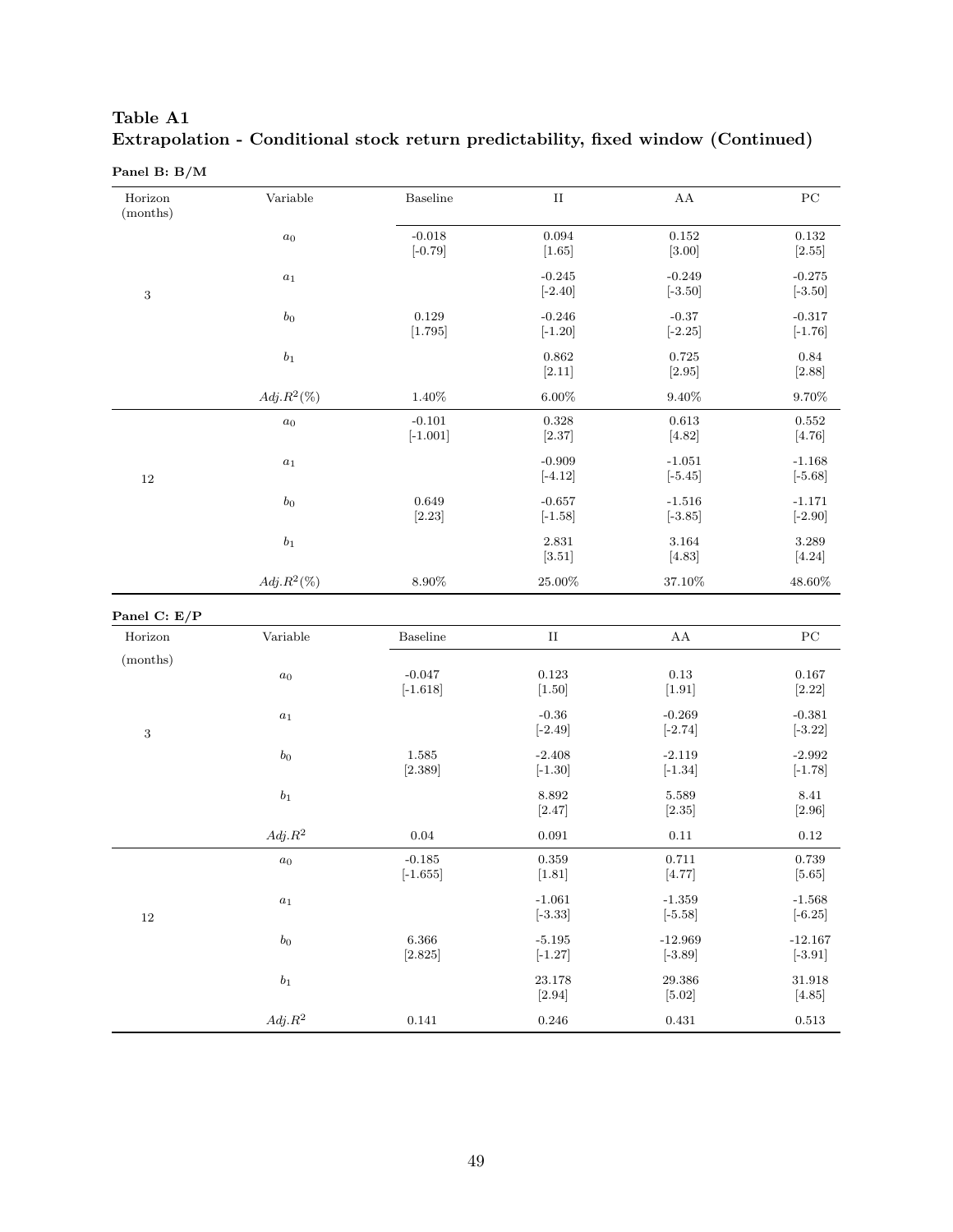### <span id="page-50-0"></span>Table A2 Price-scaled predictors: conditional mean-reversion, fixed window

This table reports GMM estimation results for the following conditional autoregressive model:

 $Predictor_{t+12} = a_0 + a_1 * DOX_t + Predictor_t[b_0 + b_1DOX_t] + \epsilon_t^F$ 

The predictor variable is one of the following aggregate price-scaled variables: dividend-price (D/P) ratio, the bookto-market (B/M) ratio, and the cyclically adjusted earnings-to-price (E/P). The DOX state variable is extracted from the principal component of the II and AA survey (PC). Newey-West t-statistics with six lags are reported in brackets. P-values for the one-sided null hypothesis  $H_0: b_1 > 0$  are reported in parenthesis. The sample period is 1990:06–2012:12.

| Survey      | Horizon<br>(months) |     | $a_0$                  | $b_0$              | $a_1$              | b <sub>1</sub>         | $Adj.R^2$ |
|-------------|---------------------|-----|------------------------|--------------------|--------------------|------------------------|-----------|
|             |                     | D/P | $-0.003$<br>$[-1.326]$ | 1.003<br>[10.235]  | 0.015<br>[2.635]   | $-0.525$<br>$[-1.541]$ | $67\%$    |
| $_{\rm PC}$ | 12                  | B/M | 0.004<br>[0.084]       | 0.906<br>$[7.272]$ | 0.159<br>$[1.665]$ | $-0.466$<br>$[-1.562]$ | 56%       |
|             |                     | E/P | $-0.007$<br>$[-1.201]$ | 1.04<br>[7.771]    | 0.033<br>[3.401]   | $-0.564$<br>$[-2.284]$ | 59%       |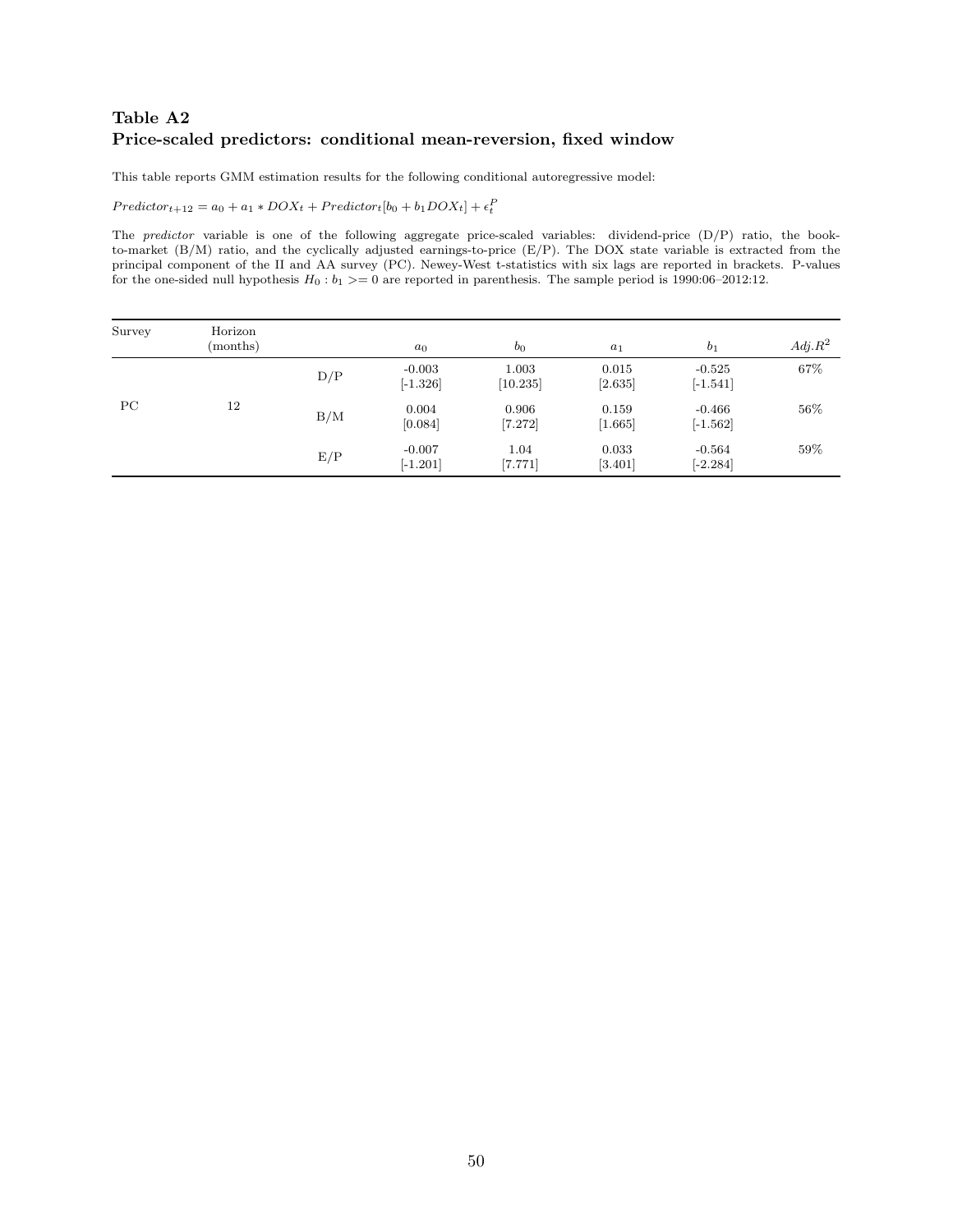The table presents results of out-of-sample test for the following forecasting models: The table presents results of out-of-sample test for the following forecasting models:

$$
M_0: R_{t_0, t_0+1}^c = \mu + \epsilon_{t_0, t_0+1}^{M_0}
$$
  
\n
$$
M_1: R_{t_0, t_0+1}^c = a_0 + b_1 \text{Predictors} + \epsilon_{t_0, t_0+1}^{M_1}
$$
  
\n
$$
M_2: R_{t_0, t_0+1}^c = (a_0 + a_1 DOX_{t_0}) + \text{Predictors}(b_1 + b_2 DOX_{t_0}) + \epsilon_{t_0, t_0+1}^{M_2}
$$

The Predictor variable is one of the following: the dividend-price ratio (D/P), the book-to-market ratio  $(B/M)$ , or the cyclically adjusted earnings-to-price ratio  $(E/P)$ . The DOX is extracted from the principal component of the AA and II surveys. Starting with *l* lags. Panel B presents Campbell and Thompson (2008) measure of out-of-sample R<sup>2</sup>. The larger the statistic, the larger the forecasting accuracy improvement of model Sharpe ratio obtained using either model. Panel C also reports end-of period wealth of an agent who is endowed with \$100 in the month of first out of sample prediction, and rebalances her portfolio once every three or 12 We use the parameter estimates available in month m and the value of the right-hand variables in month  $(m+l)$ , to predict the *k*-months cumulative return over period  $(m+l,m+2l)$ . We then collect the ex-post forecast errors for each model. Panel A reports Clark and West (2007) one-sided test statistic for the null hypothesis of equal forecasting accuracy of  $M_i$  and  $M_j$ against the alternative of forecasting improvement of model  $M_j$  (details on can be found in section 5.6). Standard errors are robust to heteroskedasticity and serial correlation  $M_i$  versus model  $M_i$ . Panel C follows Campbell and Thompson (2008) and measures the economic gains reaped by an expected-utility maximizer. (Details are in section  $5.6$ ). Economic gains are in the form of average ex-post realized utility gain of switching from model  $M_i$  to model  $M_j$   $(M_i v s M_j)$ , as well as average portfolio returns, and  $5.6$ ). The dependent variable  $R_{0, t_0, t_1}^e$  is the l-months ahead cumulative excess return. The Predictor variable is one of the following: the dividend-price ratio (D/P), the book-to-market ratio (B/M), or the cyclically adjusted earnings-to-price ratio (E/P). The DOX is extracted from the principal component of the AA and II surveys. Starting in 1995:06, every month m we estimate each model using all observations available between the date of the first DOX estimate (1990:06) and m. We use the parameter<br>extimates consided in months meaning the midst parameter ( estimates available in month m and the value of the right-hand variables in month  $(m+l)$ , to predict the l-months cumulative return over period  $(m+l,m+l)$ . We then collect  $\mu$ , where  $\mu$  is a set of the collect the set of t against the alternative of forecasting improvement of model Mj (details on can be found in section [5.6\)](#page-19-0). Standard errors are robust to heteroskedasticity and serial correlation with *l* lags. Panel B presents Campbell and Thompson (2008) measure of out-of-sample R<sup>2</sup>. The larger the statistic, the larger the forecasting accuracy improvement of model  $M_j$  versus model  $M_i$ . Panel C follows Campbell and Thompson (2008) and measures the economic gains reaped by an expected-utility maximizer. (Details are in section [5.6\)](#page-19-0). Economic gains are in the form of average ex-post realized utility gain of switching from model  $M_i$  to model  $M_j$  ( $M_i v s M_j$ ), as well as average portfolio returns, and Sharpe ratio obtained using either model. Panel C also reports end-of period wealth of an agent who is endowed with \$100 in the month of first out of sample prediction, and rebalances her portfolio once every three or 12 months. With the exception of the Sharpe ratio and the end-of-period wealth, results in Panel C are expressed in %. With the the ex-post forecast errors for each model. Panel A reports Clark and West (2007) one-sided test statistic for the null hypothesis of equal forecasting accuracy of  $M_i$  and  $M_j$ in 1995:06, every month  $m$  we estimate each model using all observations available between the date of the first DOX estimate (1990:06) and  $m$ . The dependent variable  $R_{t_0,t_0+l}^e$  is the l-months ahead cumulative excess return. exception of the end-of-period wealth, all results in Panel C are annualized. exception of the end-of-period wealth, all results in Panel C are annualized.

|        | Panel A: test of equal prediction accuracy |                             |                                                            |                                                            |                                                                                   |                                                                                                    |                                                                                                         |                                                                                                      |                                                                                  |                                                            |
|--------|--------------------------------------------|-----------------------------|------------------------------------------------------------|------------------------------------------------------------|-----------------------------------------------------------------------------------|----------------------------------------------------------------------------------------------------|---------------------------------------------------------------------------------------------------------|------------------------------------------------------------------------------------------------------|----------------------------------------------------------------------------------|------------------------------------------------------------|
| Survey | (months)<br>Horizon                        | M0 <sub>vsM1</sub>          | M0vsM2<br>$\mathbf{r}$                                     | M1vM2                                                      | M <sub>OvsM</sub>                                                                 | $_{\rm M0vsM2}^{\rm BM}$                                                                           | M1vM2                                                                                                   | ${\rm MOv} {\rm sM}$                                                                                 | $\frac{\mathrm{E/P}}{\mathrm{M0vsM2}}$                                           | VII vM <sub>2</sub>                                        |
| PC.    |                                            | (0.38)<br>0.05<br>$[0.3]$   | $\begin{array}{c} 0.754 \\ [1.877] \\ 0.031 \end{array}$   | $\begin{array}{c} 0.631 \\ [2.012] \\ (0.022) \end{array}$ | $\begin{bmatrix} 0.084 \\ [0.802] \\ [0.211) \end{bmatrix}$                       | $\begin{array}{c c} 0.906 \\ [2.577] \\ (0.005) \\ \hline 21.55 \\ [2.000] \\ (0.023) \end{array}$ | $\begin{array}{c} 0.719 \\ [2.372] \\ (0.01) \\ \hline 19.475 \\ [1.773] \\ \hline 19.773] \end{array}$ | $\begin{array}{c c} 0.247 \\ [1.279] \\ [0.1.00) \\ \hline 3.559 \\ [1.01] \\ [1.01] \\ \end{array}$ | $\begin{array}{c} 0.908 \\ \left[2.614\right] \\ \left[0.001\right) \end{array}$ | $\begin{array}{c} 0.631 \\ [1.966] \\ [0.025] \end{array}$ |
|        | $^{2}$                                     | 1.375<br>[0.464]<br>(0.321) | $\begin{array}{c} 23.53 \\ [1.974] \\ [0.025] \end{array}$ | $\begin{array}{c} 21.642 \\ [1.898] \\ (0.03) \end{array}$ | $\begin{bmatrix} 1.94 \\ 0.808 \end{bmatrix} \begin{bmatrix} 0.211 \end{bmatrix}$ |                                                                                                    |                                                                                                         |                                                                                                      | $\begin{array}{c} 26.999 \\ [2.266] \\ (0.012) \end{array}$                      | $25.523$<br>[1.904]<br>(0.029)                             |
|        | Panel B: out of sample $\mathbb{R}^2$      |                             |                                                            |                                                            |                                                                                   |                                                                                                    |                                                                                                         |                                                                                                      |                                                                                  |                                                            |
| Survey | (months)<br>Horizon                        | M0 <sub>vsM1</sub>          | M0vsM2<br>$\mathbf{a}$                                     | M1vM2                                                      | M0vsM1                                                                            | $_{\rm M0vsM2}^{\rm BM}$                                                                           | M1vM2                                                                                                   |                                                                                                      | $E/P$<br>MOvsM2                                                                  | M1vM2                                                      |
| PC     |                                            | $-0.017$                    | 2.857                                                      | 2.874                                                      | 0.915                                                                             | 5.346                                                                                              | 4.472                                                                                                   | $\frac{\text{M0}\text{v}\text{s}\text{M1}}{1.906}$                                                   | 6.358                                                                            | 4.539                                                      |
|        | $\mathbf{r}$                               | $-1.804$                    | 23.209                                                     | 24.57                                                      | 0.804                                                                             | 26.852                                                                                             | 26.259                                                                                                  | 0.831                                                                                                | 37.335                                                                           | 36.81                                                      |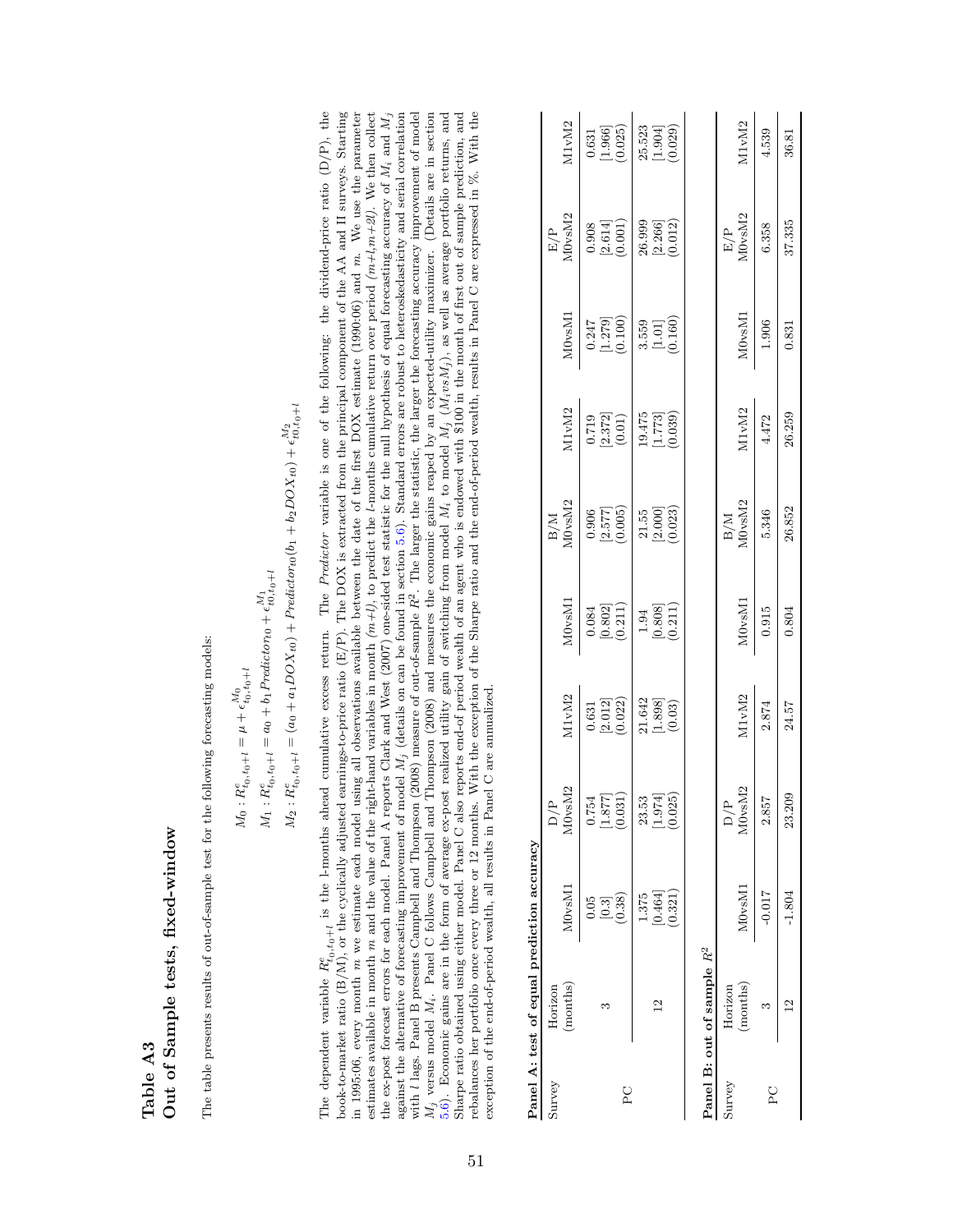<span id="page-52-0"></span>

|                                  |                       | M <sub>2</sub>                | 872          | 1584   | 674      | 884          | 919           |
|----------------------------------|-----------------------|-------------------------------|--------------|--------|----------|--------------|---------------|
|                                  | End of Period Wealth  | 419                           | 437          | 621    | 324      | 529          | 470           |
|                                  |                       | 428<br>$\mathbb{N}$           | 428          | 428    | 347      | 347          | 347           |
|                                  |                       | 0.538<br>M <sub>2</sub>       | 0.543        | 0.646  | 0.624    | 0.74         | 0.793         |
|                                  | Sharpe ratio          | 0.337                         | 0.382        | 0.432  | 0.276    | 0.377        | 0.375         |
|                                  |                       | 0.363<br>$_{\rm N0}$          | 0.363        | 0.363  | 0.295    | 0.295        | 0.295         |
|                                  |                       | 13.519<br>M <sub>2</sub>      | 14.054       | 15.695 | 15.117   | 17.307       | 17.577        |
|                                  | Realized mean returns | 9.342<br>$\Xi$                | 10.866       | 12.239 | 9.343    | 12.25        | 12.346        |
|                                  |                       | 9.902<br>$_{\rm N0}$          | 9.902        | 9.902  | 10.031   | 10.031       | 10.031        |
|                                  |                       | A1vsM2<br>4.059               | 3.588        | 4.774  | 8.934    | 9.212        | 10.126        |
|                                  | economic gains        | M <sub>OvsM2</sub><br>3.555   | 3.599        | 5.774  | 8.785    | 1.338        | 12.048        |
|                                  | Realize               | M <sub>OvsM</sub><br>$-0.504$ | 0.012        | 1.001  | $-0.149$ | 2.125        | 1.922         |
|                                  | Predictor             | $\frac{d}{d}$                 | $_{\rm B/M}$ | E/P    | $\geq$   | $_{\rm B/M}$ | $\frac{P}{E}$ |
| Panel C: realized economic gains | Horizon               | (months)                      |              |        |          | $^{12}$      |               |
|                                  | Survey                |                               |              | PC     |          |              |               |

|          | $r$ impo<br>window( |
|----------|---------------------|
|          | $,$ fixed           |
|          |                     |
|          | ; of sample tests.  |
| Iable A3 |                     |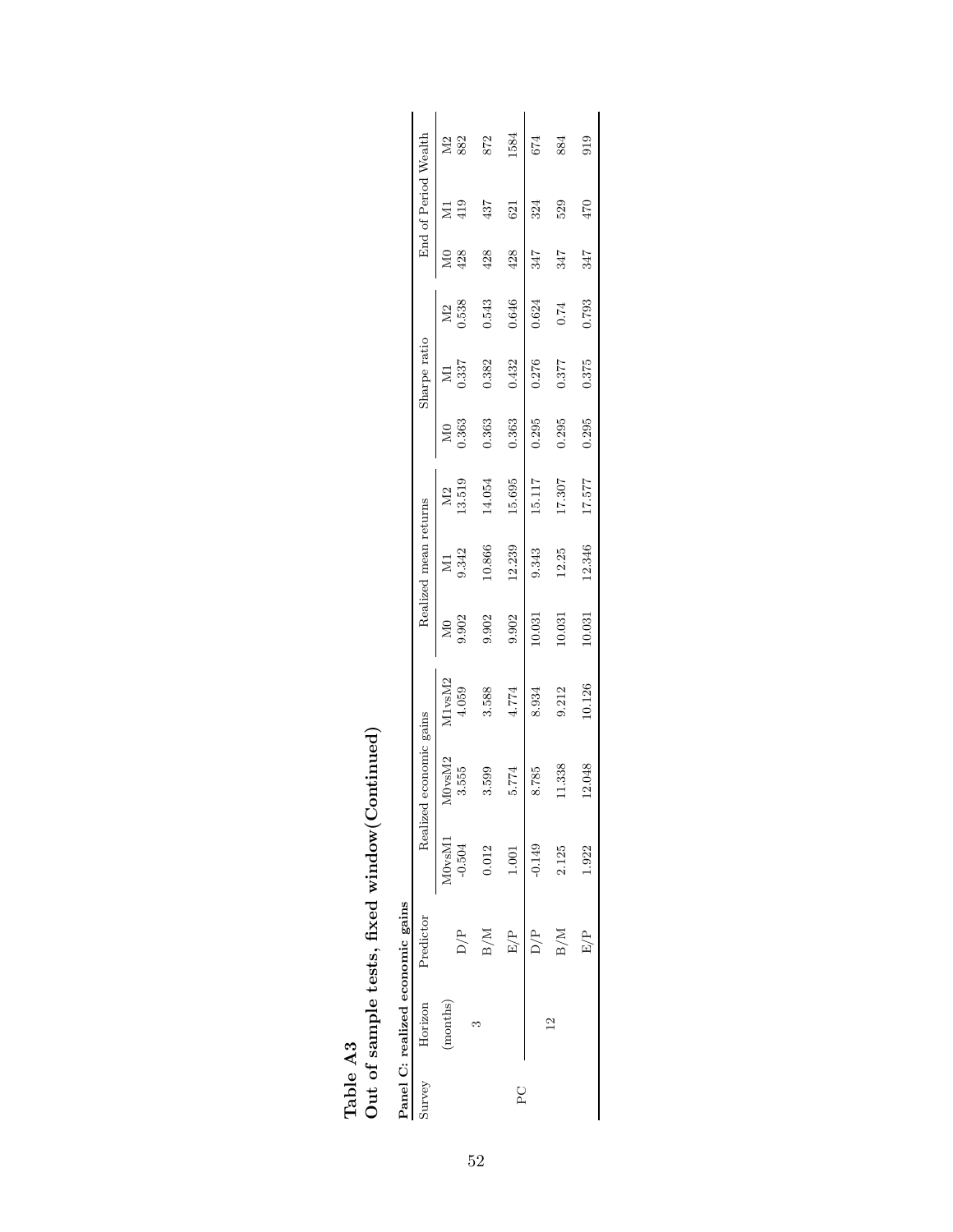### <span id="page-53-0"></span>Table A4 Conditional stock return predictability: Raw returns, capital gains, log excess returns

We estimate the following monthly predictive regression:

$$
R_{t_0,t_0+12} = a_0 + a_1 DOX_{t_0} + Predictor_{t_0}[b_0 + b_1 DOX_{t_0}] + \epsilon_{t_0,t_0+12}^R
$$

The Predictor variable is one of the following: dividend-price ratio (D/P), book-to-market ratio (B/M), or the cyclically adjusted earnings-to-price ratio (E/P). The DOX is extracted from the principal component (PC) of the II and AA surveys, via recursive estimation. (Details are in the paper).  $R_{t_0,t_0+12}$  is one of the following: the 12-month raw return on the aggregate value-<br>weighted portfolio of US equities from CRSP, the capital gain component of the return on the on the CRSP value-weighted portfolio of US stocks. When predicting log-quantities, the predictor variable is in logs as well. T-statistics are based on Newey-West standard errors with a lag length of 12 months. The sample period is 1992:06–2013:12.

| Horizon       | Variable           | D/P                  |                       |                      | B/M                   | E/P                  |                       |
|---------------|--------------------|----------------------|-----------------------|----------------------|-----------------------|----------------------|-----------------------|
| (months)      | $a_0$              | $-0.15$              | $0.73\,$              | $-0.09$              | $\,0.86\,$            | $-0.16$              | 0.99                  |
|               |                    | $[-1.43]$            | [4.95]                | $[-0.76]$            | [5.22]                | $[-1.27]$            | [4.57]                |
| Raw returns   | $\boldsymbol{a}_1$ |                      | $-1.60$<br>$[-6.28]$  |                      | $-1.76$<br>$[-5.24]$  |                      | $-2.08$<br>$[-5.29]$  |
|               | $\mathfrak{b}_0$   | 13.29<br>[2.73]      | $-21.90$<br>$[-2.90]$ | 0.76<br>$[2.02]$     | $-2.12$<br>$[-3.68]$  | 6.73<br>[2.53]       | $-17.40$<br>$[-3.18]$ |
|               | $\mathfrak{b}_1$   |                      | 64.64<br>$[4.40]$     |                      | $5.27\,$<br>$[5.24]$  |                      | 43.57<br>[4.35]       |
|               | $Adj.R^2$          | 14.9%                | 42.0%                 | $8.4\%$              | $46.6\%$              | $11.4\%$             | $44.2\%$              |
|               |                    | D/P                  |                       |                      | B/M                   | E/P                  |                       |
|               | $a_0$              | $-0.15$<br>$[-1.45]$ | 0.73<br>[4.92]        | $-0.09$<br>$[-0.81]$ | 0.85<br>[5.22]        | $-0.16$<br>$[-1.30]$ | 0.99<br>[4.60]        |
| Capital gains | $\boldsymbol{a}_1$ |                      | $-1.59$<br>$[-6.28]$  |                      | $-1.74$<br>$[-5.28]$  |                      | $-2.08$<br>$[-5.32]$  |
|               | b <sub>0</sub>     | 12.22<br>[2.54]      | $-22.70$<br>$[-3.05]$ | 0.69<br>[1.88]       | $-2.18$<br>$[-3.84]$  | 6.20<br>[2.30]       | $-17.91$<br>$[-3.31]$ |
|               | $\mathfrak{b}_1$   |                      | 64.32<br>[4.35]       |                      | 5.27<br>[4.63]        |                      | 43.64<br>[4.40]       |
|               | $Adj.R^2$          | 13.2%                | $40.9\%$              | 7.4%                 | $45.6\%$              | $10.1\%$             | $43.2\%$              |
|               |                    | D/P                  |                       |                      | B/M                   | E/P                  |                       |
|               | $a_0$              | 1.17<br>[3.14]       | $-1.44$<br>$[-2.79]$  | $0.37\,$<br>$[3.9]$  | $-0.277$<br>$[-1.35]$ | 1.04<br>[3.42]       | $-1.54$<br>$[-2.50]$  |
| Logs          | $\boldsymbol{a}_1$ |                      | 4.82<br>$[4.02]$      |                      | 1.08<br>[2.68]        |                      | 4.65<br>[3.75]        |
|               | $\mathfrak{b}_0$   | 0.28<br>[2.96]       | $-0.42$<br>$[-3.29]$  | 0.23<br>$[2.93]$     | $-0.36$<br>$[-2.50]$  | 0.31<br>[3.08]       | $-0.54$<br>$[-2.88]$  |
|               | $\mathfrak{b}_1$   |                      | 1.28<br>$[4.51]$      |                      | 1.01<br>[3.53]        |                      | 1.52<br>$[4.03]$      |
|               | $Adj.R^2$          | $16.1\%$             | $39.7\%$              | $12.6\%$             | $41.3\%$              | $14.9\%$             | $42.1\%$              |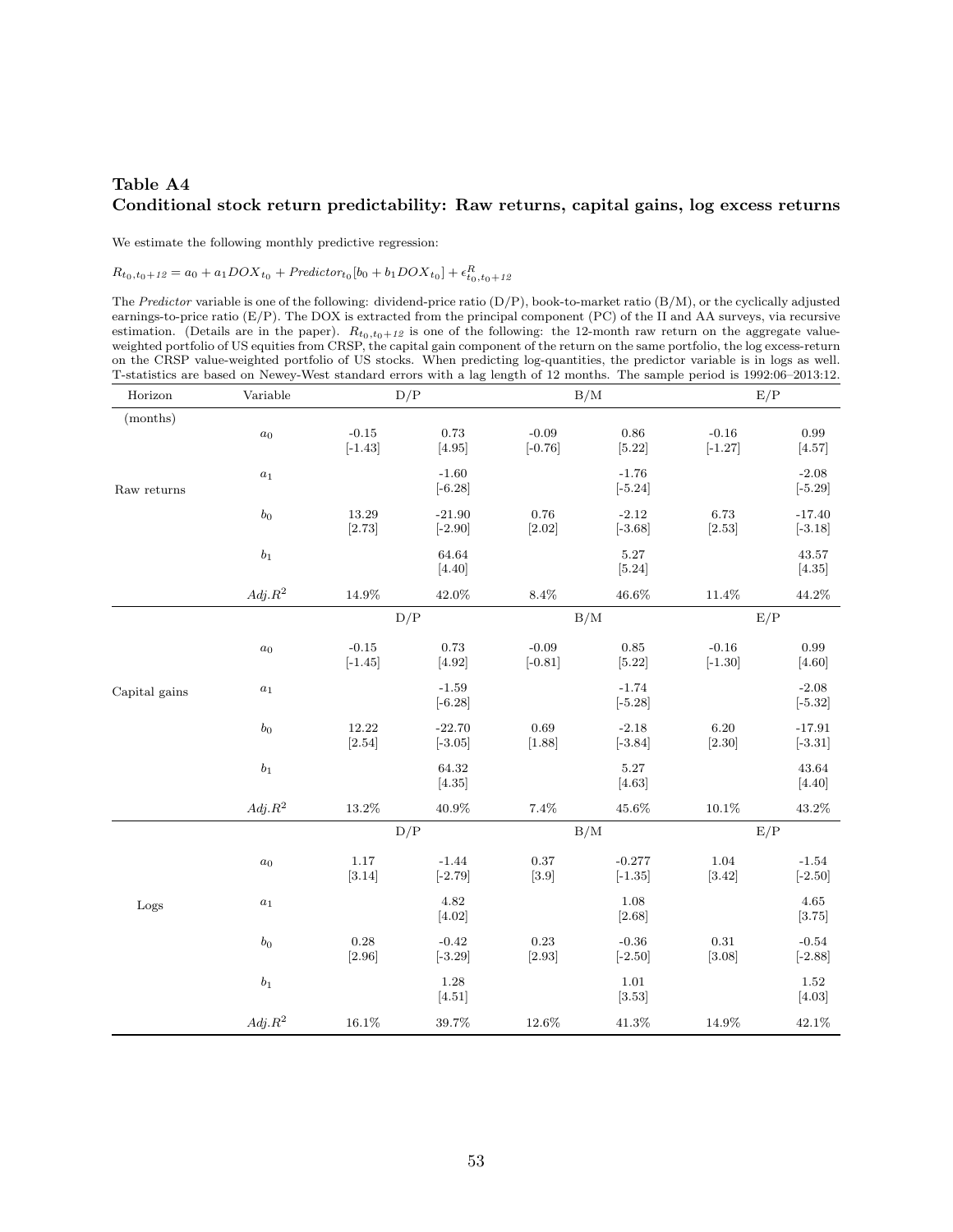### <span id="page-54-0"></span>Table A5 Conditional stock return predictability: competing state variables

We extend our specification in Equation 6 to include a set of k conditioning variables in predictive regressions of year-ahead equity premium:

 $R^{e}{}_{t,t+12} = (A'Z_{t}) + D/P_{t}(B'Z_{t}) + \epsilon_{t,t+12}^{R}$ 

A and B are two  $(k+1)\times 1$  column vectors of coefficients, whose first row corresponds to the unconditional coefficient  $a_0$  and  $b_0$ in Equation 6, and  $Z_t$  is a  $(k+1)\times 1$  column vector of potential state variables in the predictive regression, which includes the constant 1 in its top row, and stacks all the k state-variables, including the DOX from the PC time-series, in the remaining rows. The competing state variables we consider are: quarterly returns (Qret), the Baker and Wurgler's (2006) measure of investor sentiment (BW), growth in industrial production (IPG), and the NBER recession dummy (NBER D). Specifications (1) to (4) set k=1 and replace the DOX with one of the competing state variables in the conditional predictability regressions. Specification (5) to (7) set  $k=2$ , as they horse race the DOX measure with one competing source of conditional predictability. Specification (8) performs a kitchen-sink regression in which all the competing state variables are included in the model. The regressions that include the BW measure of sentiment are run over the period 1992:06–2010:12. All other regressions are run in the period 1992:06–2013:12. T-statistics are based on Newey-West (1986) with 12 lags.

|                    | (1)                  | (2)                   | (3)                   | (4)                   | (5)                     | (6)                     | (7)                     | (8)                    |
|--------------------|----------------------|-----------------------|-----------------------|-----------------------|-------------------------|-------------------------|-------------------------|------------------------|
| Int                | $-0.21$<br>$[-2.26]$ | $-0.136$<br>$[-1.15]$ | $-0.212$<br>$[-2.28]$ | $-0.069$<br>$[-0.94]$ | 0.698<br>[4.109]        | 0.706<br>[4.92]         | 0.698<br>[4.217]        | 0.92<br>[5.64]         |
| <b>DOX</b>         |                      |                       |                       |                       | $-1.718$<br>$[-5.291]$  | $-1.818$<br>$[-6.299]$  | $-1.676$<br>$[-5.793]$  | $-2.28$<br>$[-6.87]$   |
| <b>IPG</b>         | 0.194<br>[2.68]      |                       |                       |                       | $-0.002$<br>$[-0.015]$  |                         |                         | 0.014<br>[0.24]        |
| NBER <sub>-D</sub> |                      | $-0.58$<br>$[-2.14]$  |                       |                       |                         | $-0.235$<br>$[-0.979]$  |                         | $-0.113$<br>$[-0.46]$  |
| Qret               |                      |                       | 1.246<br>[2.83]       |                       |                         |                         | $-0.216$<br>$[-0.396]$  | $-0.101$<br>$[-0.24]$  |
| <b>BW</b>          |                      |                       |                       | $-0.175$<br>$[-0.65]$ |                         |                         |                         | 0.28<br>[1.49]         |
| D/P                | 14.19<br>[3.25]      | 12.12<br>$[2.2]$      | 14.34<br>$[3.3]$      | 7.85<br>[1.82]        | $-24.754$<br>$[-2.911]$ | $-24.916$<br>$[-3.442]$ | $-23.794$<br>$[-3.009]$ | $-33.73$<br>$[-4.19]$  |
| $DOX*D/P$          |                      |                       |                       |                       | 77.081<br>[4.104]       | 84.764<br>[5.029]       | 73.349<br>[4.504]       | 103.620<br>$[5.69]$    |
| $IPG*D/P$          | $-6.72$<br>$[-2.49]$ |                       |                       |                       | 2.012<br>[0.454]        |                         |                         | $-0.42$<br>$[-0.16]$   |
| $NBER_D*D$         |                      | 17.490<br>[1.59]      |                       |                       |                         | 0.506<br>[0.052]        |                         | $-6.92$<br>$[-0.57]$   |
| $Qret*D/P$         |                      |                       | $-42.72$<br>$[-2.64]$ |                       |                         |                         | 17.355<br>[0.834]       | $-3.38$<br>$[-0.15]$   |
| $BW^*D/P$          |                      |                       |                       | 3.13<br>[0.16]        |                         |                         |                         | $-16.820$<br>$[-1.29]$ |
| Adj. $R^2$         | 21.20%               | 32.72%                | 19.80%                | 28.30%                | 41.40%                  | 50.27%                  | 39.63%                  | 54.11%                 |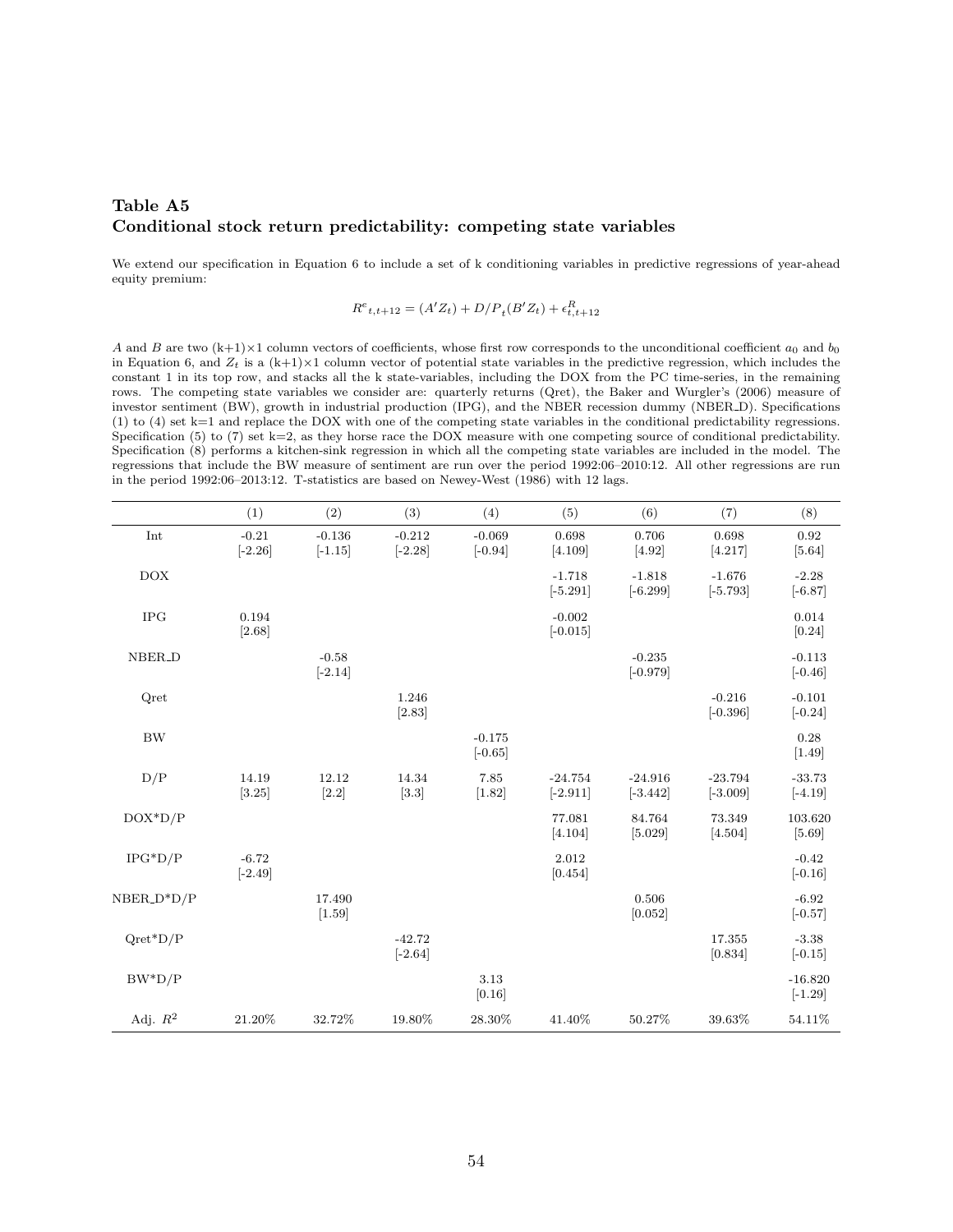<span id="page-55-0"></span>

Panel B: Number of recession months from NBER Panel A: Cumulative IP Growth Panel B: Number of recession months from NBER Panel A: Cumulative IP Growth

# Figure  $A1$ <br>Parameter instability in the predictability relation: competing state variables Parameter instability in the predictability relation: competing state variables

In the sample period 1987:12-2013:12, we run monthly univariate predictive regressions of one-year-ahead excess returns on current  $D/P$  ratio over a In the sample period 1987:12–2013:12, we run monthly univariate predictive regressions of one-year-ahead excess returns on current D/P ratio over a rolling window of 20 years. At the same time, we construct a 20-year log cumulative industrial production growth time-series (Panel A), and a 20-year moving-sum of the number of recessionary months from the NBER (Panel B). The solid line reports the recursively estimated univariate coefficient rolling window of 20 years. At the same time, we construct a 20-year log cumulative industrial production growth time-series (Panel A), and a 20-year moving-sum of the number of recessionary months from the NBER (Panel B). The solid line reports the recursively estimated univariate coefficient of predictability, and the dashed line reports the recursively estimated explanatory variable. of predictability, and the dashed line reports the recursively estimated explanatory variable.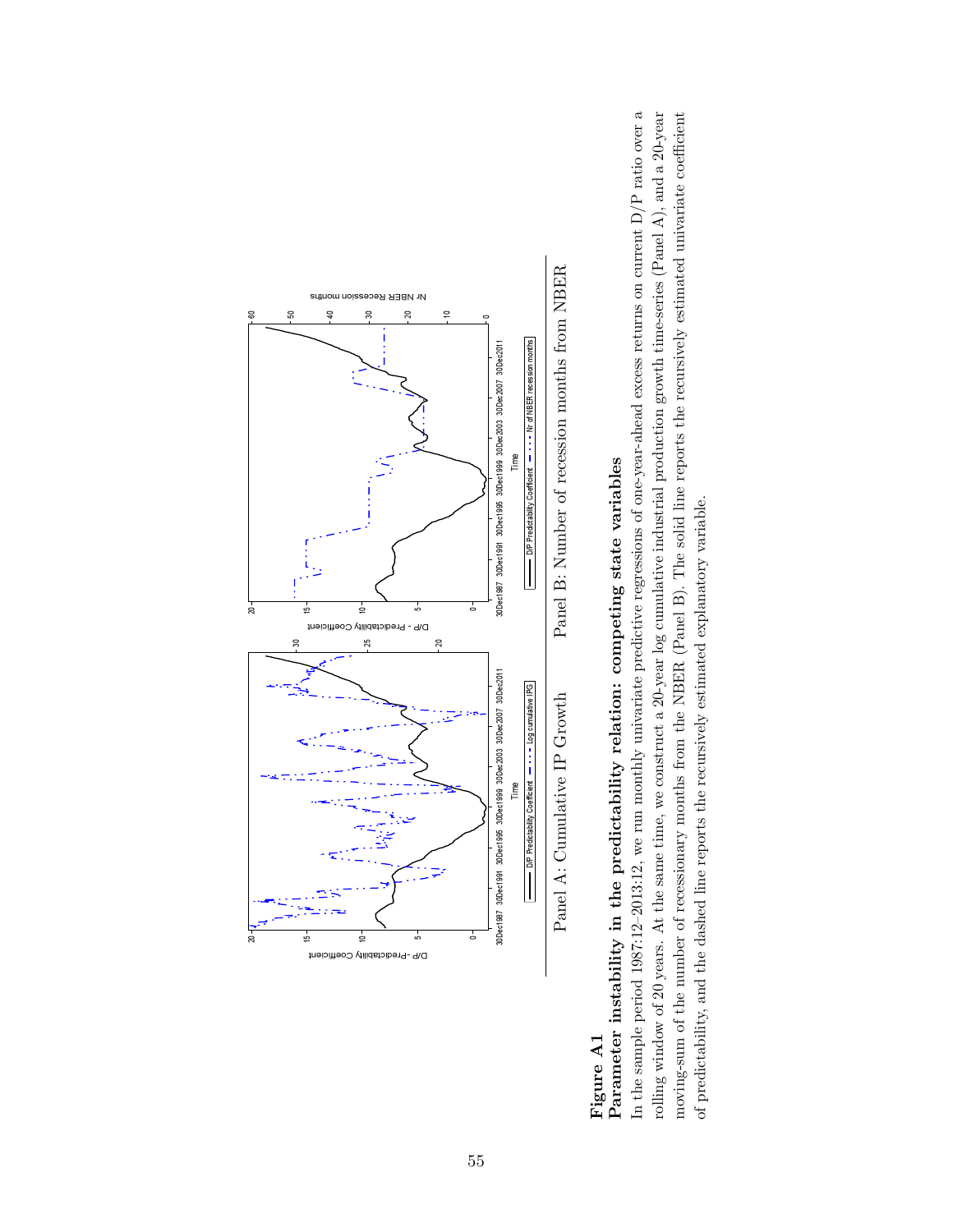### <span id="page-56-0"></span>Table A6 Parameter instability in the predictability relation: competing state variables

In the period 1987:12–2013:12, we obtain the recursively-estimated coefficient of predictability  $\widehat{\beta_{RWm}}$  by fitting every month m the following monthly predictive regression of year-ahead excess returns over a rolling

$$
R^{e}{}_{t,t+12} = a_0 + \beta_{RW\,m} D/P_t + \epsilon_{t,t+12}^R \qquad t \in [m-20\times 12+1,m]
$$

where  $R^e$  stands for aggregate excess return on the value-weighted portfolio of CRSP US equities and  $D/P$  is the aggregate value weighted dividend-price ratio. At the same time, we estimate a 20-year moving average DOX  $(DOX_{RWm})$  extracted from the extended principal component  $PC_{ext}$ , a 20-year moving sum of NBER recessionary months  $(NEER_D_{RWm})$ , and a 20-year cumulative growth in industrial production  $(CUM\_IPG_{RW\ m})$ . We then run the following regressions:

$$
\widehat{\beta_{RW}}_m = a + b(\overline{NBER\_D_{RW}}_m) + \epsilon_m \qquad (1)
$$

$$
\widehat{\beta_{RW\ m}} = a + b(\overline{CUM\_IPG_{RW\ m}}) + \epsilon_m \qquad (2)
$$

$$
\widehat{\beta_{RW}}_m = a + b_1(\overline{NBER\_D_{RW}}_m) + b_2(\overline{CUM\_IPG_{RW}}_m) + b_3 \overline{DOX_{RW}}_m + \epsilon_m \tag{3}
$$

T-statistics are based on Newey-West (1986) with 12 lags.

L.

|                    | (1)             | (2)                          | (3)                    |
|--------------------|-----------------|------------------------------|------------------------|
| Int                | 4.345<br>[2.80] | $-6.266$<br>$[-1.56]$        | $-29.141$<br>$[-8.75]$ |
| $NBER\_D_{RW\ m}$  | 0.140<br>[1.48] |                              | 0.293<br>$[3.13]$      |
| $CUM\_IPG_{RW\ m}$ |                 | 0.464<br>$\left[3.02\right]$ | 0.161<br>$[1.93]$      |
| $DOX_{RWm}$        |                 |                              | 68.426<br>[8.4]        |
| Adj. $R^2$         | $1.30\%$        | $15.80\%$                    | 78.60%                 |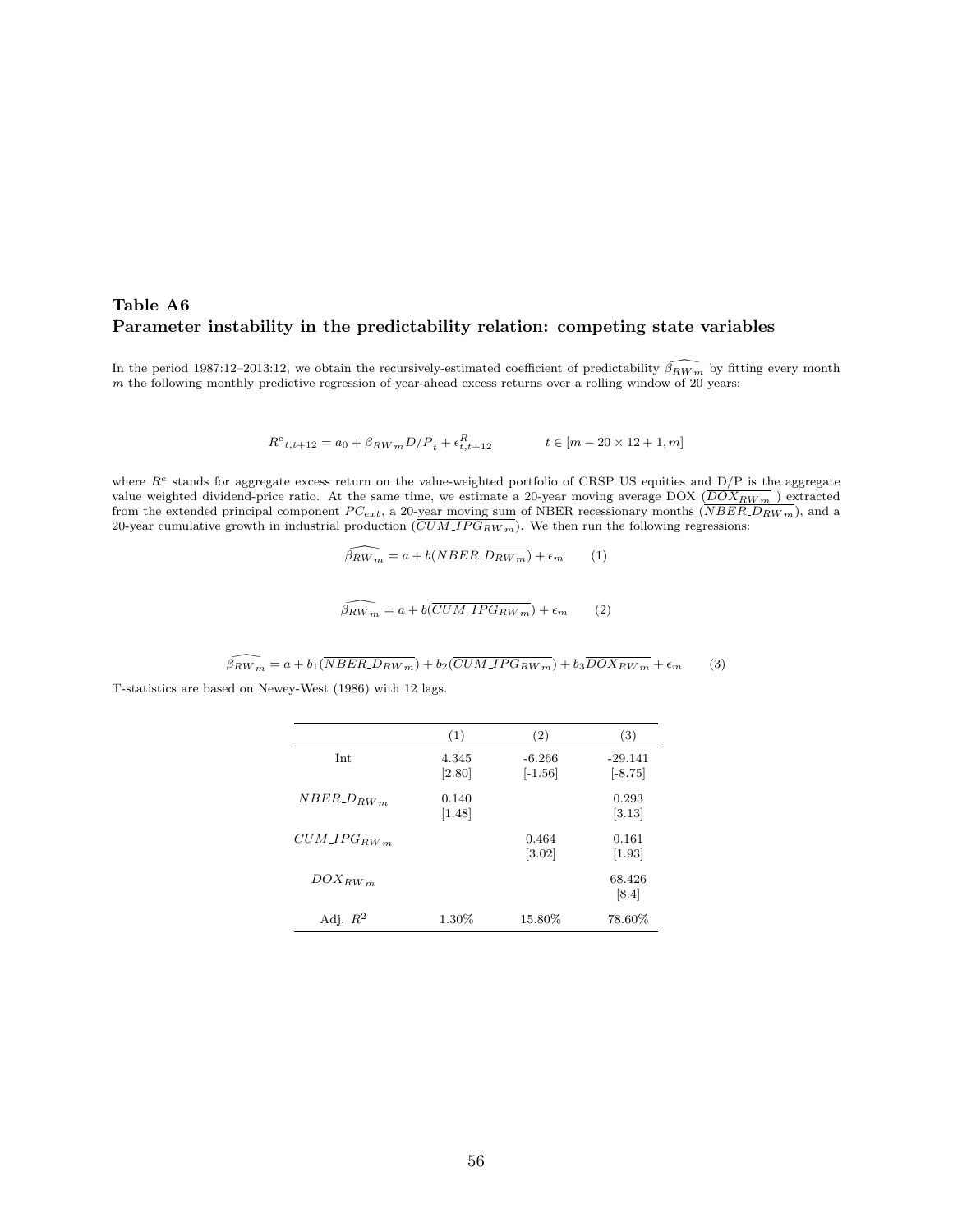<span id="page-57-0"></span>

### Figure A2

Conditional stock return predictability: falsification test

Using Monte Carlo simulations, we generate 50000 fictitious DOX sequences, whose mean and variance match the mean and the variance of the DOX extracted from the principal component (PC) of the II and AA surveys. We then fit our monthly conditioning predictive model of one-year ahead excess returns

$$
R^{e}_{t,t+12} = (a_0 + a_1 DOX_t) + D/P_t(b_0 + b_1 DOX_t) + \epsilon_{t,t+12}^R
$$

using the artificially created DOX and draw an empirical distribution of the regressions coefficients. Finally, we place our actual coefficient estimates {a1, b0, b1} presented in Table [5](#page-44-0) on the obtained empirical distribution.